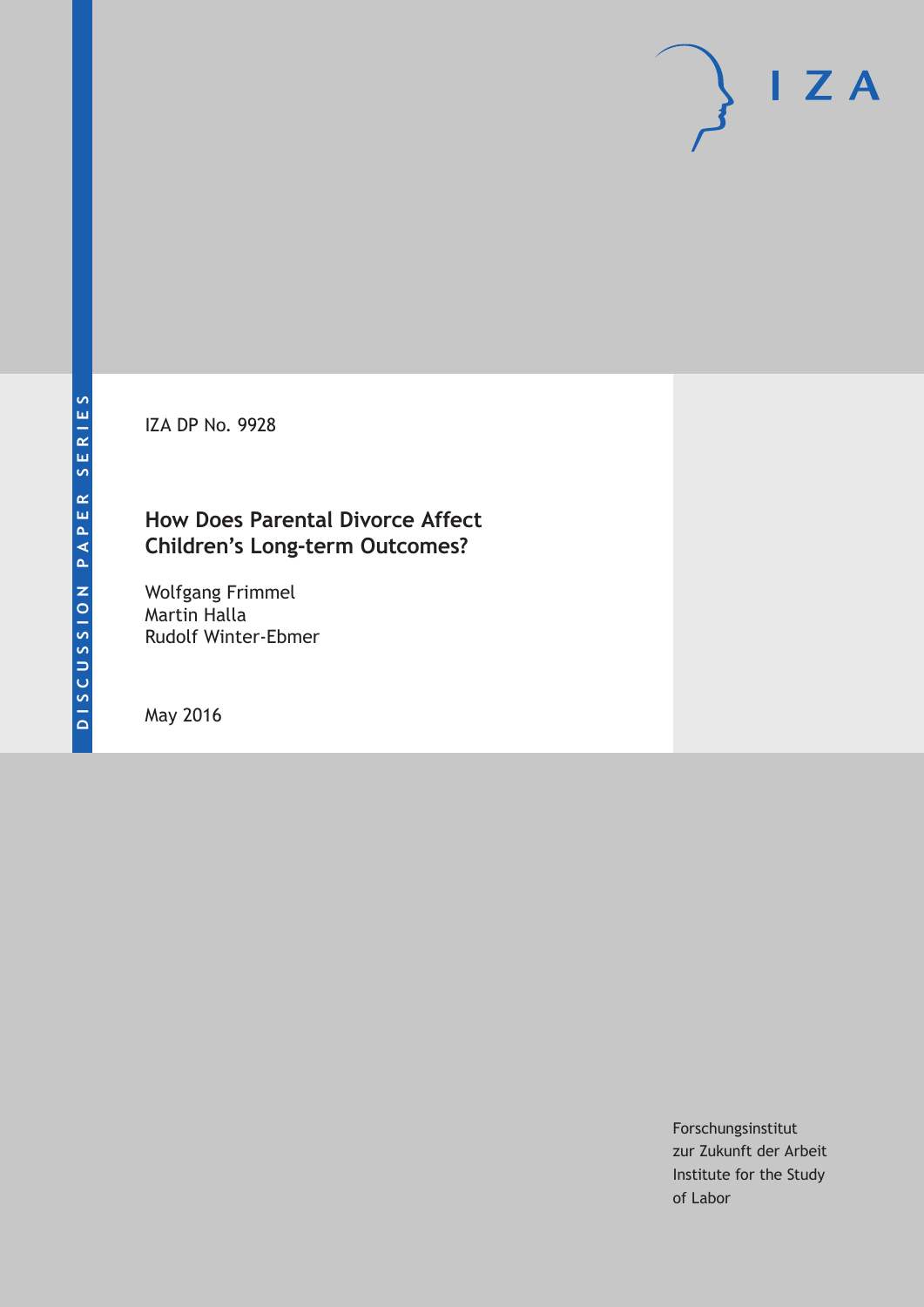# **How Does Parental Divorce Affect Children's Long-term Outcomes?**

### **Wolfgang Frimmel**

*Johannes Kepler University Linz and CD-Lab Aging, Health and the Labor Market* 

#### **Martin Halla**

*CD-Lab Aging, Health and the Labor Market, University of Innsbruck and IZA* 

#### **Rudolf Winter-Ebmer**

*JKU Linz, CD-Lab Aging, Health and the Labor Market, IZA, IHS and CEPR*

> Discussion Paper No. 9928 May 2016

> > IZA

P.O. Box 7240 53072 Bonn Germany

Phone: +49-228-3894-0 Fax: +49-228-3894-180 E-mail: iza@iza.org

Any opinions expressed here are those of the author(s) and not those of IZA. Research published in this series may include views on policy, but the institute itself takes no institutional policy positions. The IZA research network is committed to the IZA Guiding Principles of Research Integrity.

The Institute for the Study of Labor (IZA) in Bonn is a local and virtual international research center and a place of communication between science, politics and business. IZA is an independent nonprofit organization supported by Deutsche Post Foundation. The center is associated with the University of Bonn and offers a stimulating research environment through its international network, workshops and conferences, data service, project support, research visits and doctoral program. IZA engages in (i) original and internationally competitive research in all fields of labor economics, (ii) development of policy concepts, and (iii) dissemination of research results and concepts to the interested public.

IZA Discussion Papers often represent preliminary work and are circulated to encourage discussion. Citation of such a paper should account for its provisional character. A revised version may be available directly from the author.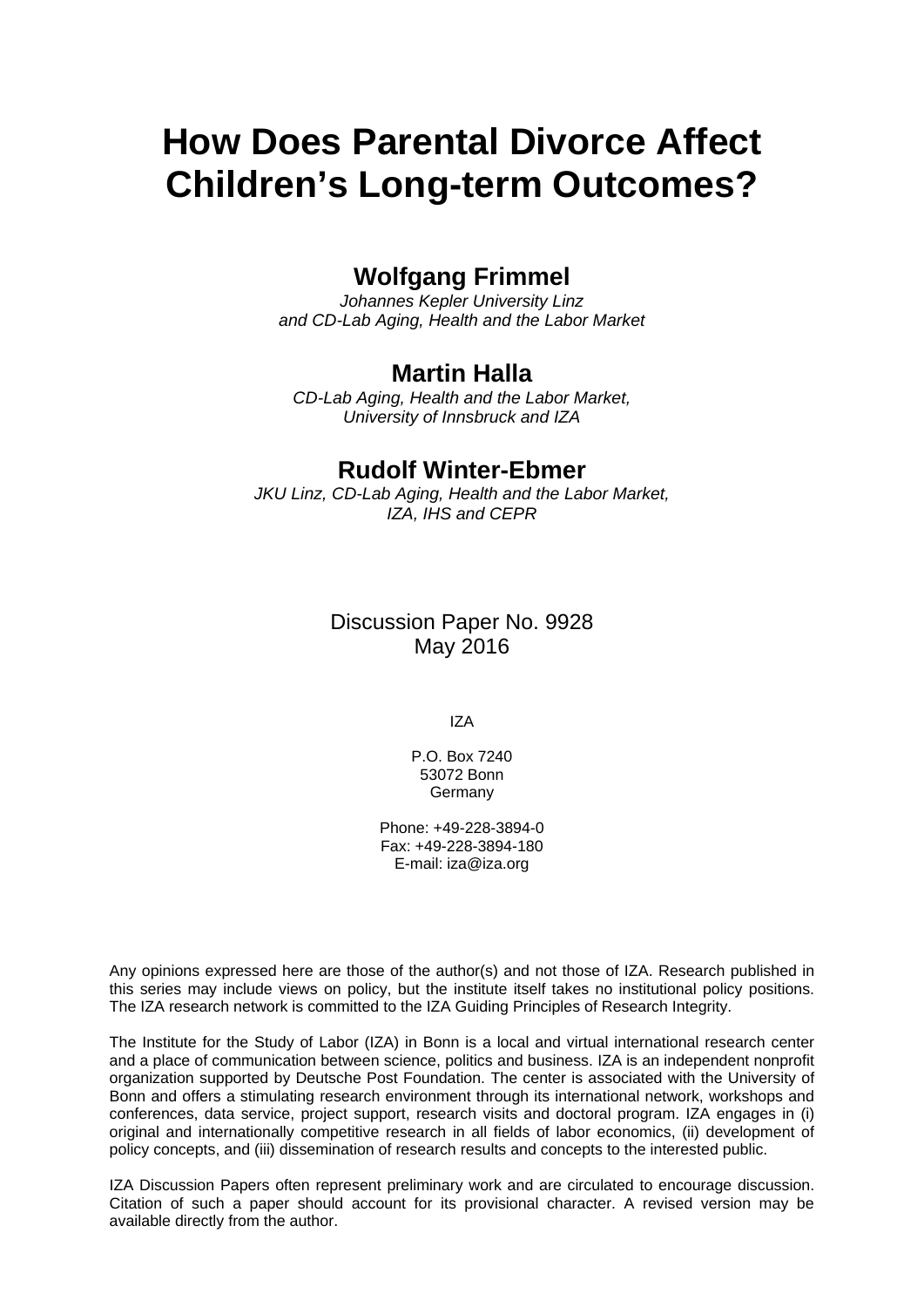IZA Discussion Paper No. 9928 May 2016

# **ABSTRACT**

## **How Does Parental Divorce Affect Children's Long-term Outcomes?\***

Numerous papers report a negative association between parental divorce and child outcomes. To provide evidence whether this correlation is driven by a causal effect, we exploit idiosyncratic variation in the extent of sexual integration in fathers' workplaces: Fathers who encounter more women in their relevant age-occupation-group on-the-job are more likely to divorce. This results holds also conditioning on the overall share of female coworkers in a firm. We find that parental divorce has persistent, and mostly negative, effects on children that differ significantly between boys and girls. Treated boys have lower levels of educational attainment, worse labor market outcomes, and are more likely to die early. Treated girls have also lower levels of educational attainment, but they are also more likely to become mother at an early age (especially during teenage years). Treated girls experience almost no negative employment effects. The latter effect could be a direct consequence from the teenage motherhood, which may initiate an early entry to the labor market.

JEL Classification: J12, D13, J13, J24

Keywords: divorce, children, human capital, fertility, sexual integrated workplaces

Corresponding author:

 $\overline{a}$ 

Wolfgang Frimmel Department of Economics Johannes Kepler University of Linz Altenbergerstr. 69 4040 Linz Austria E-mail: wolfgang.frimmel@jku.at

<sup>\*</sup> For helpful discussions and comments, we would like to thank Christian Dustmann, Martin Huber, Erik Plug, Oystein Kravdal, Andrea Leiter-Scheiring, the participants of ESPE 2014 in Braga, and the EALE 2014 in Ljubljana. The usual disclaimer applies. We gratefully acknowledge financial support from the Austrian Science Fund (FWF) and the Austrian Federal Ministry of Science, Research and Economic Affairs (bmwfw), the Christian-Doppler Laboratory and the National Foundation of Research, Technology and Development.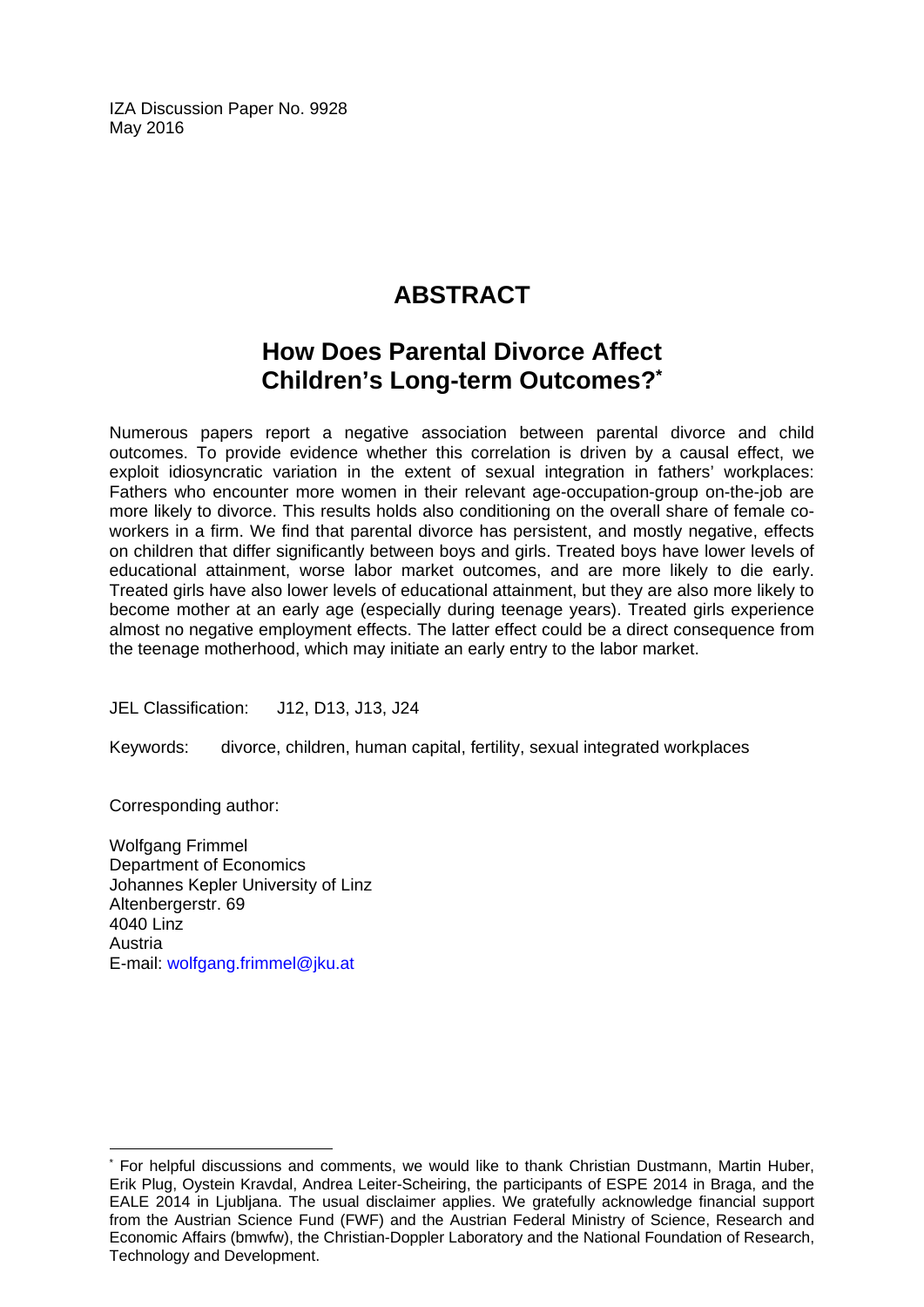#### 1 Introduction

Numerous papers in various disciplines of social sciences document a strong negative empirical association between parental divorce and a wide range of child outcomes. This nexus is quite persistent and leaves children from divorced parents worse off even as adults. Among others, they have lower human capital and exhibit lower economic productivity. Most scholars are aware that it is not clear to which degree this relationship is causal (see, for instance, Manski *et al.*, 1992; Painter and Levine, 2000; Amato, 2010; Bhrolcháin, 2013; Gähler and Palmtag, 2015). A number of confounding factors that provoke parental divorce may also be detrimental to the child outcomes under consideration. Some, but not all, papers find evidence for such a non-random selection into divorce.<sup>1</sup>

To answer the question whether children are causally affected by parental divorce, exogenous variation in the divorce likelihood is indispensable. The construction of a valid empirical counterfactual is, however, not only necessary for empirical identification, but also essential to ascertain the causal channels through which children are affected, and is thus needed to form any expectation about the effect on child outcomes. If one would use child outcomes emerging from a stable and healthy family background as a benchmark, one would clearly expect a negative effect of divorce, which could work through multiple channels. A probably more relevant counterfactual situation is a family background characterized by (at least temporary) parental conflicts. In such a situation, children may even benefit from divorce, if the post-divorce situation is comparably more beneficial than growing up in a two-parent household fraught with conflicts.

Existing evidence is hard to interpret, since most of the literature does neither sufficiently define the counterfactual situation (which is implicitly presumed in any analysis), nor offer a convincing research design. McLanahan *et al.* (2013) provide a comprehensive survey of this literature. They show that the majority of the papers use single-equation models. These papers must assume that divorce is randomly assigned conditional on observables. Some papers include lagged dependent variables so that they can control for child outcomes measured before divorce. These models are restricted to a specific set of outcomes (e. g. school grades), and, therefore, not applicable to many important outcomes. Moreover, it seems unlikely that a pre-divorce child outcome controls for all remaining confounding factors. For instance, parental behaviour may change over time due to negative life-events (such as health shocks, unemployment, or alcoholism). A final group of papers tries to exploit variation in the age at divorce across siblings. Such sibling fixed-effects estimations are often quite sensitive to specification issues concerning birth order or cohort effects (Sigle-Rushton *et al.*, 2014).<sup>2</sup> There is, to the best of our knowledge,

<sup>&</sup>lt;sup>1</sup>Compare, for instance Cherlin *et al.* (1991); Piketty (2003) and Morrison and Cherlin (1995).

<sup>2</sup>A recent application of sibling-fixed effects studying children's long term outcomes is Chen and Liu (2014). The authors find a significant negative effect on college admission for children, who were exposed to parental divorce before the age of 18. Another methodological approach is used by Steele et al.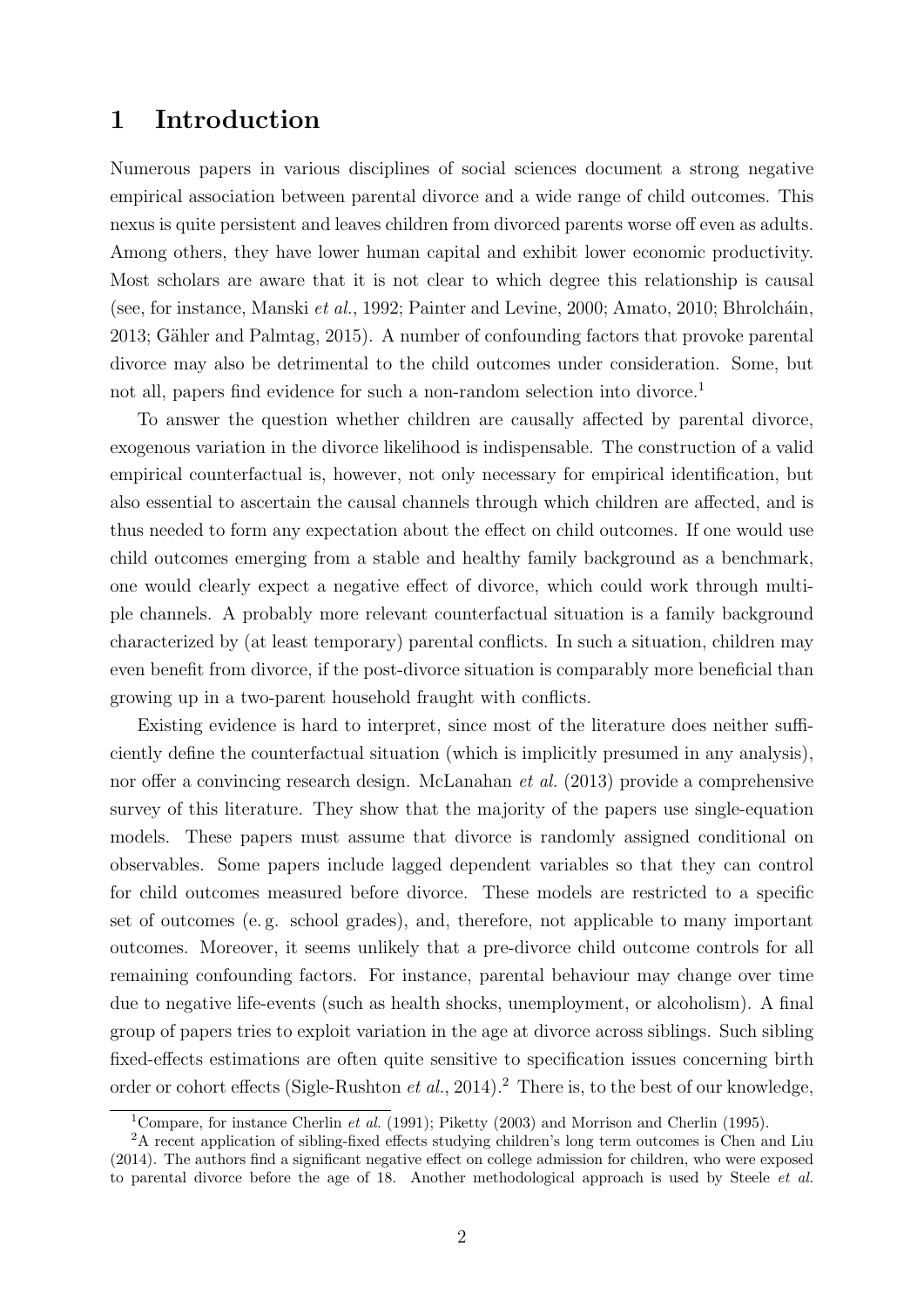no paper analysing the effect of parental divorce using a design-based approach.

We argue that one should aim for an identification strategy that allows for selection into divorce based on unobservables. On top of that, an ideal source of exogenous variation identifies a treatment effect at a margin of broader interest. In this paper, we suggest to exploit idiosyncratic variation in the extent of sexual integration in fathers' workplaces within an instrumental variables (IV) approach to establish a causal effect. McKinnish (2004, 2007) and Svarer (2007) show that individuals who have workplaces with a larger fraction of coworkers of the opposite sex are significantly more likely to divorce later on. This empirical finding is in line with the economic model of marriage and divorce (Becker, 1973, 1974; Becker et al., 1977), which stresses imperfect information at the time of marriage and the acquisition of new information while married as key determinants of divorce. In particular, new information regarding alternative outside options seems decisive. Sexual integrated workplaces reduce the cost of extramarital search and allow married individual to meet alternative mates, which increases the likelihood of divorce. Thus, we aim to identify the causal effect of divorce for those children, whose father left the family, since he met by chance a new partner at work. We would like to argue that this research design evaluates a realistic divorce-scenario and offers a well-balanced relationship between internal and external validity. As such, our estimates of the effect of parental divorce on children's demographic and human capital outcomes can be informative for policy making.<sup>3</sup>

Internal validity Our identifying assumption is that the sexual integration in fathers' workplaces affects his children only through the channel of divorce. While this assumption is not testable, the richness of our data allows us to dispel most concerns. In contrast to McKinnish (2004, 2007) we have the possibility to calculate the extent of sexual integration not only on an industry-occupation-level, but on a more disaggregated level: We define the extent of sexual integration as the share of female coworkers within a firm who belong to a certain age-occupation group. This plant-age-occupation specific measure has two advantages. First, it captures the actual on-the-job contact with the opposite sex. This should strengthen the power of our first-stage. Second, it allows us to control in our estimation analysis for industry fixed-effects and other firm characteristics, such as the overall share of female coworkers within a firm. Thus, we do not have to assume that the choice of occupation or industry is exogenous in our context. Our estimates are still valid, even if this choice is related to unobserved parental characteristics that may affect child outcomes. For instance, one might argue that fathers who enter female-

<sup>(2009),</sup> who use a simultaneous equation model capturing the hazard of family disruption and children's educational attainment jointly.

<sup>3</sup>As Manski (2013) argues, informativeness depends jointly on internal and external validity. Consider a lottery which randomly assigns divorce to stable and healthy families. While a comparison between outcomes of children from treated and control families from this experiment would provide an internally valid estimate, it provides little external validity. As such, estimates from such an experiment will not be very informative to policy-makers.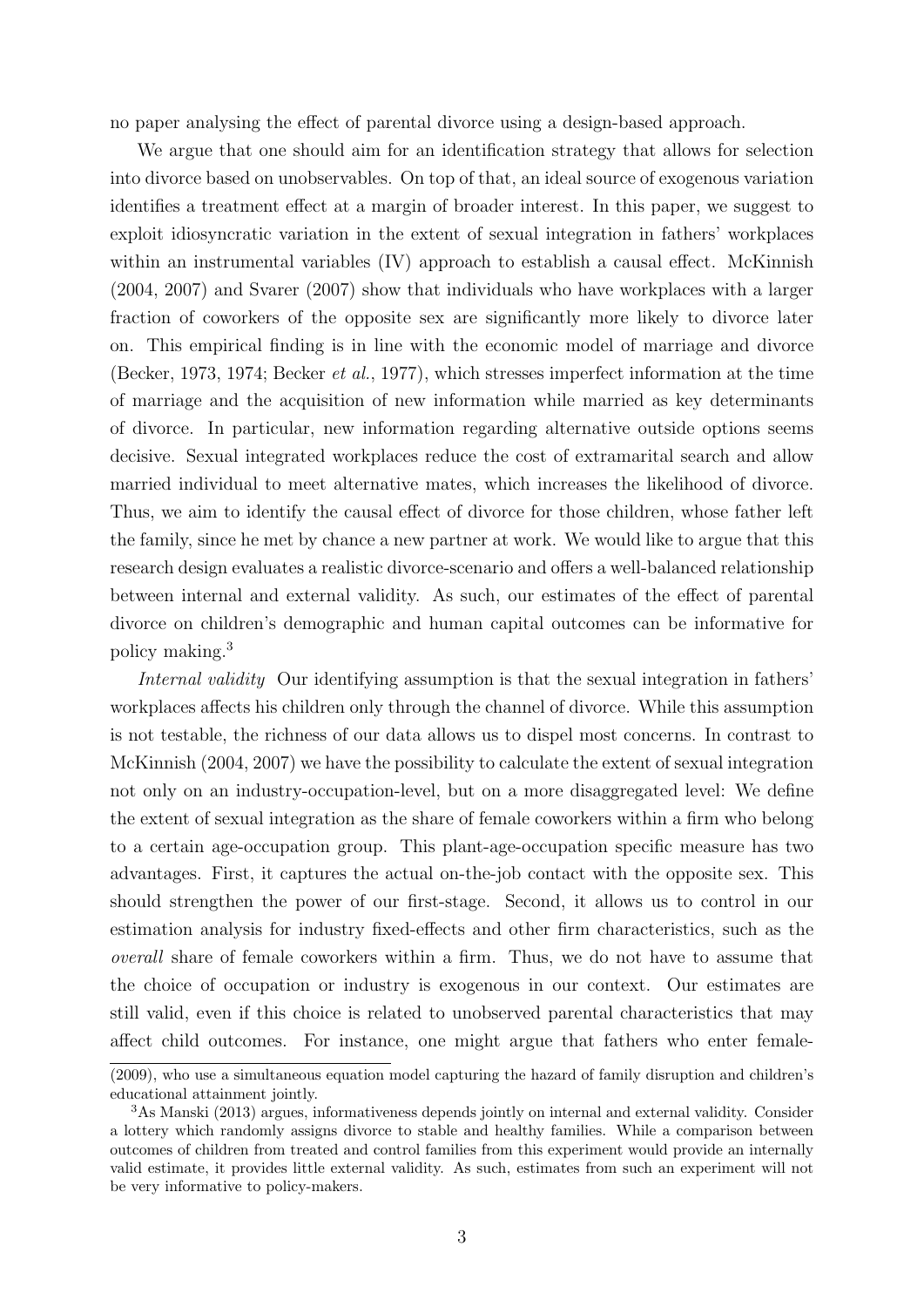dominated occupations/industries pursue a different parenting style, which also affects child outcomes. Or, fathers who purposely pick female-dominated occupations/industries to meet more potential partners, may also be less family-oriented and invest less in their children. We allow for a selection into certain industries/firms, and only have to assume that selection into a firm with a particular age-occupation specific sex ratio is exogenous. This assumption seems plausible, since for job applicants age-occupation specific sex ratios may hardly be observable in advance. The plausibility of this assumption is supported by several checks. We show that father's age-occupation specific sex ratio is neither correlated with the child's health at birth, nor with maternal education.

External validity While the external validity of an estimate is, in general, hard to assess, our approach provides us with a treatment effect at a margin of broad interest. Our estimates inform us about the consequences of divorce in situations where the separation was triggered by the father meeting a new partner at work. We consider this type of divorce as (i) a realistic scenario and (ii) in principle preventible. A small increase in the cost of divorce or in the benefit of the existing marriage— for instance, due to a change in divorce legislation or in the social approval of divorce— may avert some of these divorces. In contrast, divorces which result from more sever shocks (such, as domestic violence) can and should not be averted.

Further related literature Next to research on the causal effect of parental divorce, our paper is also related to two further strands of literature. First, scholars are interested in the effect of growing up under different divorce law regimes. A couple of papers compare the long-run outcomes of children who grew up under mutual consent divorce law regime versus a unilateral divorce law regime.<sup>4</sup> The identification of effects on children in these papers is based on variation across states and across years in which states have moved to unilateral divorce law. Gruber (2004) finds that individuals who were exposed to unilateral divorce law as children have lower educational attainment, lower family incomes, marry at a younger age, but separate more often, and are more likely to commit suicide. Cáceres-Delpiano and Giolito (2012) report a positive impact on criminal activities. It is crucial to note that these effects may not be equated with the effect of parental divorce in general. The move to a new divorce law regime has impacts that go beyond any simple effect on the divorce likelihood. Indeed, later papers have shown that the move to a unilateral divorce law regime affected the selection into marriage, female labor supply (Gray, 1998; Genadek et al., 2007) and other dimensions of marriage-specific investments (Stevenson, 2007) as well.

<sup>4</sup>Under mutual consent law both spouses need to agree to divorce. Unilateral divorce law allows either party to file for divorce without the consent of the other. A switch from the former to the latter regime re-assigns the right to divorce from being held jointly, to being held individually. It is debated whether the widespread move from a mutual consent divorce law regime to a unilateral divorce law regime has caused the large rise in divorce rates (Peters, 1986; Allen, 1992; Peters, 1992; Friedberg, 1998; Wolfers, 2006; Matouschek and Rasul, 2008).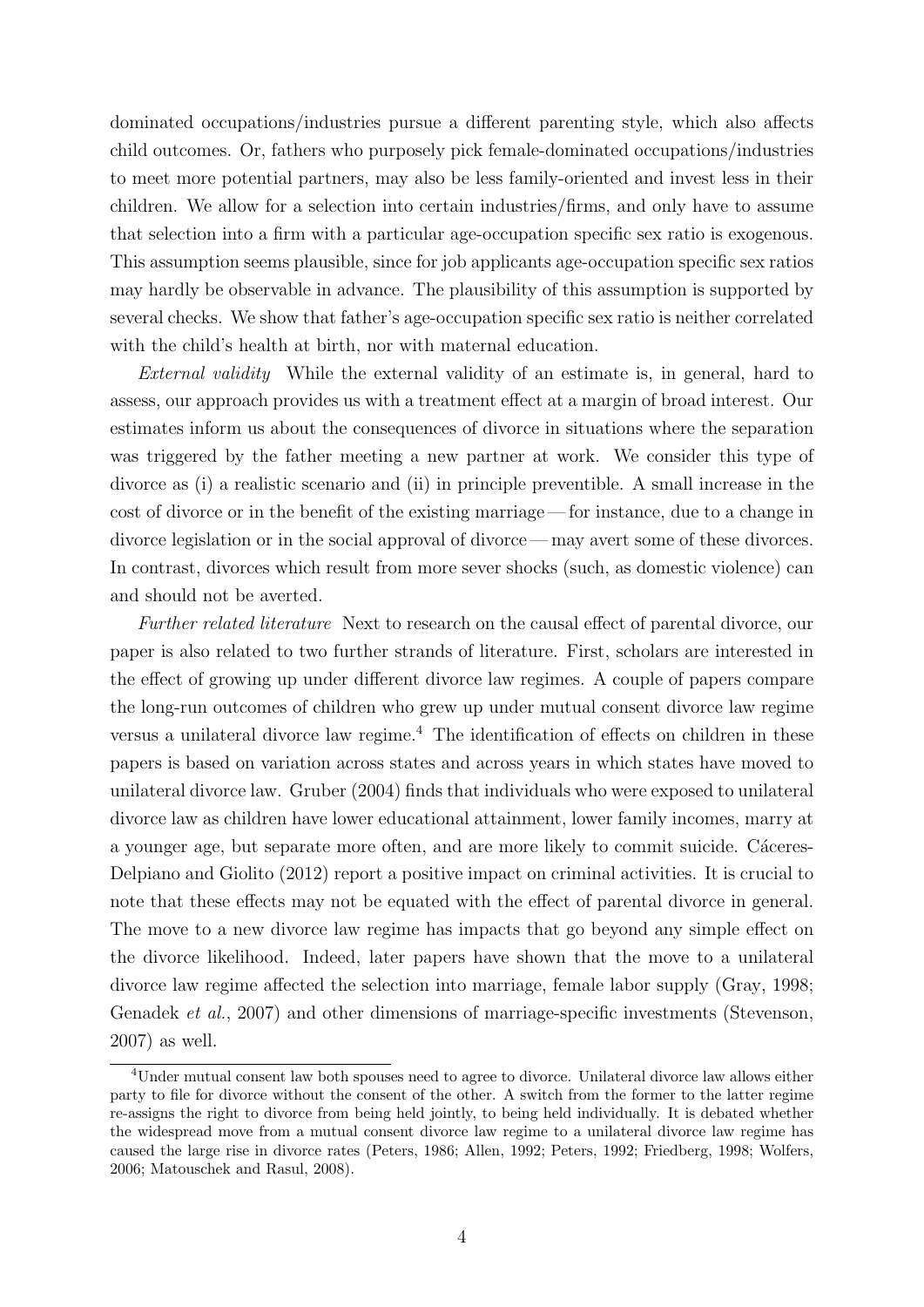Second, scholars analyze the effect of parental death on children's outcomes. While parental death is certainly more drastic than parental divorce, both events create a situation where children grow up (at least partly) with only one parent. That means, children are in either situation not only exposed to an emotional shock, but will also receive reduced parental input. Most papers in this literature assume parental death (or, at least specific causes of death) to be exogenous (see, for instance, Corak, 2001; Lang and Zagorsky, 2001). Most recently, Adda *et al.*  $(2011)$  — who aim to account for the fact that parental death is not necessarily exogenous — find a negative effect of parental death on children's cognitive and non-cognitive skills, as well as on adult earnings. The estimated effects vary somewhat across boys and girls, and whether the mother or the father died, but are modest in size.

Preview of results Our results show that parental divorce— due to a high sexual integration in father's workplaces— has a negative effect on children's long term-outcomes. We find for both sexes a substantially lower level of educational attainment: parental divorce reduces college attendance by about 9 to 10 percentage points. The effects on family formation behaviour, labor market and health outcomes differ by sex. In the case of boys, we find little effects on their fertility or marriage behavior. However, we find a higher likelihood of early mortality and worse labor market outcomes. In the case of girls, we find strong effects on their fertility behavior. Parental divorce increases the likelihood of a pregnancy during teenagehood and up to their early twenties. Most of these additional children are born out-of-wedlock; we find only very little treatment effects on the likelihood of (early) marriage. Regarding labor market outcomes, we find some evidence for an increased employment probability for these girls in their early twenties, which dissipates over time. This effect could be a direct consequence from the teenage motherhood, which may initiate an early entry to the labor market.

The remainder of the paper is organized as follows. Section 2 briefly discusses the causal pathways, through which parental divorce may affect long term child outcomes. Section 3 describes the data sources and institutional details. Section 4 discusses our estimation strategy and presents our IV approach. In Section 5 we provide some descriptive statistics. Section 6 presents our treatment effects of parental divorce on human capital and demographic outcomes. Section 7 reports a number of sensitivity checks. Section 8 offers concluding remarks.

#### 2 Causal pathways

The importance of specific causal pathways for children's outcomes will depend on the actual post-divorce living arrangements. The most important legal aspects are the allocation of custody and the regulation of the non-custodial parent's support obligations. Many countries have changed their law such that parents can (or must) share the rights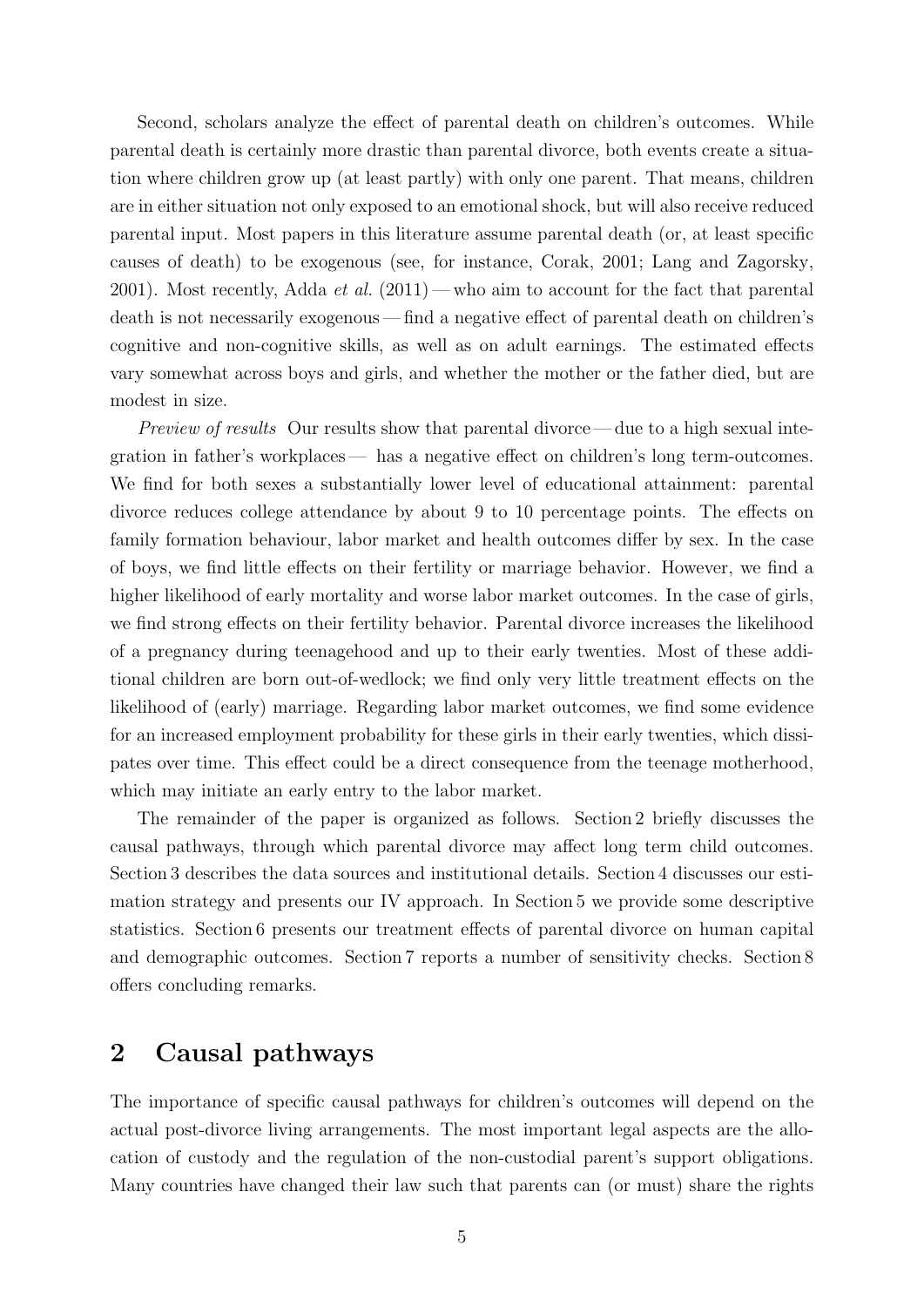and obligations concerning the child after divorce more equally (Halla, 2013). While these custody law reforms have the potential to improve the situation of divorced families, the following causal pathways apply in either regime:

Parents' allocation of time After divorce, the family is separated in two households and it is no longer possible that the parents spend time with their child jointly. In addition, one parent (the non-custodial) typically spends less total time with the child as compared to the counterfactual situation without divorce. It is not possible to determine how this affects the child development. However, most people would assume that the child is negatively affected by these changes in time allocation. Another source of changing time investment are parental adaptations in their labor market behavior. Typically, after divorce specialization decreases and both parents will participate in the paid labor market. Again, it is unclear how this affects children. On the one hand, one could assume a negative effect due to less time investment into the child. This could, however, be (over)compensated by the additional financial resources available due to additional labor income. Finally, parents may also allocate time to be spent on the re-marriage market. The presence of a step-parent could be either positive or negative.

Financial resources There are two main channels, which could reduce the financial investment in children. First, during marriage the family could share a number of nonrival goods. To maintain the pre-divorce consumption level, more financial resources are needed. One important aspect is housing. Single-parent families can either maintain the same quality of housing, and reduce expenditures on other items, or reduce the quality of housing to maintain non-housing consumption level. In either way, the child can be negatively affected (i. e., less college-funds vs. growing up in a worse neighbourhood). Second, the non-custodial parents' incentives to invest in his or her child are altered (Weiss and Willis, 1985). A reduction in the control over child expenditures and the lack of opportunity to monitor and enforce an optimal level, typically reduces the contributions as compared to marriage (Del Boca and Flinn, 1995; Del Boca, 2003).

Parenting  $\mathcal{B}$  emotional well-being Other aspects of parenting may also change. Most importantly, children in divorced families are less likely to experience good gender role models. An often raised concern is boys lacking a good male role model (Amato, 1993). In contrast, the effect of divorce on the families' emotional well-being is unclear. Parents' and children's emotional well-being could either improve or deteriorate after divorce. It depends on the reasons of divorce and the prevailing extent of conflicts and disagreements during marriage.<sup>5</sup> Finally, social stigma may have an additional impact on affected children.

<sup>&</sup>lt;sup>5</sup>Gardner and Oswald (2006) show that the average divorcing couple exhibits higher levels of mental well-being two years after divorce as compared to two years before divorce.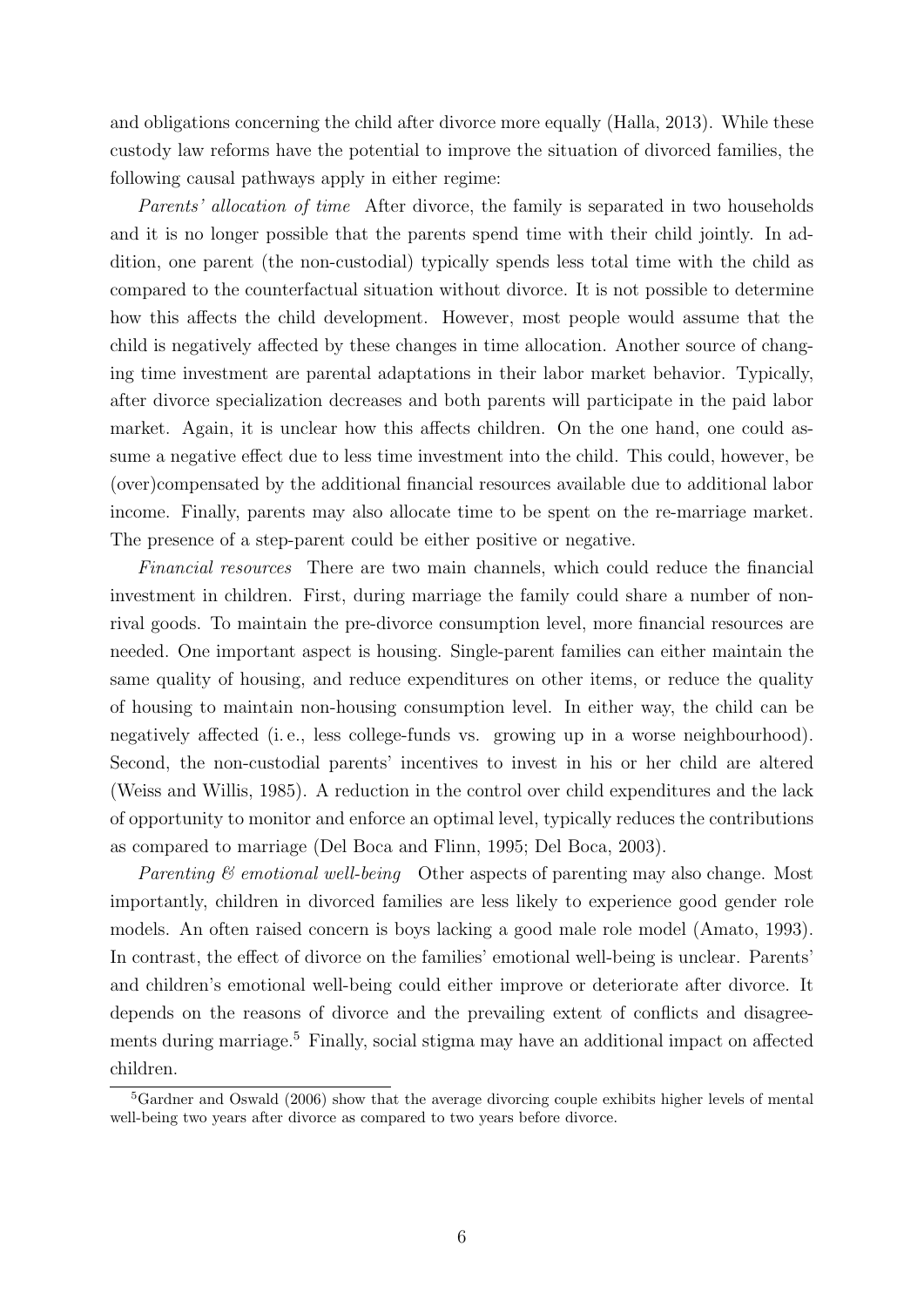#### 3 Data and institutional background

The empirical analysis is based on several administrative data sources from Austria. To define our sample we first select all children born to married mothers between 1976 through 1987 in the *Austrian Birth Register*. To generate our treatment variable, we link these data to the Austrian Divorce Register and categorize a child as treated if her/his parents divorced before their 18-th (or alternatively, 10-th) birthday. Children whose parents never divorced constitute the non-treated. Thus, divorces took place between 1976 and 2005. During this period, Austria witnessed trends in family formation and dissolution comparable to most other industrialized countries. The marriage rate had been decreasing and the divorce rate had been increasing. Thus, a growing share of children was either born out-of-wedlock or was affected by parental divorce. At the same time, divorce became much more socially accepted. Quantitatively, the Austrian marital landscape could be best characterized as in between two extremes defined by the United States and Scandinavia (Frimmel et al., 2014).

During our sample period two major reforms of the Austrian family law took place. First, in 1978, no-fault divorce was introduced and has made, among others, divorce by mutual consent possible. This type of divorce is the simplest and cheapest way to obtain divorce and is the most popular type of divorce ever since. Since 1985, between 80 and 90 percent of all divorces were divorces by mutual consent.<sup>6</sup> Second, in 2001, joint custody after divorce was introduced. Before this reform divorcing parents had to agree on a sole custodian; if not, the judge assigned sole custody to one parent in best interest of the child. After the reform joint custody is now the rule, unless the parents agree on a sole custodian.<sup>7</sup> During the whole period, all financial arrangements relating to the child are irrespective of the grounds of divorce. The non-custodian parent (or the non-resident parent after the joint custody reform) is obliged to pay child-support after divorce until the child can support itself. According to law, the amount of childsupport corresponds to the age of the child, to the parents' living standards, to possible further support obligations of the non-custodian/non-resident parent and especially to the non-custodian's/non-resident parent's net income.<sup>8</sup> There are no reliable numbers available, on how many non-custodian parents do not comply with their financial support

<sup>&</sup>lt;sup>6</sup>The reform in 1978 also introduced *de facto* unilateral divorce, but with a rather long separation requirement of six years. The divorce law regime prior to 1978 can be described as a 'weak fault' regime (Smith, 2002), since a spouse may have obtained a divorce if the 'domestic community' has ceased to exist for a period of three years *and* the marriage has broken down irretrievably. The later criterion was subject to court's assessment.

<sup>7</sup>Nevertheless, in order to sustain joint custody parents have to agree on the primary residence of the child. If no agreement is reached, a judge will assign sole custody to one parent.

<sup>&</sup>lt;sup>8</sup>In practice, the actual amount is determined by age-related average rates of the non-custodian's/non residents parent's net income and by age-related regular needs. A child should at least receive this agerelated regular needs but not receive more than twice (2.5 times) the value for a child below (over) ten 10 years of age.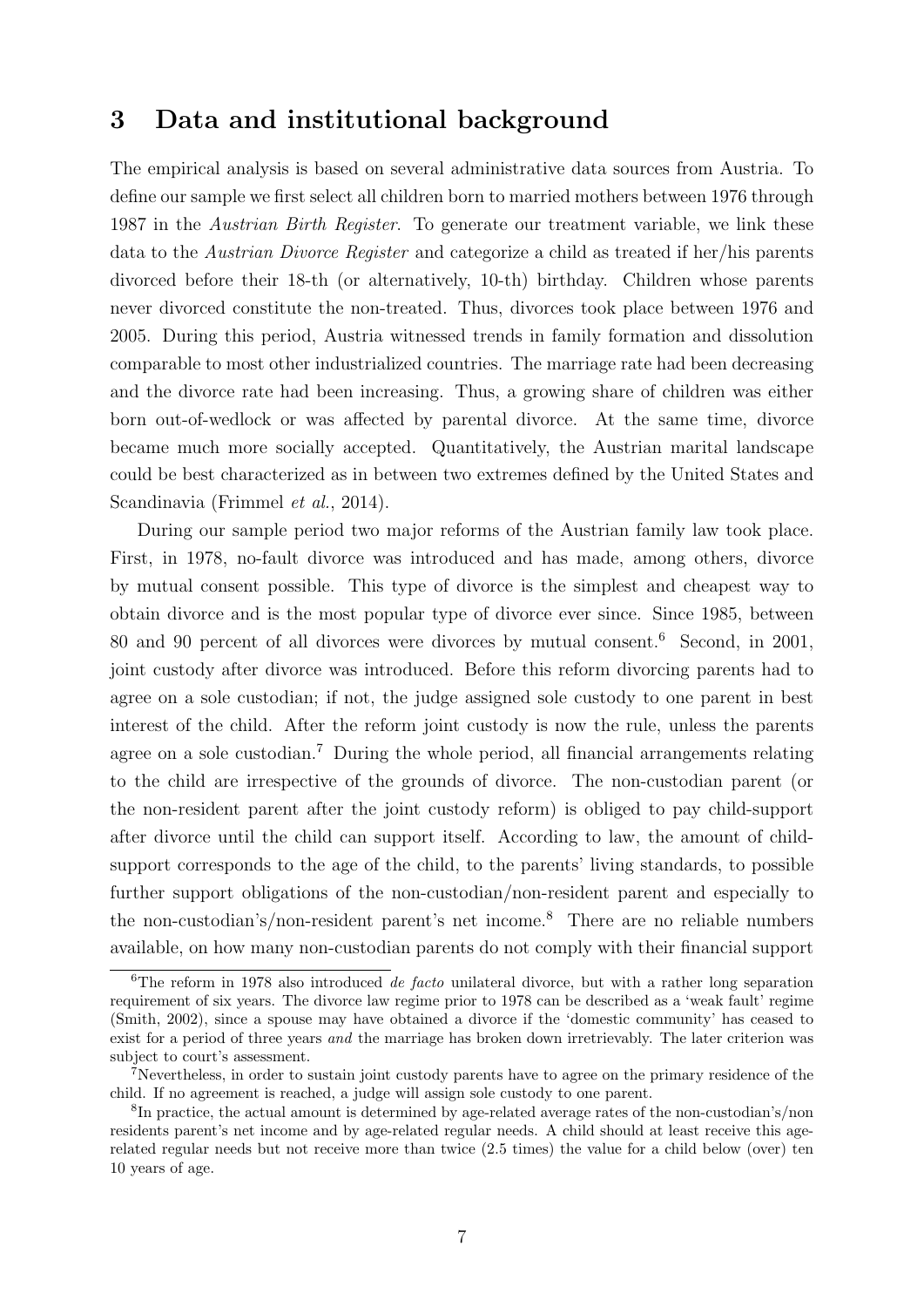obligations.

To generate our IV we use the Austrian Social Security Database (ASSD). These data are administrative records to verify pension claims and are structured as a matched employer-employee dataset. For each father we can observe on a daily base where he is employed and who his coworkers are. For each worker we obtain his/her basic socioeconomic characteristics, such as age, broad occupation, experience, tenure, and earnings; the latter is provided per year and per employer. The limitations of the data are top-coded wages and the lack of information on working hours (Zweimüller *et al.*, 2009).

To assess the long-run effect of divorce we analyze children's human capital outcomes and own family formation behavior. The necessary information to generate an educational outcome is from the database of the Federal Ministry of Labour, Social Affairs and Consumer Protection. We define a binary variable equal to one, if a person has ever been to college. In the context of the Austrian education system, this variable comprises also information on the type of secondary school. College attendance implies that this person graduated from a higher secondary school.<sup>9</sup> Labor market outcomes can be tracked in the ASSD. We check the labor market status (employed, unemployed, versus out-oflabor force) up to the age of 25. Fertility is observed in the Austrian Birth Register, and marriage behavior can be tracked in the Austrian Marriage Register. It turns out that especially, in the case of girls it is essential to study all outcome dimensions to fully understand the effect of parental divorce. Finally, the Austrian Death Register allows us to observe early mortality.

#### 4 Estimation strategy

To assess the effect of parental divorce on child  $c$  born to parents  $p$  we examine several number of binary long-run outcomes  $O_c^p$ , for which we estimate the following equation,

$$
O_c^p = \alpha + \tau \ast D_c^p + \beta_c \mathbf{X}_c + \beta^p \mathbf{X}^p + \beta^f \mathbf{X}^f + \varepsilon_c^p.
$$
 (1)

The outcome variables capture the child's educational attainment, labor market success, fertility behavior, marriage behaviour or mortality up to 25 years of age. The treatment is captured by the binary indicator  $D^p$ , which is equal to one if parents p divorce before

<sup>9</sup>Austria still has a system of early tracking. After primary school students (of about 10 years of age) are allocated to two different educational tracks. The higher secondary schools (high track) comprise a first stage (grades 5 to 8) and a second stage (grades 9 to 12), provide advanced education and conclude with a university entrance exam. The lower secondary schools (low track) comprise grades 5 to 8, provide basic general education and prepare students for vocational education either within an intermediate vocational school or within the dual education system. If graduates from the low track want to attend college, they have to transfer to the high track after grade 8. This transition is in practice tough; especially in urban areas where the quality of lower secondary schools tends to be very low.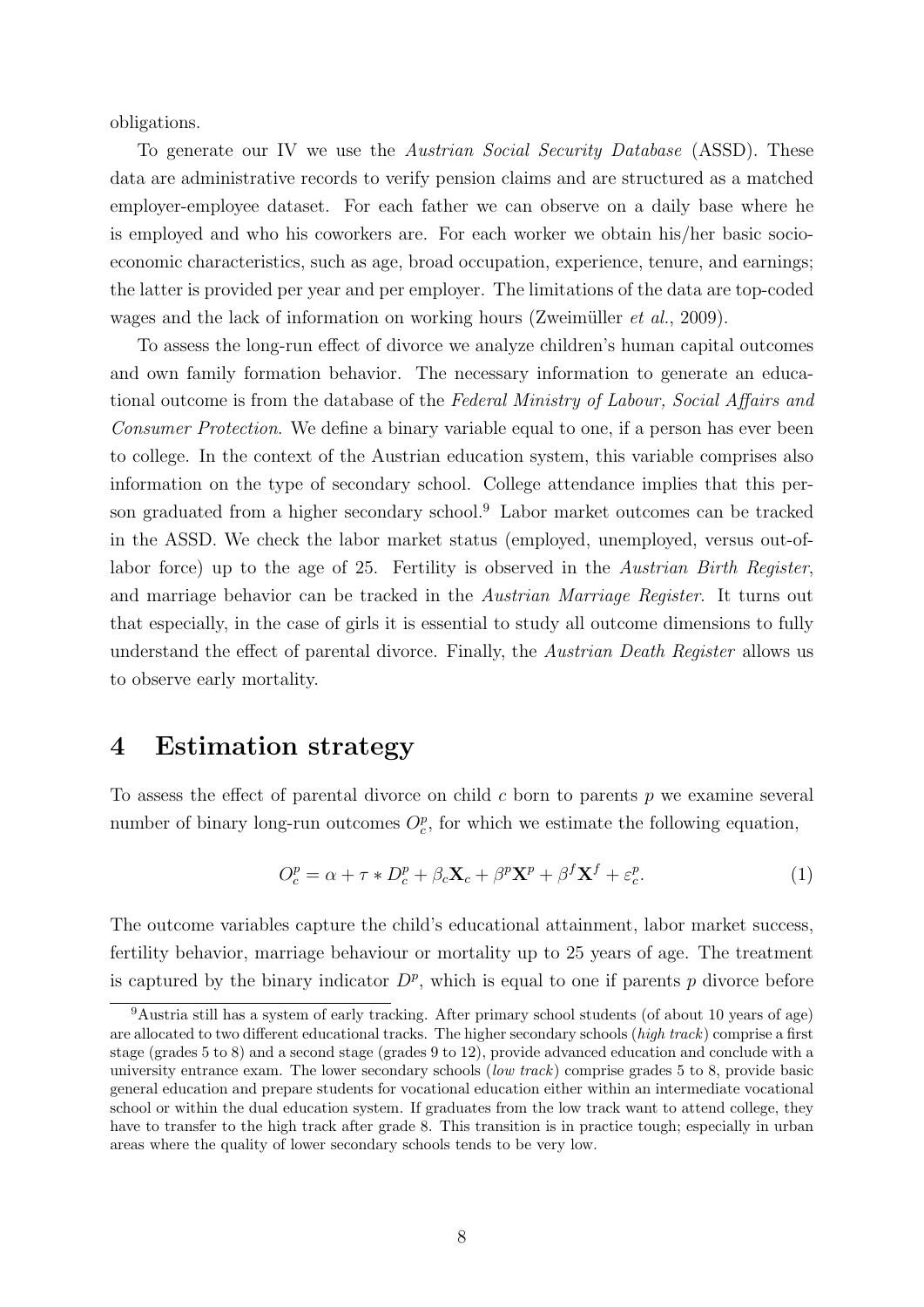their child c turned 18 years old.<sup>10</sup> We include a comprehensive set of covariates capturing child  $(X_c)$ , parents'  $(X<sup>p</sup>)$  and father's employment and firm characteristics  $(X<sup>f</sup>)$ . The child characteristics are measured at birth and comprise parity, multiple birth, and birth weight. The parental characteristics capture different dimensions of assortative mating (measured at the time of marriage), which have been shown to affect the divorce hazard in Austria (Frimmel et al., 2013). We control for the father's age, the spouses' age difference, religious denominations, and citizenship.<sup>11</sup> We also include a binary variable capturing the few cases (about five percent), where the parents were employed in the same firm before the birth of the index child. The father's employment characteristics are measured at the time of the child's birth and comprise information on broad occupation (blue-collar versus white-collar worker), daily wage and job tenure. The father's firm characteristics are measured at the earliest possible date<sup>12</sup> and comprise information on firm size, share of blue-collar workers, share of females, industry affiliation (32 groups), and location fixedeffects. To account for secular trends, we include a child birth cohort trend and a parental marriage cohort trend. Finally, to account for seasonal fertility patterns, we control for the quarter of birth. Despite this large set of covariates, we cannot rule out a remaining correlation between treatment status and confounding factors included in  $\varepsilon_c^p$ . Thus, we suggest an IV approach.

Instrumental variables approach To identify a causal relationship we suggest to use variation in the extent of sexual integration in fathers' workplace at the time of c's birth. The basic idea is that the availability of potential partners at the workplace will make interaction more likely. As actual interactions at the workplace are unobservable, we have to construct a quantifiable indicator for sexual integration at the firm level. We suggest an occupation- and age-specific variable. As regards occupation, we distinguish between blue and white-collar workers. Due to the different tasks these two groups perform (i. e. manual labor versus desk job) there is plausibly more interaction within groups than across groups. Moreover, given that white-collar workers typically have higher educational attainment than blue-collar workers, prevailing assortative mating patterns make a coworker from the other group a less-probable partner. The probably even more important factor determining a potential partner is age. We define potential female partners to be not younger than 8 and not older than 3 years. This specification of the age range

<sup>&</sup>lt;sup>10</sup>Figure 1 shows the distribution of children's age at divorce. We can see an increasing trend to the age of about three, followed by a rather flat development to the age of nine, and a somewhat inverted u-shaped pattern up to the age of eighteen.

<sup>&</sup>lt;sup>11</sup>With respect to religious denomination, we differentiate between catholic (73.6 percent), no religious denomination (12.0 percent), and others (14.4 percent) (Austrian Census from 2001). This gives rise to six possible combinations, where a marriage between two Catholics serves as the base group. Regarding citizenship we distinguish between Austrian and non-Austrians. This gives four possible combinations, where a marriage between two Austrians is the base group.

<sup>&</sup>lt;sup>12</sup>In 23 percent of the cases, we measure the characteristics at the time of the establishment of the firm. The remaining 77 percent of the cases, are firms which were founded before 1972 (i.e., before our data-set starts). Here, we measure the characteristics in January, 1972.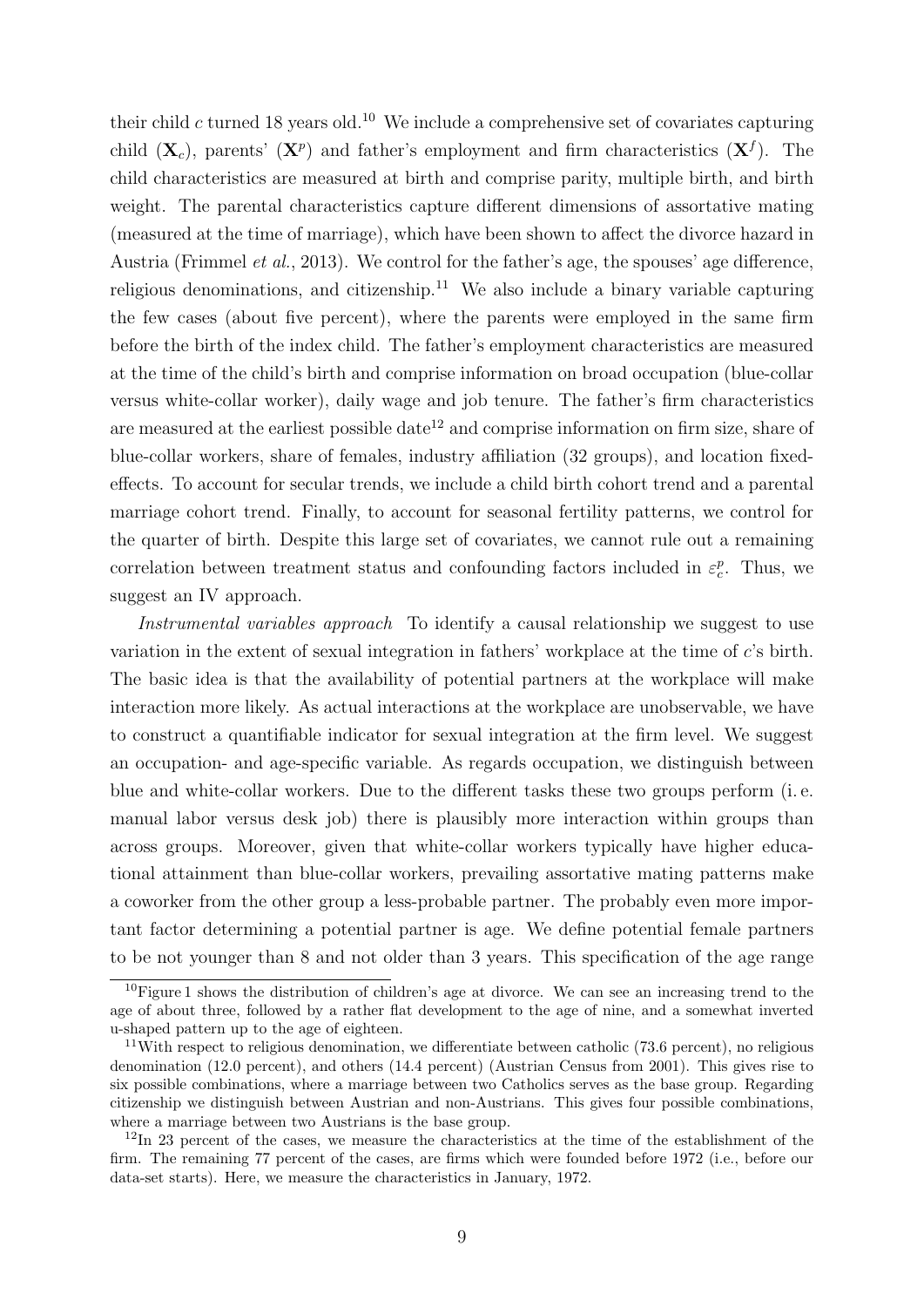provide the best fit of the data.<sup>13</sup> Our IV is thus defined as the share of female employees in the fathers' occupation group  $\sigma$  and age range  $\alpha$  relative to the sum of all workers in the same occupation and age range:

$$
\varphi_c^{o,a} = \frac{\sum female_c^{o,a}}{\sum female_c^{o,a} + \sum male_c^{o,a}}\tag{2}
$$

A higher  $\varphi_c^{o,a}$  is associated with a greater extent of sexual integration. Figure 2 displays the distribution of  $\varphi_c^{o,a}$  by the child's sex. Two things are worth noting. First, the distribution looks the same for father's of girls and boys. Second, there is a substantial degree of sex segregation in Austrian workplaces. Put differently, a substantial share of fathers have no (or few) female coworkers in the respective age-occupation cell. Part of this skewed distribution can be explained by the large number of small firms in Austria; where the probability to have any female colleague in the relevant age-occupation group is simply small. Still, there is substantial variation in the extent of sexual integration, which can be exploited in our first stage estimation:

$$
D_c^p = \gamma + \kappa * \varphi_c^{o,a} + \Gamma_c \mathbf{X}_c + \Gamma^p \mathbf{X}^p + \Gamma^f \mathbf{X}^f + \mu_c^p \tag{3}
$$

The parameter of primary interest  $\kappa$  shows the increase in parental divorce probability, if the sexual integration in the fathers workplace increases by one (i.e., essentially from the sample minimum of zero to the sample maximum of one).

Identifying assumption The identifying assumption is that sexual integration in fathers' workplaces affects his child only through the channel of divorce and is uncorrelated with any confounding factor included in  $\varepsilon_c^p$ . We see two potential concerns. First, one might be worried that specific men select themselves in occupations or industries with a high share of female workers. For instance, men who choose female-dominated jobs may also have a different parenting style. Or, men who strategically select sexually integrated workplaces to find extramarital affairs, may tend to invest less in their children. An important feature of our set-up is that we (i) control for a comprehensive set of industry fixed-effects, and (ii) for the firm's overall share of female coworkers. Thus, we do not only allow for a selection into certain industries, but also for a selection into firms with many female workers. We only have to assume that the share of females in a particular age-occupation cell is exogenous. We consider this assumption as quite plausible, since this particular information is hard to observe for job-applicants. Put differently, it seems not feasible for men to pick firms according to this criteria.

The fact that the age-occupation specific sex ratio is not easily observable to outsiders helps us also to dispel a second concern. This concern is related to a potential effect of the

<sup>&</sup>lt;sup>13</sup>We tried several alternative specifications of the relevant age range. While we find in each case a significant effect of sexual integration on the divorce likelihood, the chosen one yields the highest F-statistic among all.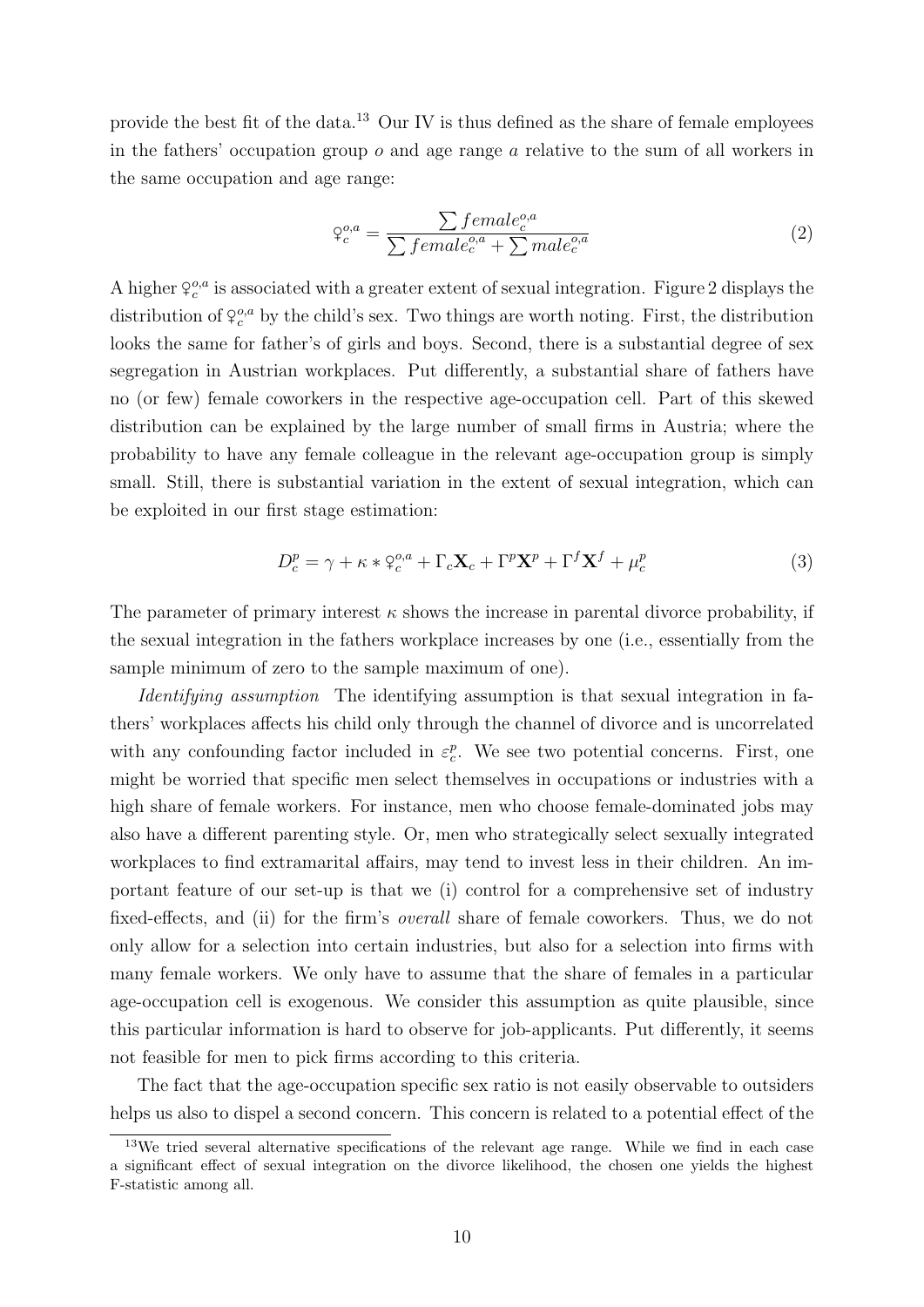sexual integration in the father's workplace on the intra-household allocation of resources. So-called external threat point models claim that bargaining within marriage is conducted in the shadow of the possibility of divorce (Manser and Brown, 1980; McElroy and Horney,  $1981$ ).<sup>14</sup> If this claim holds, and if a high extent of sexual integration in the husbands' workplaces increases his expected well-being outside the marriage (i.e., after divorce), then intra-household distribution within marriage could reflect male preferences more strongly in the case where husbands have more female coworkers in the relevant age-occupation cell. This effect would be problematic for our identification strategy, if a strengthened bargaining position for fathers leads to lower investment in children. However, even if all these assumptions hold, wives still have to observe the age-occupation specific sex ratio at their husbands' workplace for our identifying assumption to fail. External threat point models assume information is relatively good or at least not asymmetric. We consider it unrealistic that a wive observes the share of her husband's female coworkers in a particular age-occupation cell, and it seems peculiar for the husband to strategically provide this information to his wive.

Plausibility checks While our identifying assumption is fundamentally untestable, we provide two types of plausibility checks. We check, whether our IV is correlated (i) with important inputs in the production of children's human capital, and (ii) whether it is correlated with very early child outcomes. We consider maternal education and maternal labor force participation as the most important inputs in the production of children's human capital and as strong predictors of child outcomes. As such, there is a chance that these variables are also correlated with many (unobserved) determinants of children's long-term outcomes. Thus, if our IV would be correlated with these maternal characteristics (measured pre-birth), we would be concerned that it is also correlated with other confounding factors. The Austrian Birth Register records mother's educational attainment since 1984. Thus, we can examine the relationship between our IV and maternal education for a subsample of about 39 percent. The information on maternal labor force participation is taken from the ASSD and measured in the year before the birth of the child. For comparison reasons, we use for the analysis of the latter outcome the same subsample which we use for maternal education.<sup>15</sup> The upper panel of Table 2 summarizes the results from this plausibility check. We perform sex-specific regressions of different measurements of maternal education on our IV along with our basic set of covariates. In columns (I) and (II), the dependent variable is an ordinal variable capturing five different levels of educational attainment. In columns (III) and (IV), the dependent variable is bi-

 $14$ In contrast, so-called *internal threat models* (such as separate-spheres model) or common-preference models predict no impact of divorce on relative bargaining power within the household (Lundberg and Pollak, 1996).

<sup>15</sup>Our main estimation results (to be discussed below) do not use information on mother's educational attainment and are based on a larger sample of children. It should be noted that our qualitative results do not change, though we lose some precision of the estimates, if we use the reduced sample as in the case of the plausibility checks. Results are available upon request.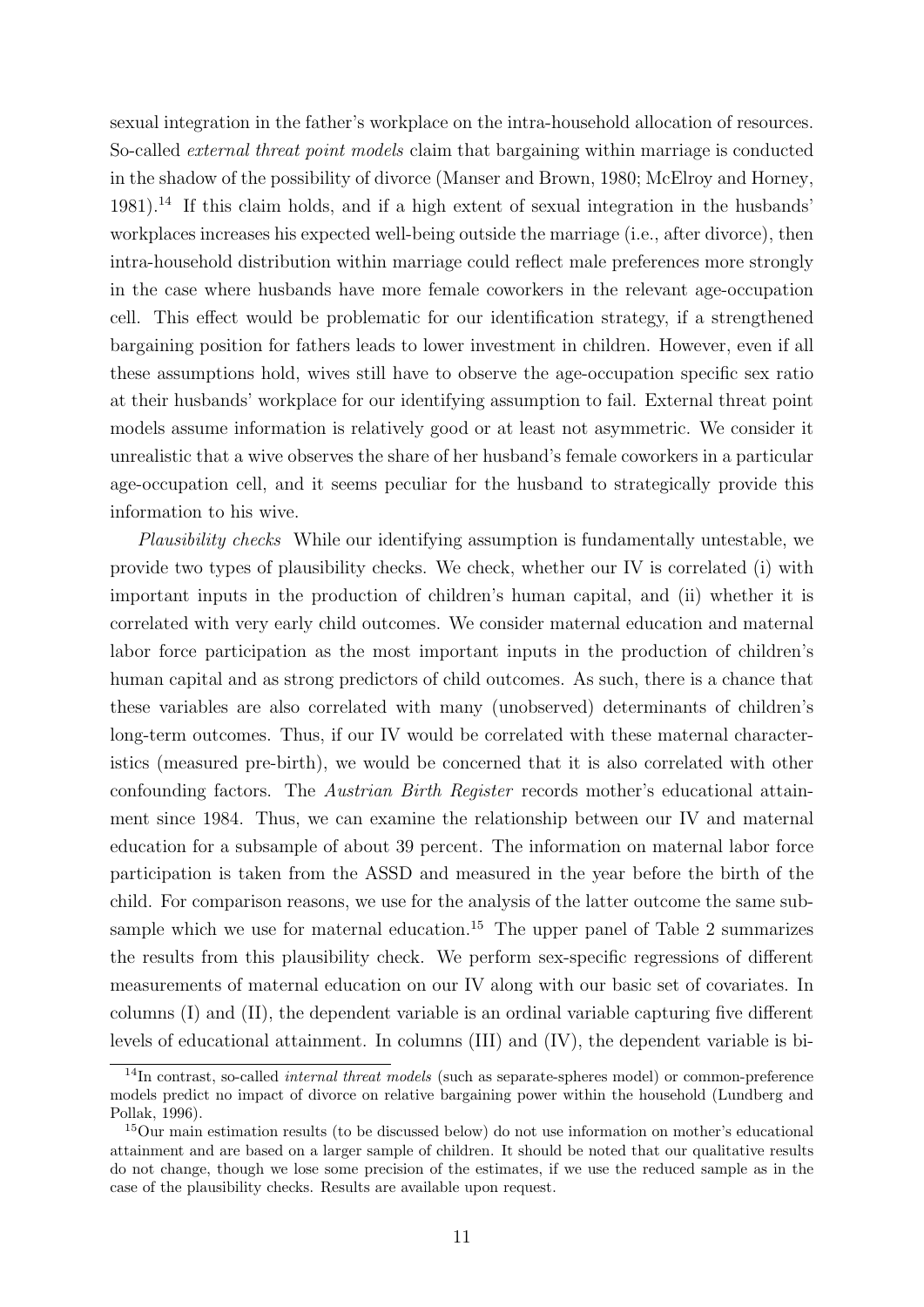nary and indicates, whether the mother has a college degree or not. Across specifications, we do not find a statistically significant conditional correlation between any measurements of maternal education and our IV. The estimated coefficients are also quantitatively negligible. The reminder of the upper panel of of Table 2 summarizes the relationship between maternal labor market outcomes and our IV. In columns (V) and (VI), the dependent variable is binary and indicates, whether the mother was in the labor force in the year before birth. In columns (VII) and (VIII), the dependent variable captures the daily wage for the sub-set of employed mothers. We do not find any significant relation between any maternal labor market outcomes and our IV.

The second plausibility check examines children's health at birth. We examine children's birth weight and their gestational length. These important health outcomes reflect paternal investment behavior during pregnancy and are known to proxy very well for family background. The advantage of these child outcomes is that they are measured before treatment. A correlation between the child's birth outcome and our IV, would raise concerns about our the validity of our identifying assumption. The Austrian Birth Register records gestational length since 1984. The birth weight would be available for a longer period of time; however, for the purpose of comparison we focus across outcomes on the same sample of children. The lower panel of Table 2 summarizes sex-specific regressions of four outcome variables: birth weight, low birth weight (below 2,500 grams), gestational length and premature birth (birth before 37 weeks of gestation). Across outcomes, we do not find any significant relation between the IV and the respective measure of children's health at birth. We interpret the missing link between our IV and maternal education, maternal labor market outcomes and the child's birth outcomes as a vital support for our identifying assumption.

Method of estimation Our estimation setting has two specific features. First, both the outcome variable(s) and the endogenous treatment are binary. Second, the treatment probability is rather low. In our sample, only 13.5 percent of the families get divorced until the child's 18th birthday. There are two basic estimation strategies. One ignores the binary structure of the outcome and treatment variables and employs a linear IV model to estimate the treatment effect  $\tau$ . Alternatively, one explicitly accounts for the binary structure and opt for a specialized estimation method. Since the recent econometric literature has shown (Chiburis *et al.*, 2012; Basu and Coe, 2015) that linear IV models perform especially poorly in such a setting, when treatment probabilities are rather low, we choose the second option.

In particular, we suggest to use a Two-Stage Residual Inclusion (2SRI) procedure (Terza et al., 2008). The first stage (equation 3) of this control function approach is estimated with a logistic regression. The second stage (equation 1) is also estimated with a logistic regression and includes the residual from the first stage as an additional covariate to substitute for unobservable latent factors. However, in nonlinear models the definition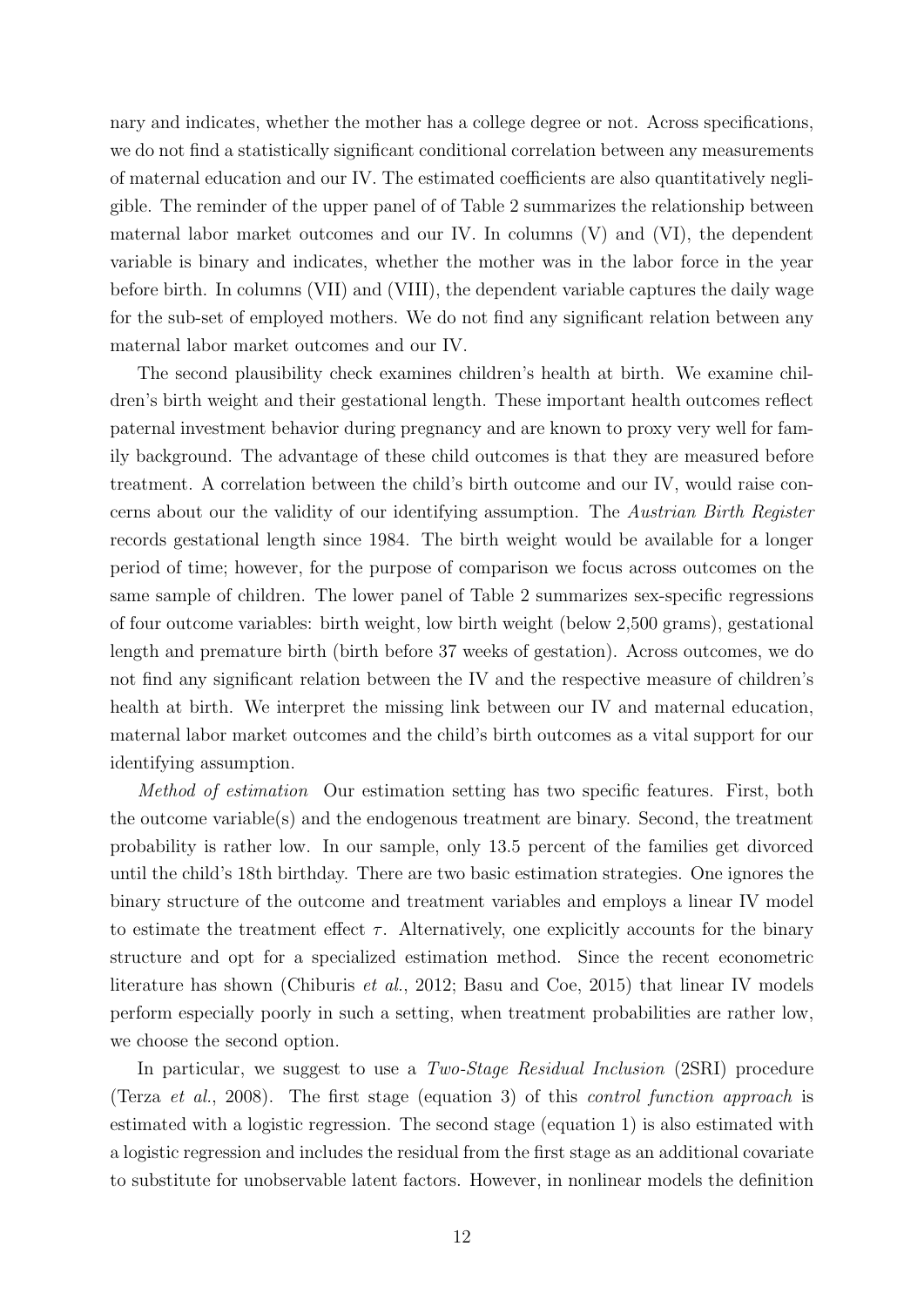of residuals is not unique. Several residuals have been proposed in the literature. In our baseline specification we use the standardized Pearson residual. In a sensitivity analysis (see Section 7), we use the Anscombe residuals as an alternative.<sup>16</sup> Further, we report on estimation results from an alternative estimation method, a bivariate probit model (BPM), which assumes that the outcome and treatment variable are each determined by latent linear index models with jointly normal error terms.

In all our estimation, we cluster standard errors on families throughout the paper. This accounts for the fact that our dataset includes siblings (166, 387 fathers have one child, and 86, 834 fathers have two or more children).

#### 5 Descriptive statistics

Our estimation sample comprises almost 356, 500 children. About 13.5 percent of these children experienced parental divorce before they turned 18 years of age. Table 1 compares the child outcomes and covariates by treatment status. The comparison of the average child outcomes suggests that children from divorced parents have worse human capital outcomes. While about 28 percent of the non-treated children ever attended a college, only 21 percent of the treated did. At the age of 25 treated children are less likely to be employed (minus 4.9 percentage points), more likely to be marginally employed (plus 0.2 percentage points)<sup>17</sup>, more likely to be unemployed (plus 3.4) and more likely to be on parental leave or out of labor force (plus 0.6 percentage points each). A comparison of average family outcomes shows that treated children are more likely to be a young parent and to marry early. In particular, the likelihood to be a teenage mother is almost twice as high for treated girls.<sup>18</sup>

The comparison of the covariates shows also observable differences in children's and paternal characteristics. Treated children are less likely male and more likely first-born. The former pattern is consistent with a paternal preference for boys over girls (Dahl and Moretti, 2008). That means, fathers are less likely to leave their families in the case of a son as compared to a daughter. The latter observation indicates a relationship between family size and marital stability. Notably, a treated child had significantly lower birth weight;

<sup>&</sup>lt;sup>16</sup>The Pearson residual seems to be a natural choice since the definition is close to that in linear models. It is defined as the difference between actual and fitted values, standardized by the standard deviation of the actual values. In large samples, the Pearson residual has zero mean and is homoscedastic. We choose the Anscombe residual as an alternative since its distribution is closest to normality with zero mean and unit variance. However, both Anscombe and Pearson residuals are typically highly correlated, but may differ in scale (Cameron and Trivedi, 2013).

<sup>&</sup>lt;sup>17</sup>This type of employment contract is for jobs with a low number of working hours, low pay (up to just over  $\in$  406 per month in 2015) and covers only accident insurance. This type of employment is, for instance, very common among college students who work while enrolled.

<sup>&</sup>lt;sup>18</sup>Table A.1 in the Appendix compares outcomes and covariates by treatment status and sex of the child. While parental characteristics do not differ between boys and girls (treated and non-treated), we can observe partly substantial gender differences in outcomes (e. g., see college attendance, fertility or early marriage).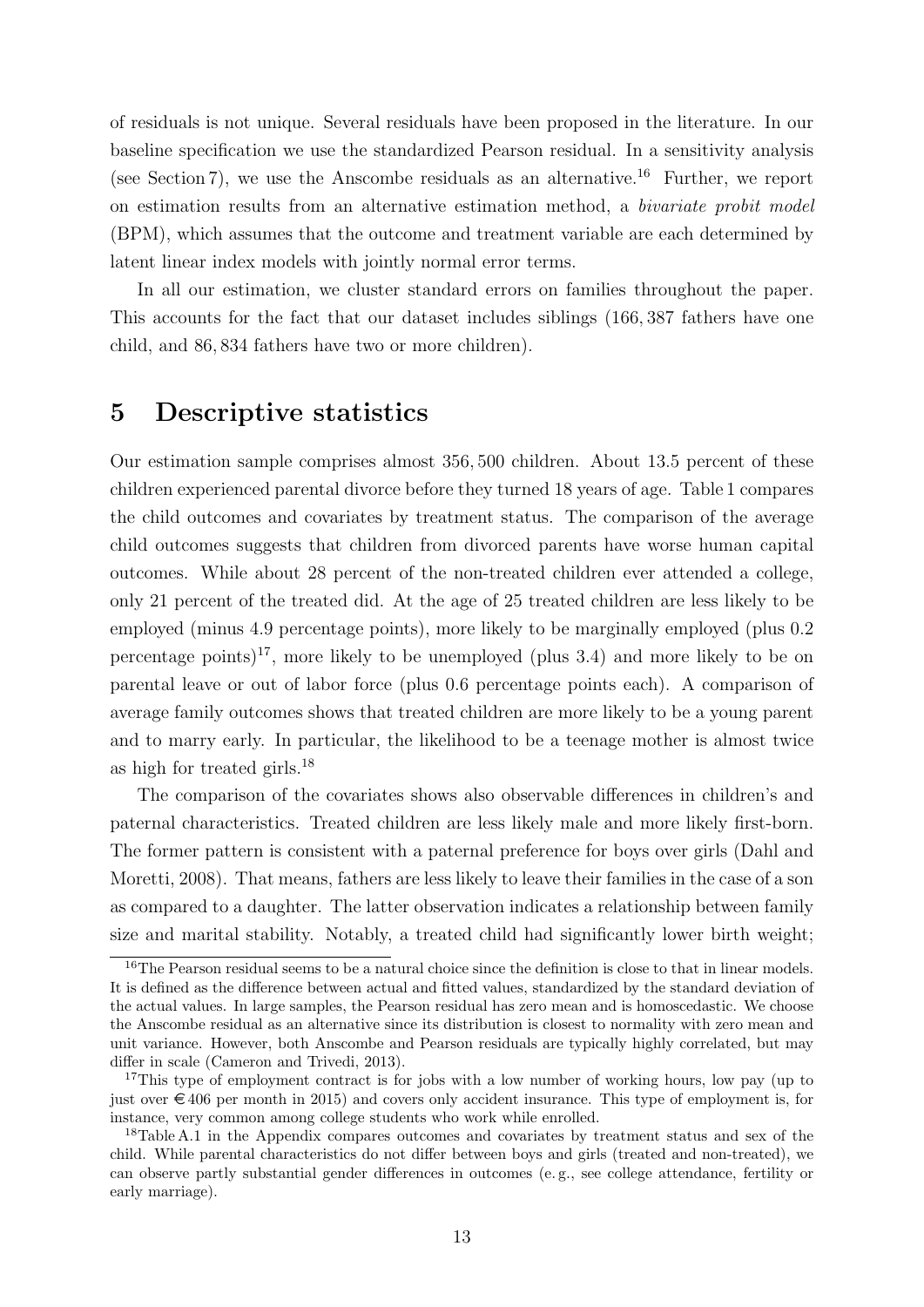however, the difference of 40 gram is quantitatively small. The distribution of parents' religious denomination and ethnic background shows that children from uniformly catholic and Austrian families are least likely affected by divorce. The likelihood of experiencing divorce further decreases with paternal age at birth and with the difference in the parents' age. We see also differences in the fathers employment characteristics. While fathers of treated children are less likely blue-collar workers (about minus 2 percentage points), they tend to have somewhat worse labor market outcomes; they have lower wages and a lower tenure with the firm. Note, that our sampling strategy requires all fathers to be employed (as wage earners) at least at birth of the child.<sup>19</sup>

Finally, we compare fathers' firm characteristics. Divorcing fathers tend to work in larger firms, and in firms with a lower share of blue-collar workers (about minus 3 percentage points, and in firms with a higher overall share of female workers (about plus 3 percentage points). This unconditional difference could either reflect the effect of sexual integration on divorce or a spurious correlation (i.e., there are more white collar-workers in firms with higher shares of females).

#### 6 Estimation results

In Table 3 we provide full estimation output for the outcome college attendance based on simple logic estimations and based on the 2SRI procedure . For the remaining outcomes we summarize estimation results in Tables 4 and 5, which focus on demographic outcomes and human capital outcomes, respectively. All these estimations use a divorce which happened before the child turned 18 years of age as a treatment definition. Given that we find significant differences in the effect of parental divorce for boys and girls, we present all estimation results based on separate estimations by sex. We present marginal effects throughout.

*Naïve logit estimation* The naïve logit estimations tabulated in columns (Ia) and (Ib) of Table 3 confirm the pattern shown by the descriptive statistics: children from divorced parents are less likely to attend college. This holds for boys (minus 6.3 percentage points) and for girls (minus 5.4 percentage points). Looking at the estimated effects of the covariates, we find most prior expectations confirmed: College attendance is more likely for first-borns and for children of older fathers. Among the quantitatively most important predictors for a child's college attendance are the fathers employment characteristics. A child of a blue-collar worker is about 17 to 18 percentage points less likely to attend college as compared to a child of a white-collar worker. Or, a ceteris paribus increase in the father's wage rate by one sample standard deviation, increases the likelihood of the

<sup>&</sup>lt;sup>19</sup>We exclude 21,062 self-employed, 36,176 farmers, 14,260 apprentices, 13,912 unemployed, 1,944 father's on long-term sick leave, and 99, 503 individuals who are either out-of-labor force or civil servants. (Note, in early years we can not distinguish between the two latter groups).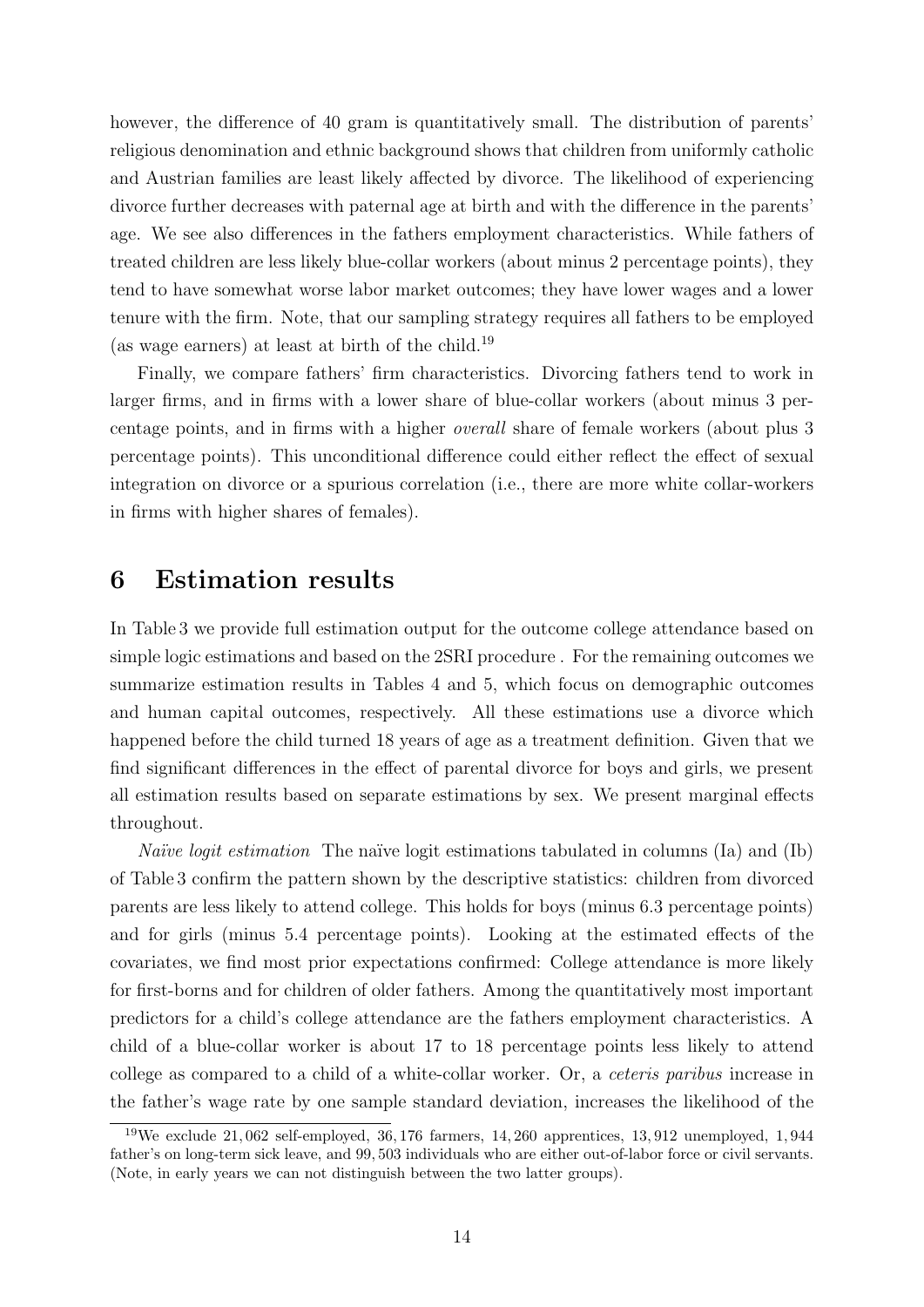child's college attendance by about 6 percentage points. A potentially surprising result is that holding other things constant, children with non-native parents are more likely to go to college.

A possible interpretation for the statistical significance of the father's firm characteristics is that the firm-level covariates (i. e., the firm's structure) allow further inference on the type of job an individual has. We find that a child whose father is employed in a firm with a high share of blue-collar workers or a low share of female workers is less likely to attend college. This finding highlights that the overall share of female workers would be a problematic candidate for an IV for parental divorce, since it is potentially correlated with unobserved father's job characteristics that may also have an impact on child outcomes. Our estimation strategy, in contrast, controls for these and other firm characteristics and exploits only variation in the share of female coworkers in a given occupation-age cell. Thus, our instrument is not a simple firm-level variable, but a variable that varies across workers within a firm.<sup>20</sup> This makes our IV less suspicious to be correlated with confounding factors.

First stage estimation results The estimation of our child-sex-specific first stage equations (3) are tabulated in columns (IIa) and (IIb) of Table 3. We find statistically significant positive effects for the age- and occupation-specific share of females in the father's firm (at age of birth) and the likelihood of subsequent divorce. The estimated effects do not differ for fathers of boys and girls. An increase in the extent of sexual integration in the father's workplace from the sample minimum of zero to the sample maximum of almost one is predicted to increase the divorce likelihood by about two percentage points. The F-statistic of the IV is between 16 and 18. For 2SRI no specific study appears to exist that provides threshold values that these statistics should exceed for weak identification not to be considered a problem. For a comparable 2SLS estimation (i. e., with one endogenous variable and one IV) the critical F-value is 16.38 (Stock and Yogo, 2005). Taking this as a reference point, we can conclude that our IV is sufficiently strong.

The estimated effects of the covariates are in line with existing evidence on the determinants of divorce in Austria (Frimmel et al., 2013): A later marriage, and a marriage among homogenous spouses reduces the likelihood of divorce. The estimated effects on the father's employment characteristics further show that the divorce likelihood is lower for blue-collar workers. Given that blue-collar workers have low educational attainment, this reflects that the divorce hazard decreases ceteris paribus with education. Interestingly, income has an opposite effect on the divorce risk.

Second stage estimation results The estimation output of our child-sex-specific second stages for college attendance are tabulated in columns (IIIa) and (IIIb) of Table 3. To begin with, it is important to point out that none of the estimated effects of the covariates

 $\overline{^{20}$ Note, we do not have enough father's in our sample, who are working in the same firm to control for firm fixed-effects.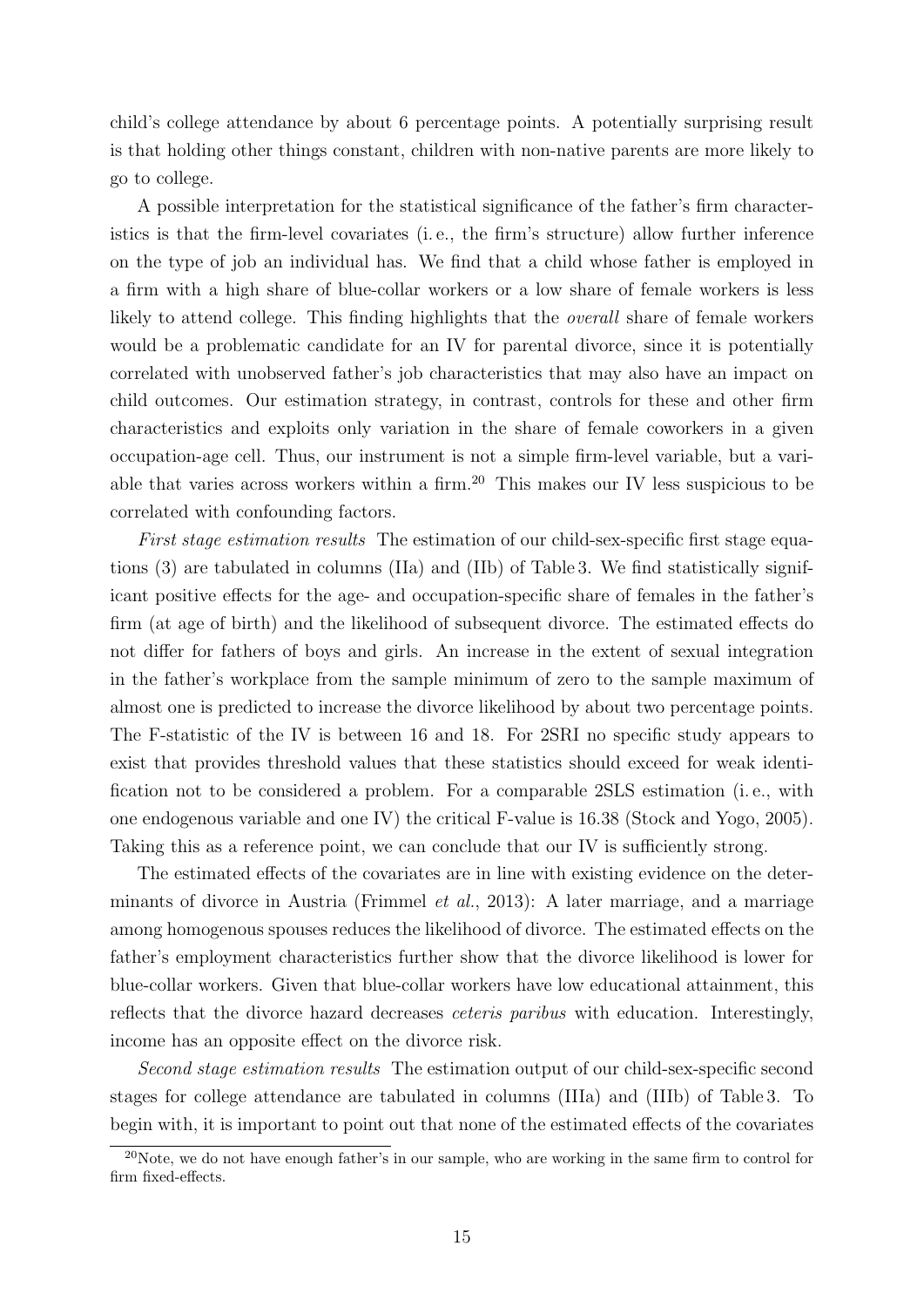significantly change as compared to the naïve logit estimations. This shows that there are no large correlations between the IV and the covariates.

This estimation procedure confirms the qualitative treatment effect obtained by the naïve logit estimations. The 2SRI estimation, however, provides a quantitatively different estimate. Parental divorce is predicted to reduce the child's propensity to attend college by about 10 percentage points for boys, and about 9 percentage points for girls. Thus, ignoring the endogeneity of parental divorce leads to an upward biased estimate showing less detrimental effects on children's educational attainment. The endogeneity of parental leave can be more formally assessed with a Wald test on the coefficients of the first-stage residuals included in the second-stage. As can be seem in columns (IIIa) and (IIIb), the first-stage residual is highly statistically significant and has a positive sign. This provides two conclusions: First, parental divorce is endogenous. Second, unobserved latent factors that promote divorce are positively correlated with children's human capital. Put differently, divorce is correlated with unobserved family characteristics, which facilitate children to obtain higher educational attainment. This finding is consistent with the observed difference in the estimated treatment effects obtained by a naïve logit estimation and the 2SRI. Further, it is consistent with our finding that families with a blue-collar father— who tend to have a lower educational attainment and a lower socio-economic status (SES)— are less likely to divorce. It is possible that low SES families can financially not afford a divorce and/or are more likely to have mental barriers to resolve a dysfunctional marriage.

Demographic outcomes Next, we turn to the estimation results on demographic outcomes, which are summarized in Table 4. Here, we examine the effect of parental divorce on early fertility, early marriage, and early mortality. We concentrate on the 2SRI results. In the case of fertility, we have two outcomes, which capture parenthood before the age of 20 and 25 years of age, respectively. Early marriage is defined as having married before 20 years of age; and early mortality refers to death before the age of 25. In the case of boys, we hardly find statistically significant effects. Early parenthood increases by 0.8 percentage points, parenthood at age of 25 by 1.4 percentage points, but both effects are only significant at the 10-percent level. The only exception is early mortality, which increases by 0.6 percentage points. This quantitatively significant effect most likely reflects either risky behavior or suicide. In the case of girls, we find statistically significant effects for early fertility. Both teenage parenthood as well as parenthood below 25 years of age increase due to parental divorce. The estimated effects are plus 2.7 and 5.6 percentage points, respectively. This finding is in line with the negative effect on educational attainment. We only find a rather weak effect on the likelihood of early marriage (plus 0.6 percentage points), this means that most of these additional children are born out-of-wedlock. A possible interpretation for the effect on early fertility, which goes beyond the discussed causal pathways in Section 2, is that parental divorce changes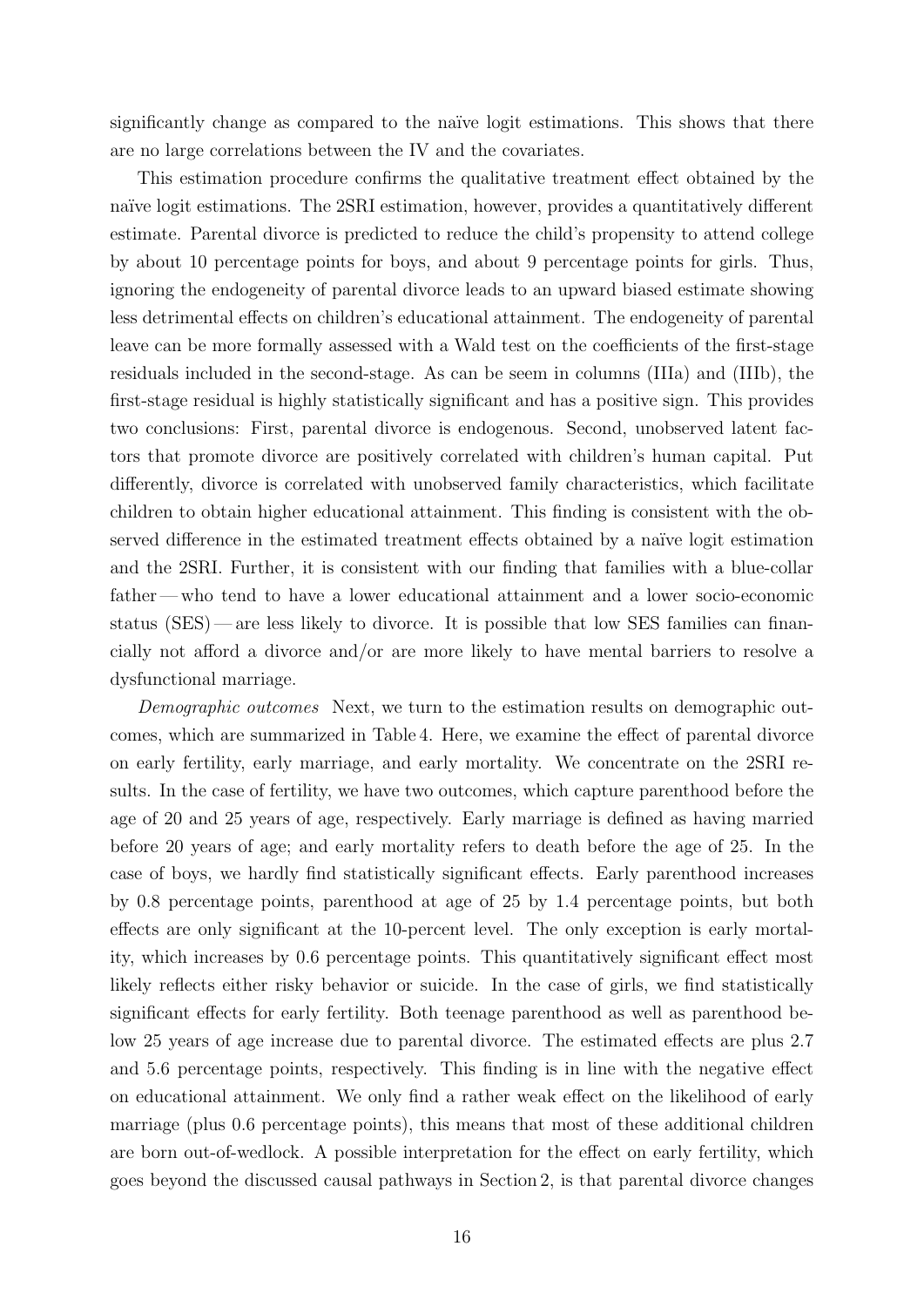girl's family-oriented behavior and that girls consciously form their own family early in life.

Human capital outcomes The estimation results for the human capital outcomes are summarized in Table 5. The first column reiterates the results for college attendance. In the remaining columns, we summarize the estimated effect of parental divorce on labor market outcomes measured at the age of 25. This is the latest year, in which we can observe the outcomes for children from all birth cohorts. We distinguish between five mutually exclusive labor market states: employed, marginally employed, unemployed, parental leave and out of labor force. For treated boys, we find clear negative effects on theit labor market success: They are less likely employed or marginally employed (minus 5.3 and minus 1.7 percentage points, respectively) and more likely unemployed or out of labor force (plus 2.7 and 2.6 percentage points, respectively). Thus, for boys the findings across outcomes provide a consistent pattern: treated boys have worse human capital outcomes.

The case of girls is different. Our estimates show that treated girls do not have a systematically different employment probability at the age of 25, despite having lower educational attainment. We do find some differences in the probability of being marginally employed and being unemployed. Treated girls are less likely to be marginally employed (minus 1.4 percentage points) and more likely unemployed (plus 2.6 percentage points). While these two effects indicate a worse labor market performance, we also find a reduced probability of being out of labor force (minus 2.1 percentage points). In sum these countervailing effects lead to a practically zero effect on the probability of employment. Thus, we find (as compared to boys) no clear effects on labor market outcomes. A potential explanation for this different finding is the estimated treatment effect on early fertility (discussed above). It is possible that the early fertility— which is particularly pronounced during teenage years— leads to a higher degree of sense of responsibility and/or a comparable earlier entry into the labor market. Both effects could explain why the negative employment effects for boys are not present for girls. Notably, this supposition is supported by literature studying the employment effects of teenage motherhood. Design-based papers find that the effects of teen birth on subsequent employment are either zero (Geronimus and Korenman, 1992) or even positive (Hotz et al., 2005).

So far, we discussed the effect of parental divorce on labor market outcomes at the age of 25 years. In a final step, we show how the effect on labor market outcomes evolves over time. Figure 3 depicts the estimated effects on the employment probability based on a series of separate estimations, which consider the effect at the age from 20 to 25 years in one year intervals for boys in the upper panel and girls in the lower panel. It turns out that negative employment effects for boys are only statistically significant starting from the age of 22. In the case of girls, we find a small significant positive employment effect at age 20. However, this disappears and the estimated effects remain close to zero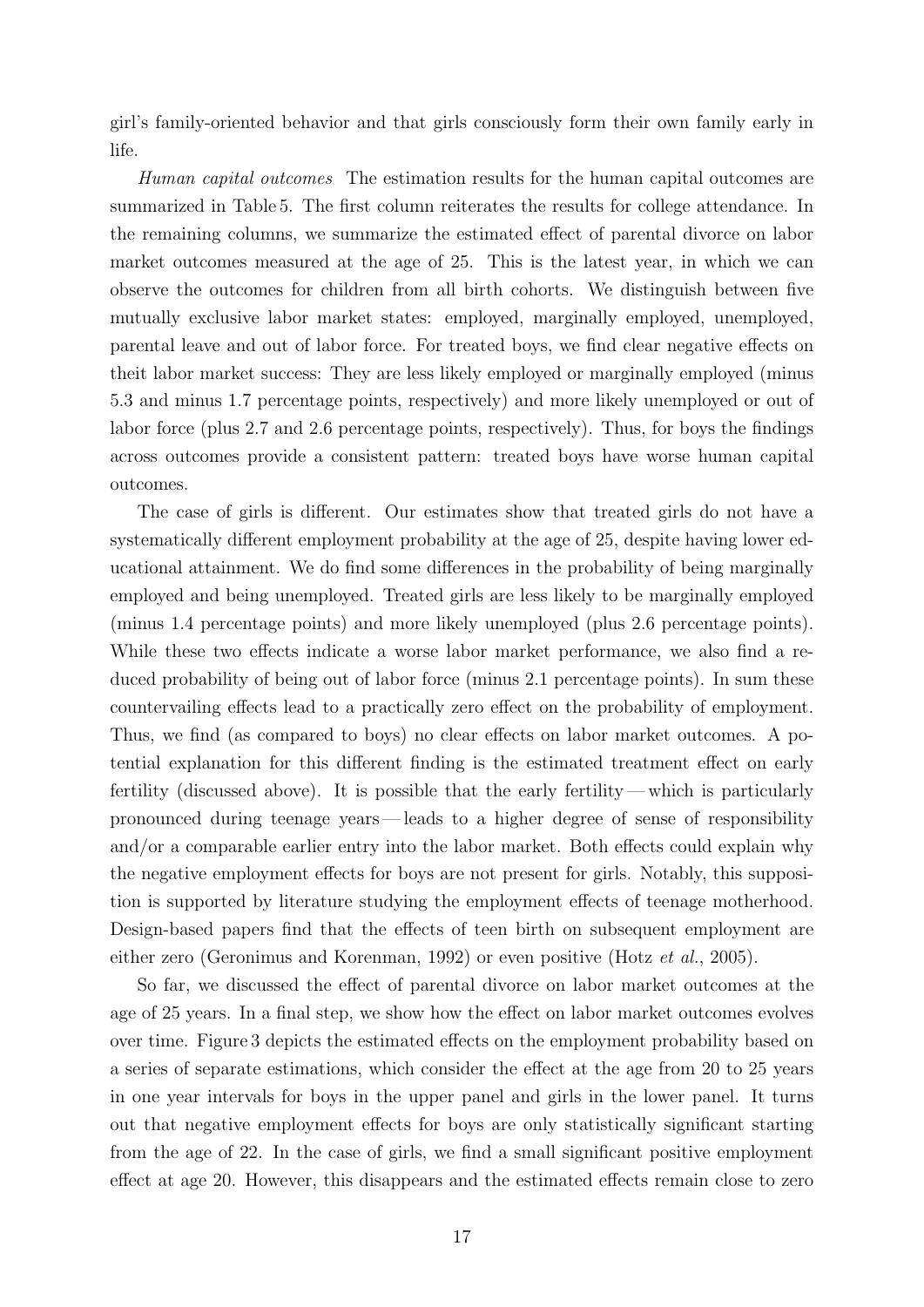thereafter. These non-negative effects are in line with our supposition discussed above that early pregnancy may even help (or force) treated girls to be more focused in life.

#### 7 Sensitivity analysis

We check the sensitivity of our estimation results to a number of variations with respect to the definition of the treatment, the definition of the control group, and the method of inference. We briefly report on these sensitivity checks below. Detailed estimation results are delegated to the Web Appendix.

First, we use an alternative treatment definition. So far, we considered a divorce before the child's 18th birthday as decisive. One rationale to pick 18 is that this is the age of consent in Austria (since 2001; before it was 19). This implies, for instance, that divorcing parents do not need a formal custody agreement for any child older than 18 years of age. On the one hand, one might expect parental divorce to be more 'effective' the earlier it happens. First, the different causal pathways have a longer period of time to operate. Second, parental divorce might be more emotionally challenging if it happens at younger age. On the other hand, a later divorce might also reflect a longer period of exposure to marital conflicts. To test for potential differences, we restrain in an alternative specification our treatment to cases, where the divorce happened before the age 10 of the child. The cases where the divorce happened after the child's 10th birthday are excluded from the estimation sample. It turns out that the estimated treatment effects do not change substantially (see Tables A.2 and A.3 in the Web Appendix). The only notable difference is that we now find also statistically significant positive effects on parenthood before 25 years of age for boys. Overall, we conclude that the impact of an early divorce cannot be distinguished from that of a later divorce.

Second, we re-define our control group. In our baseline estimation, the control group was given by children, whose parents never divorced. Thus, we eliminated children, whose parents divorced after their 18th birthday from the sample. If we include the latter group in our control group, the results do not change significantly (see Tables A.4 and A.5 in the Web Appendix). The only notable difference is that the treatment effects on the demographic outcomes for boys increase in statistical significance.

Third, we consider variations in the method of estimation. First, we consider a 2SRI estimation using the Anscombe residuals instead of the Pearson residual. Second, we replicate our results using a bivariate probit model (BPM). The BPM assumes that the outcome and treatment are each determined by latent linear index models with jointly normal error terms (Wooldridge, 2010), and allows to report average partial effects for the treatment indicator.<sup>21</sup> Table 6 summarizes estimation results from these variations in

 $21\text{As a consequence, average partial effects can be interpreted as average treatment effects rather than }$ local average treatment effects as in the case of a 2SRI approach (or in conventional linear IV models).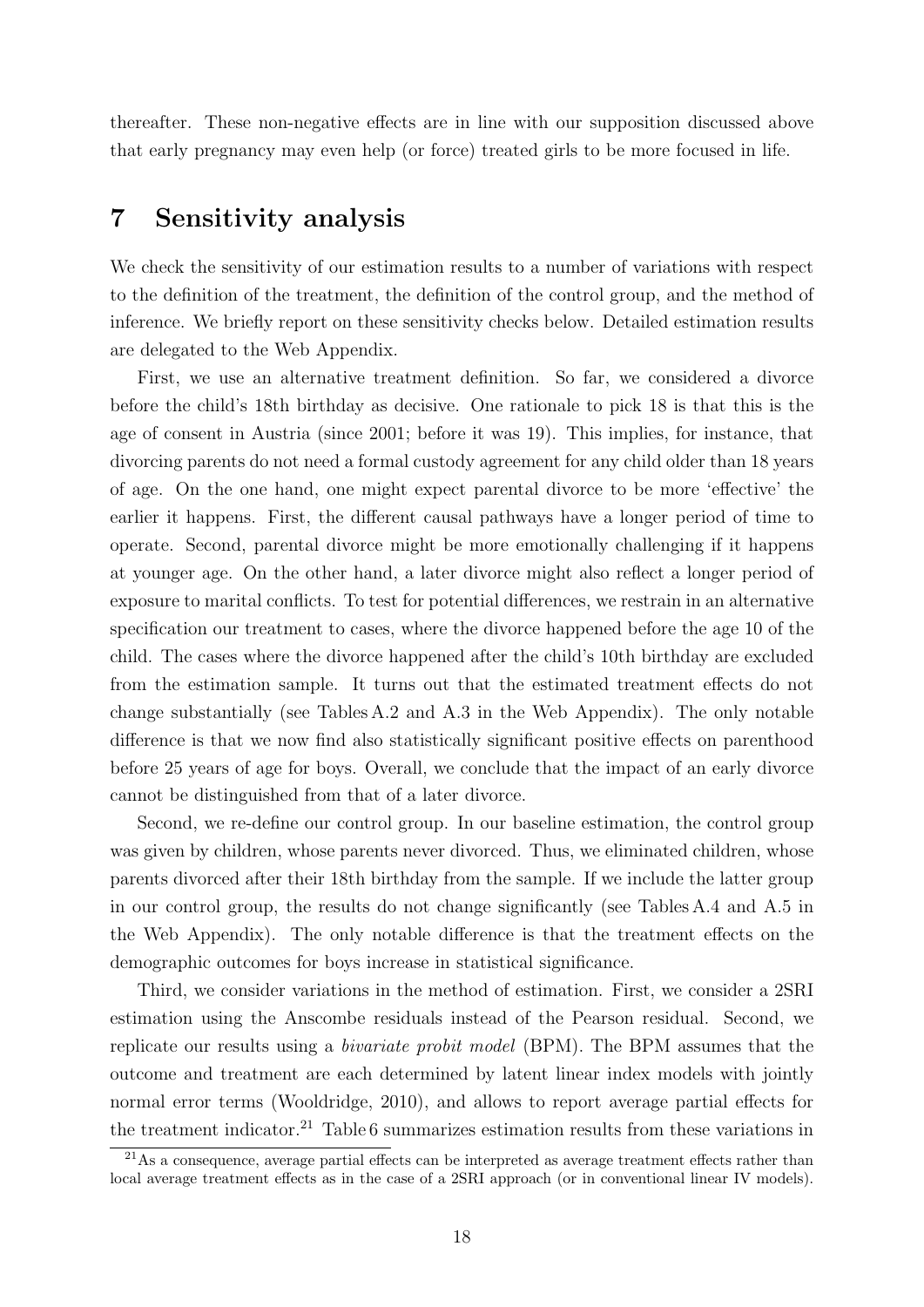method for the outcome 'college attendance'. The upper panel reports results for boys, while the lower panel focuses on girls. Column (Ia) re-iterates our baseline specification. Column (Ib) summarizes the results based on an eqivalent 2SRI estimation, which uses the Anscombe residuals. For both sexes the estimated effects are qualitatively unchanged, however, increase in size in absolute terms. Column (II) summarizes the results from the BPM. It turns out that the BPM provides estimates which are quite similar to those from our 2SRI baseline specification. For all other outcomes the BPM are also quite comparable (see Tables A.6 and A.7 in the Web Appendix). The only notable difference is that the positive effect on employment of girls turns statistically significant.

### 8 Conclusions

We examine the effect of parental divorce on children's long term-outcomes based on an IV approach that exploits idiosyncratic variation in the extent of sexual integration in fathers' workplaces. We find that parental divorce has mostly negative effects on children that differ significantly between boys and girls. Treated boys have lower levels of educational attainment, worse labor market outcomes, and are more likely to die early. Treated girls have also lower levels of educational attainment, but they are also more likely to become mother at an early age (especially during teenage years). Treated girls experience almost no negative employment effects. The latter effect could be a direct consequence from the teenage motherhood, which may initiate an early entry to the labor market.

These findings are consistent with expectations based on a theoretical appraisal of the possible causal pathways. After divorce children typically grow up in female-headed households, since maternal sole custody is the dominant arrangement. These households have lower incomes, tend to live in worse neighborhoods, have fewer and weaker male role models, and access to smaller social networks. Moreover, treated children may suffer from separating from the father, parental hostility and residential and school dislocation (Painter and Levine, 2000).

The negative consequence of parental divorce on children's long term-outcomes should ideally not only be internalized by parents, but also by policy makers, who design policies affecting the parents' incentive to divorce or programs, which support children from disrupted families.

If the complier population is very specific, average marginal effects and local average treatment effects may differ substantially (Chiburis et al., 2012).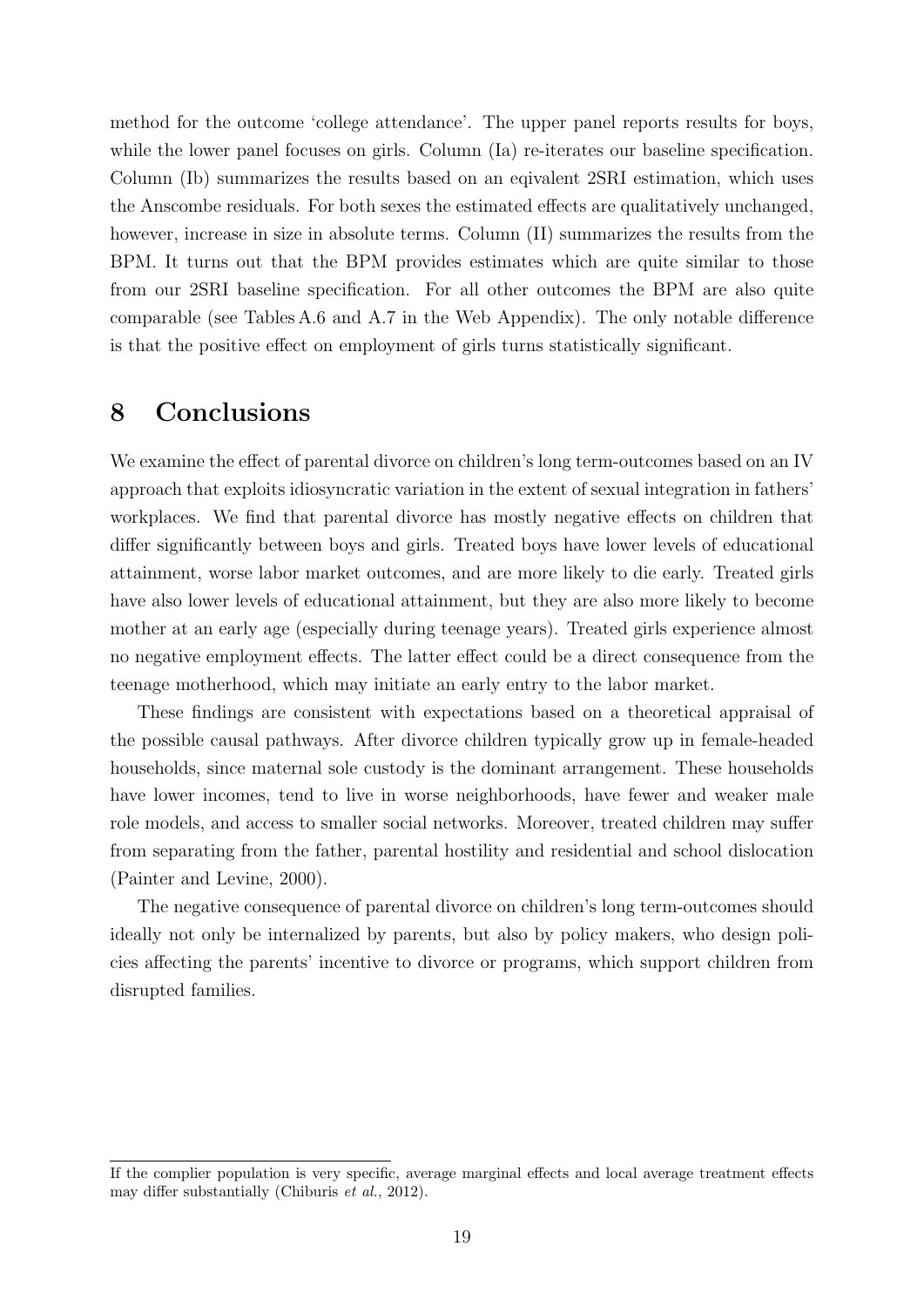#### References

- ADDA, J., BJÖRKLUND, A. and HOLMLUND, H.  $(2011)$ . The Role of Mothers and Fathers in Providing Skills: Evidence from Parental Deaths. IZA Discussion Paper 5425, Institute for the Study of Labor (IZA), Bonn, Germany.
- Allen, D. W. (1992). Marriage and Divorce: Comment. American Economic Review, 82 (3), 679–685.
- Amato, P. R. (1993). Children's Adjustment to Divorce: Theories, Hypotheses, and Empirical Support. Journal of Marriage and Family, 55 (1), 23–38.
- (2010). Research on Divorce: Continuing Trends and New Developments. Journal of *Marriage and Family*, **72** (3), 650–666.
- Basu, A. and Coe, N. (2015). 2SLS vs 2SRI: Appropriate Methods for Rare Outcomes and/or Rare Exposures. Unpublished mansucript, University of Washington, Seattle.
- BECKER, G. S. (1973). A Theory of Marriage: Part I. Journal of Political Economy, 81 (4), 813–846.
- $-$  (1974). A Theory of Marriage: Part II. Journal of Political Economy, 82 (2), S11–S26.
- —, Landes, E. M. and Michael, R. T. (1977). An Economic Analysis of Marital Instability. Journal of Political Economy, 85 (6), 1141–1187.
- BHROLCHÁIN, M. N.  $(2013)$ . 'Divorce Effects' and Causality in the Social Sciences.  $Eu$ ropean Sociological Review, 17 (1), 33–57.
- CÁCERES-DELPIANO, J. and GIOLITO, E. P. (2012). How Unilateral Divorce Affects Children. Journal of Labor Economics, 30 (1), 215–248.
- CAMERON, A. C. and TRIVEDI, P. K. (2013). Regression Analysis of Count Data. Cambridge University Press, 2nd edn.
- Chen, Y. and Liu, J. (2014). Less Parental Resources, Less Possibility to go to College? Effects of Parental Divorce and Job Loss on Child Education ess Parental Resources, Less Possibility to go to College? Effects of Parental Divorce and Job Loss on Child Education. Unpublished mansucript, National Chi Nan University, Taiwan.
- Cherlin, A. J., Furstenberg, F. F., Chase-Lansdale, L., Kiernan, K. E., ROBINS, P. K., MORRISON, D. R. and TEITLER, J. O. (1991). Longitudinal Studies of Effects of Divorce on Children in Great Britain and the United States 232(.'ioll): 1386-89,. Science, 252 (5011), 1386–1389.
- Chiburis, R. C., Das, J. and Lokshin, M. (2012). A Practical Comparison of the Bivariate Probit and Linear IV Estimators. Economics Letters, 117 (3), 762–766.
- Corak, M. (2001). Death and Divorce: The Long-Term Consequences of Parental Loss on Adolescents. Journal of Labor Economics, 19 (3), 682–715.
- DAHL, G. B. and MORETTI, E. (2008). The Demand for Sons. Review of Economics Studies, 75 (4), 1085–1120.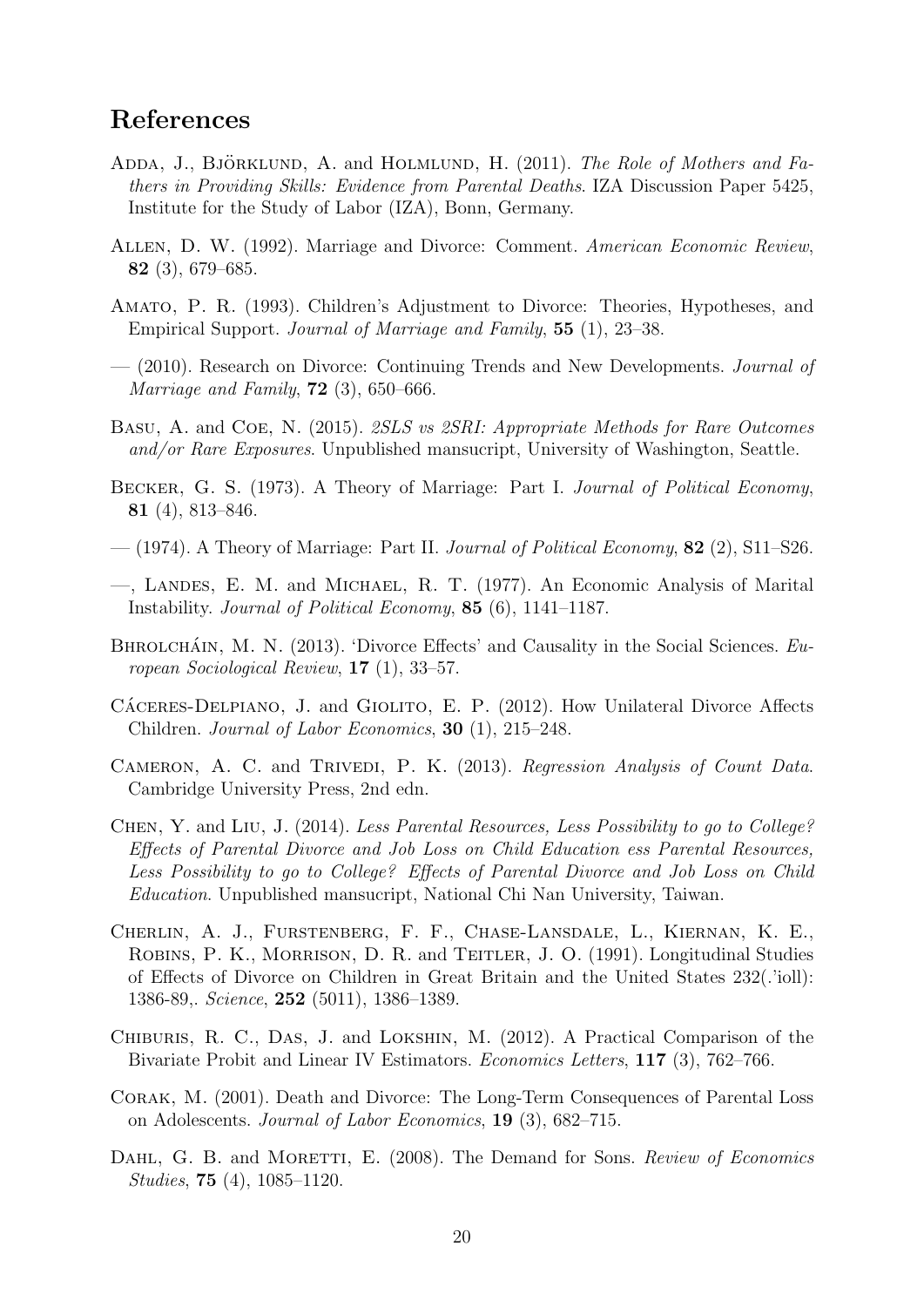- Del Boca, D. (2003). Mothers, Fathers and Children after Divorce: The Role of Institutions. Journal of Population Economics, 16 (3), 399–422.
- DEL BOCA, D. and FLINN, C. J. (1995). Rationalizing Child-Support Decisions . American Economic Review, 85 (5), 1241–1262.
- Friedberg, L. (1998). Did Unilateral Divorce Raise Divorce Rates? Evidence from Panel Data. American Economic Review, 88 (3), 608–627.
- FRIMMEL, W., HALLA, M. and WINTER-EBMER, R. (2013). Assortative Mating and Divorce: Evidence from Austrian Register Data. Journal of the Royal Statistical Society: Series A, 176 (4), 907–929.
- —, and Winter-Ebmer, R. (2014). Can Pro-Marriage Policies Work? An Analysis of Marginal Marriages. Demography,  $51(4)$ ,  $1(4)$ ,  $1357-1359$ .
- GÄHLER, M. and PALMTAG, E. (2015). Parental Divorce, Psychological Well-Being and Educational Attainment: Changed Experience, Unchanged Effect Among Swedes Born 1892–1991. Social Indicators Research, 123 (2), 601–623.
- GARDNER, J. and OSWALD, A. J. (2006). Do Divorcing Couples Become Happier By Breaking Up? *Journal of the Royal Statistical Society: Series A*, **169** (2), 319–336.
- Genadek, K. R., Stock, W. A. and Stoddard, C. (2007). No-Fault Divorce Laws and the Labor Supply of Women with and without Children. Journal of Human Resources, 42 (1), 247–274.
- Geronimus, A. and Korenman, S. (1992). The Socioeconomic Consequences of Teen Childbearing Reconsidered. Quarterly Journal of Economics, 107 (4), 1187–1214.
- Gray, J. S. (1998). Divorce-Law Changes, Household Bargaining, and Married Women's Labor Supply. American Economic Review, 88 (3), 628–642.
- Gruber, J. (2004). Is Making Divorce Easier Bad for Children? The Long Run Implications of Unilateral Divorce. Journal of Labor Economics, 22 (4), 799–834.
- Halla, M. (2013). The Effect of Joint Custody on Family Outcome. Journal of the European Economic Association, 11 (2), 278–315.
- HOTZ, V., MCELROY, S. W. and SANDERS, S. G. (2005). Teenage Childbearing and Its Life Cycle Consequences: Exploiting a Very Natural Experiment. Journal Human Resources Summer, 40 (3), 683–715.
- LANG, K. and ZAGORSKY, J. L. (2001). Does Growing up with a Parent Absent Really Hurt? Journal of Human Resources, 36 (2), 253–273.
- Lundberg, S. and Pollak, R. A. (1996). Bargaining and Distribution in Marriage. Journal of Economic Perspectives, 10 (4), 139–158.
- Manser, M. and Brown, M. (1980). Marriage and Household Decision-Making: A Bargaining Analysis. International Economic Review, 21 (1), 31–44.
- Manski, C. F. (2013). Public Policy in an Uncertain World: Analysis and Decisions. Harvard: Harvard University Press.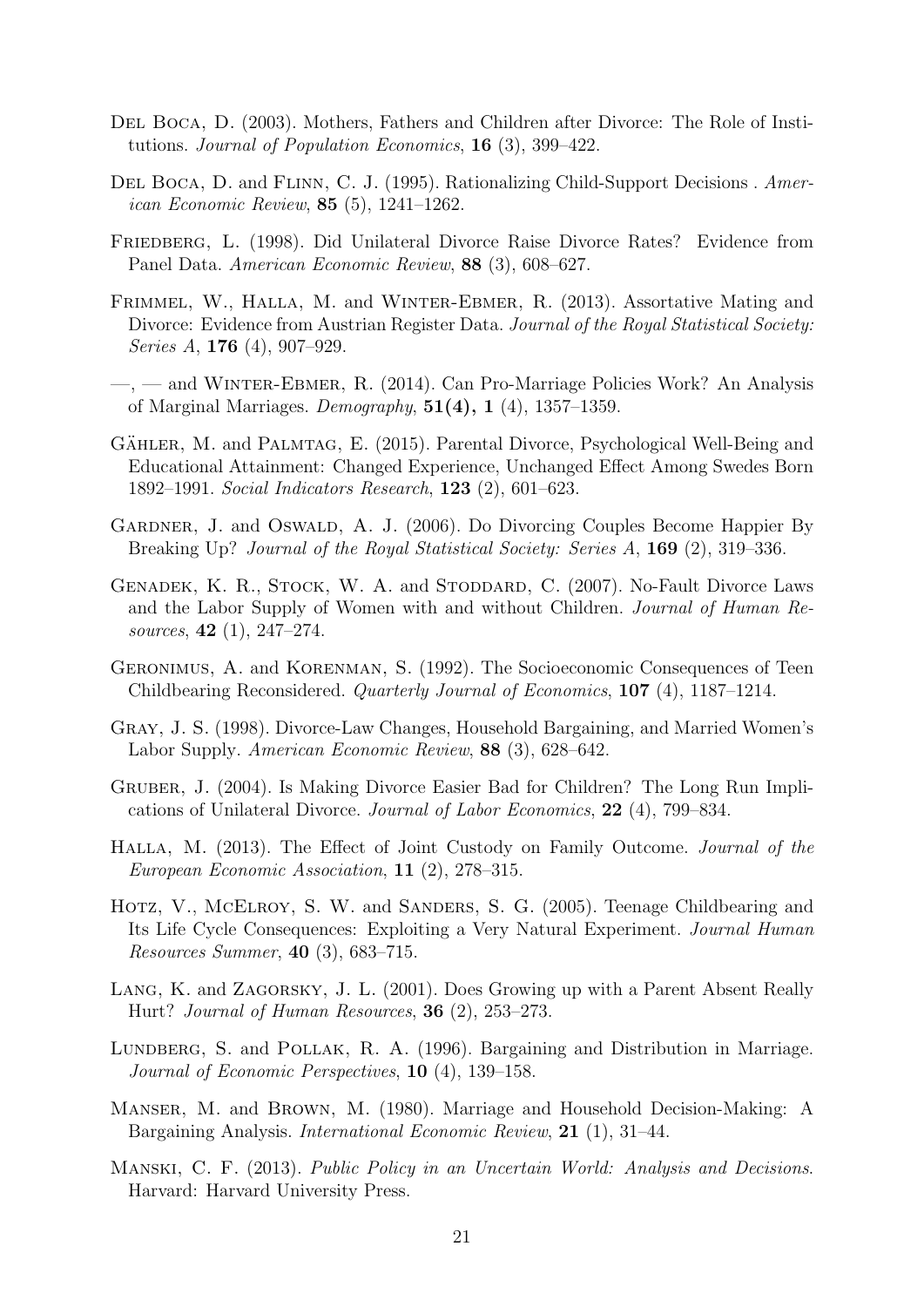- —, Sandefur, G. D., McLanahan, S. and Powers, D. (1992). Alternative Estimates of the Effect of Family Structure During Adolescence on High School Graduation. Journal of the American Statistical Association, 87 (417), 25–37.
- MATOUSCHEK, N. and RASUL, I. (2008). The Economics of the Marriage Contract: Theories and Evidence. Journal of Law and Economics, 51 (1), 59–110.
- McElroy, M. B. and Horney, M. J. (1981). Nash-Bargained Household Decisions: Toward a Generalization of the Theory of Demand. International Economic Review,  $22$  (2), 333–349.
- McKinnish, T. G. (2004). Occupation, Sex-Integration, and Divorce. American Economic Review, Papers and Proceedings, 94 (2), 322–325.
- McKinnish, T. G. (2007). Sexually Integrated Workplaces and Divorce: Another Form of On-the-Job Search. Journal of Human Resources, 42 (2), 331–352.
- McLanahan, S., Tach, L. and Schneider, D. (2013). The Causal Effects of Father Absence. Annual Review of Sociology, 39, 399–427.
- MORRISON, D. and CHERLIN, A. J. (1995). The Divorce Process and Young Children's Well-being: A Prospective Analysis. Journal of Marriage and Family, 57 (3), 800–812.
- PAINTER, G. and LEVINE, D. I. (2000). Family Structure and Youths' Outcomes: Which Correlations are Causal? Journal of Human Resources, 35 (3), 524–549.
- PETERS, E. H. (1986). Marriage and Divorce: Informational Constraints and Private Contracting. American Economic Review, 76 (3), 437–454.
- $-$  (1992). Marriage and Divorce: Reply. *American Economic Review*, **82** (3), 686–693.
- PIKETTY, T. (2003). The Impact of Divorce on School Performance: Evidence from France, 1968–2002. Discussion Paper 4146, Centre for Economic Policy Research, London.
- Sigle-Rushton, W., Lyngstad, T. H., Andersen, P. L. and Kravdal, Ø. (2014). Proceed With Caution? Parents' Union Dissolution and Children's Educational Achievement. Journal of Marriage and Family, **76** (1), 161–174.
- Smith, I. (2002). European Divorce Laws, Divorce Rates, and their Consequences. In A. W. Dnes and R. Rowthorn (eds.), The Law and Economics of Marriage & Divorce, Cambridge, MA: Cambridge University Press.
- STEELE, F., SIGLE-RUSHTON, W. and KRAVDAL,  $\varnothing$ . (2009). Consequences of Family Disruption on Childrens' Educational Outcomes in Norway. Demography, 46 (3), 553– 574.
- Stevenson, B. (2007). The Impact of Divorce Laws on Marriage-Specific Capital. Journal of Labor Economics,  $25(1)$ , 75–94.
- Stock, J. and Yogo, M. (2005). Testing for weak instruments in linear IV regression. In D. W. K. Andrews (ed.), *Identification and inference for econometric models*, New York: Cambridge University Press, pp. 80–108.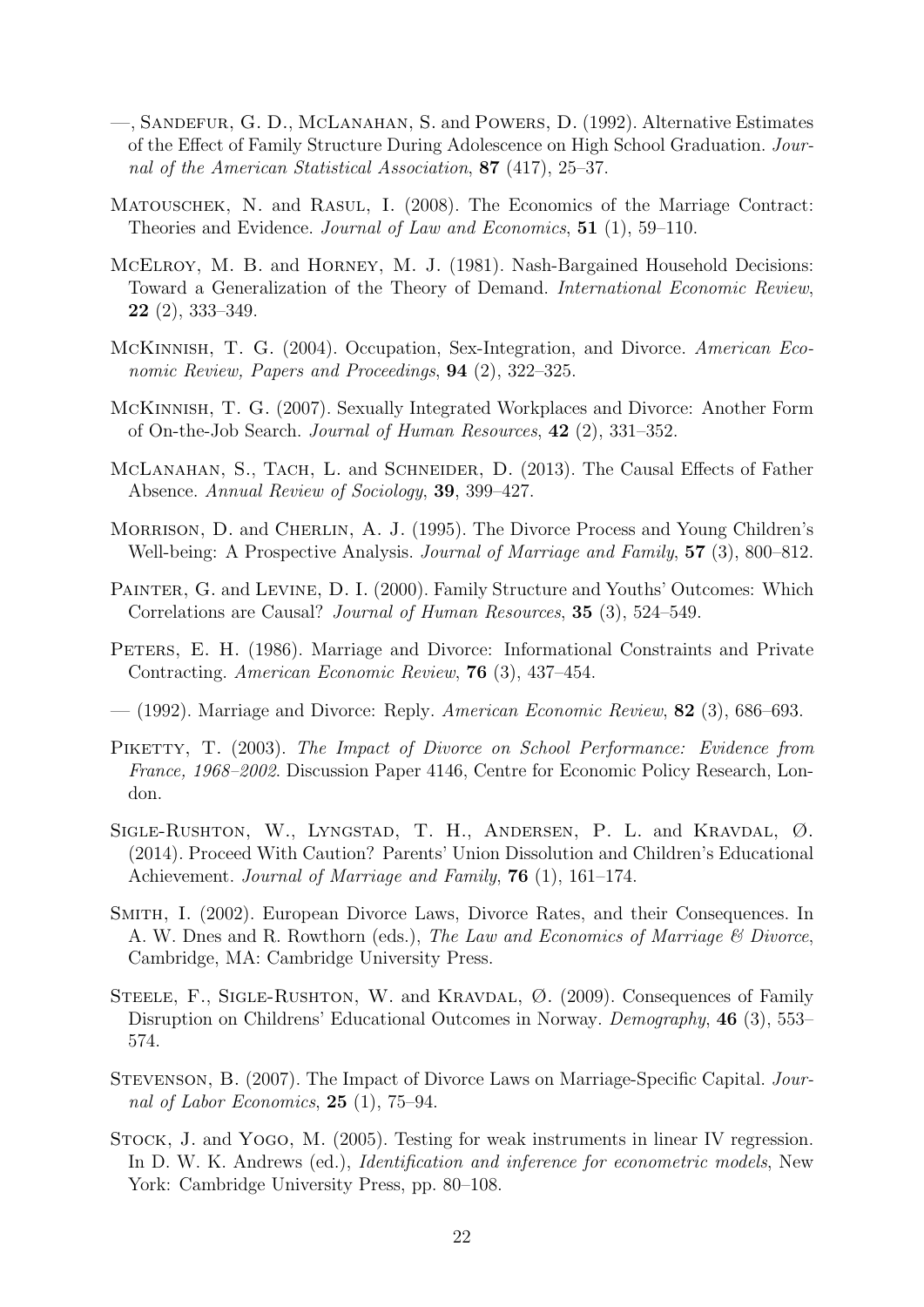- SVARER, M. (2007). Working Late: Do Workplace Sex Ratios Affect Partnership Formation and Dissolution? Journal of Human Resources, 42 (3), 582–595.
- Terza, J. V., Basu, A. and Rathouz, P. (2008). Two-Stage Residual Inclusion Estimation: Addressing Endogeneity in Health Econometric Modeling. Journal of Health Economics, 27 (3), 531–543.
- Weiss, Y. and Willis, R. J. (1985). Children as Collective Goods and Divorce Settlements. Journal of Labor Economics, 3 (3), 268-292.
- Wolfers, J. (2006). Did Unilateral Divorce Laws Raise Divorce Rates? A Reconciliation and New Results. American Economic Review, 96 (5), 1802–1820.
- WOOLDRIDGE, J. (2010). *Econometric Analysis of Cross Section and Panel Data*. The MIT Press, 2nd edn.
- ZWEIMÜLLER, J., WINTER-EBMER, R., LALIVE, R., KUHN, A., WUELLRICH, J., RUF, O. and BÜCHI, S. (2009). The Austrian Social Security Database (ASSD). Working Paper 0901, The Austrian Center for Labor Economics and the Analysis of the Welfare State, University of Linz.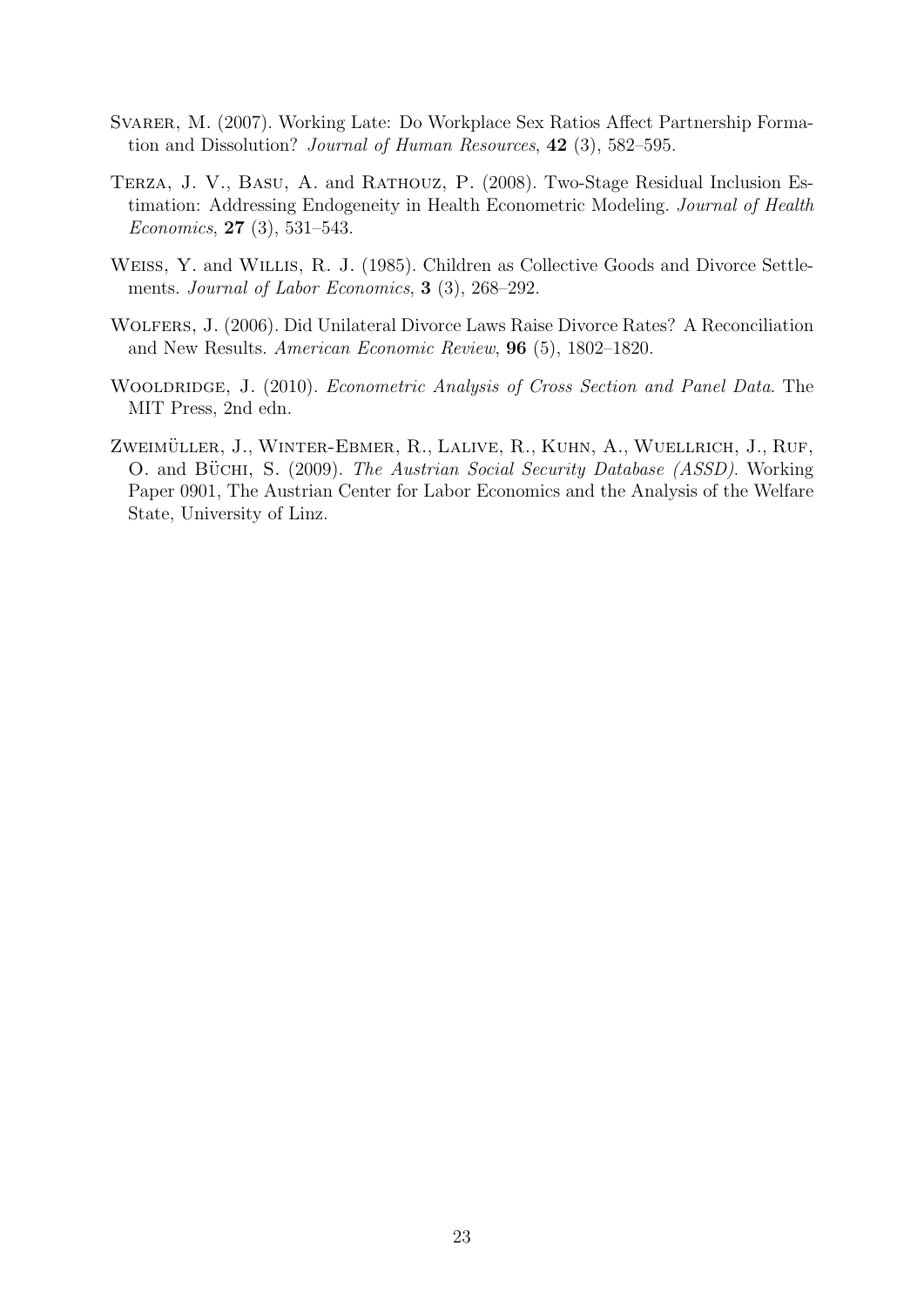# 9 Figures and tables (to be placed in the article)



Figure 1: Distribution of the child's age at divorce, by the child's sex

Notes: This figure depicts the child's age at parental divorce measured in years for boys and girls. These figures are calculated based on data from the Austrian Divorce Register.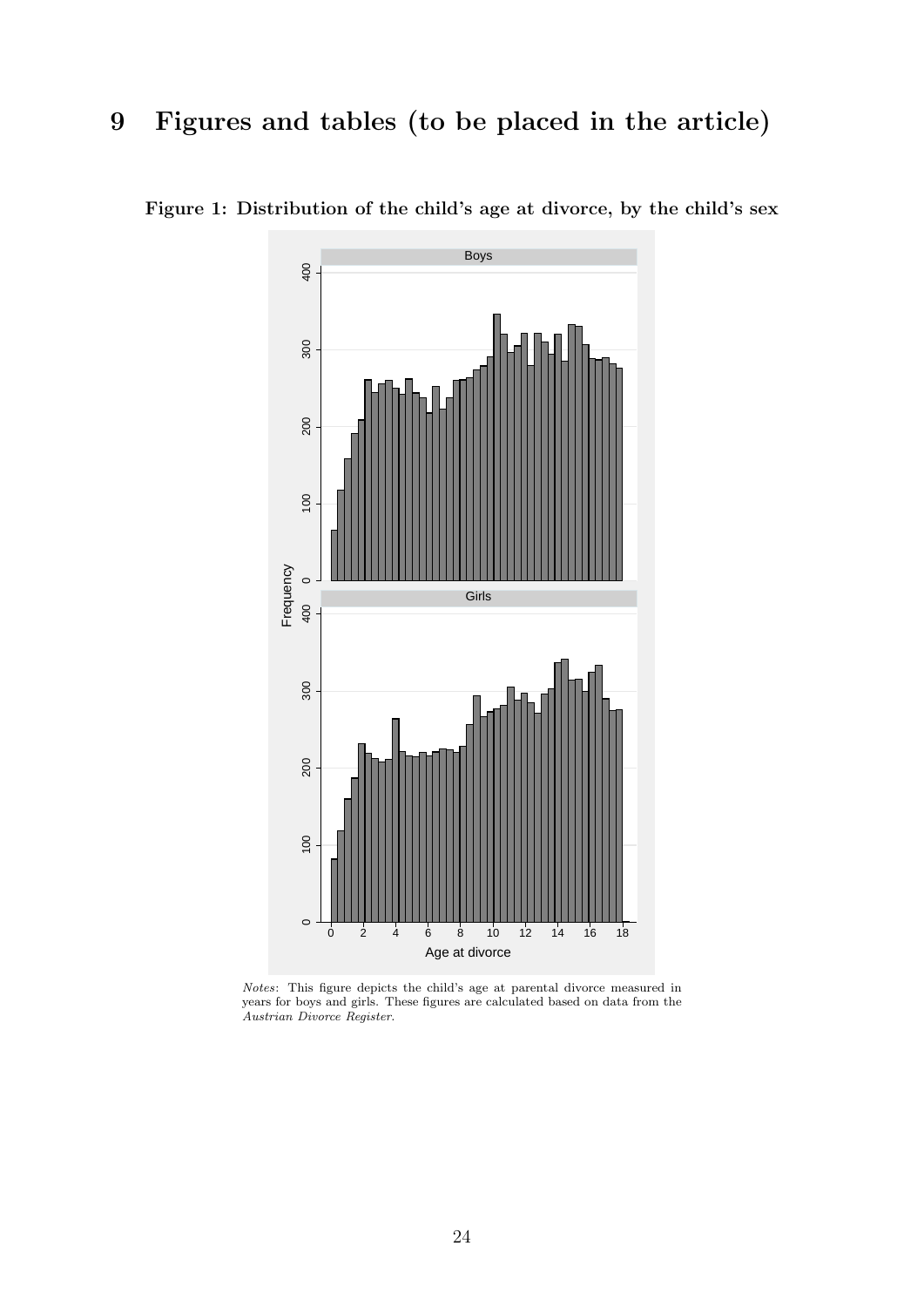

Figure 2: Distribution of the father's age-occupation-specific sex ratio at work, by the child's sex

Notes: This figure depicts the father's age-occupation specific sex ratio at work measured at the time of the birth of the child for boys and girls. These figures are calculated based on data from ASSD.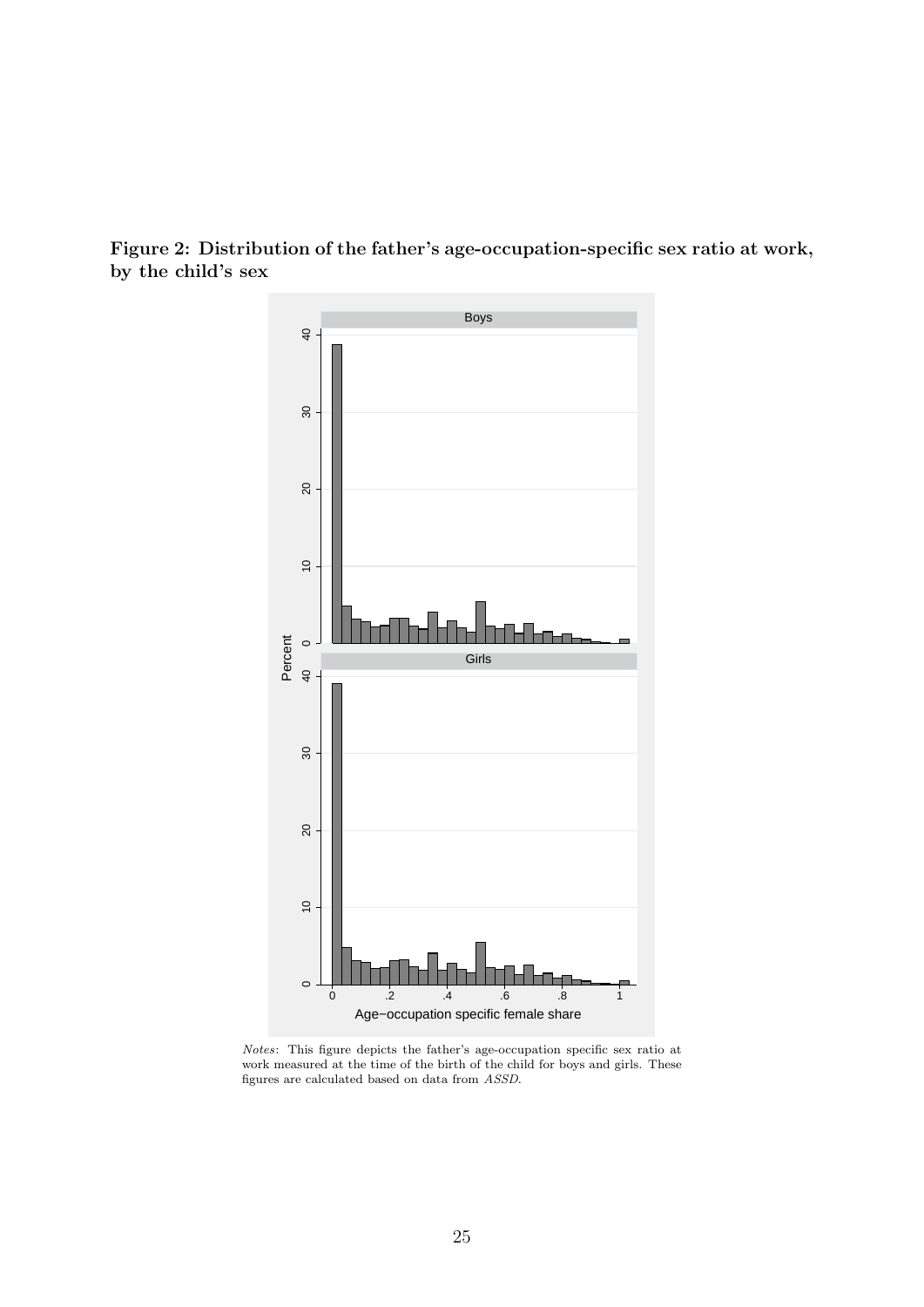#### Table 1: Characteristics of divorcing and non-divorcing parents' families

|                                                                                            |         | Divorcing<br>parents |             | Non-divorcing<br>parents | Statistical<br>difference |
|--------------------------------------------------------------------------------------------|---------|----------------------|-------------|--------------------------|---------------------------|
|                                                                                            | MEAN    | S.D.                 | <b>MEAN</b> | S.D.                     |                           |
| Child outcomes:                                                                            |         |                      |             |                          |                           |
| College attendance                                                                         | 0.212   | (0.409)              | 0.276       | (0.447)                  | ***                       |
| Employed at age 25                                                                         | 0.620   | (0.485)              | 0.669       | (0.471)                  | ***                       |
| Marginal employed at age 25                                                                | 0.058   | (0.234)              | 0.056       | (0.229)                  | $***$                     |
| Unemployed at age 25                                                                       | 0.077   | (0.266)              | 0.043       | (0.204)                  | ***                       |
| Out of labor force at age 25                                                               | 0.193   | (0.395)              | 0.187       | (0.390)                  | ***                       |
| Maternity leave at age 25                                                                  | 0.053   | (0.223)              | 0.047       | (0.211)                  | ***                       |
|                                                                                            |         |                      |             |                          | ***                       |
| Teenage parenthood <sup><math>a</math></sup>                                               | 0.047   | (0.212)              | 0.025       | (0.157)                  | ***                       |
| Being a parent by age $25^a$                                                               | 0.174   | (0.379)              | 0.127       | (0.333)                  | ***                       |
| Being ever married by age $20^b$                                                           | 0.015   | (0.121)              | 0.008       | (0.089)                  | ***                       |
| Mortality by age 25                                                                        | 0.005   | (0.071)              | 0.004       | (0.061)                  |                           |
| $Child$ characteristics: <sup>c</sup>                                                      |         |                      |             |                          |                           |
| Female                                                                                     | 0.490   | (0.500)              | 0.484       | (0.500)                  | $**$                      |
| First born child                                                                           | 0.562   | (0.496)              | 0.458       | (0.498)                  | ***                       |
| Twin                                                                                       | 0.015   | (0.122)              | 0.016       | (0.124)                  | $***$                     |
| Birth weight (in dekgram)                                                                  | 326.81  | (50.08)              | 330.55      | (49.38)                  | ***                       |
| Father's age at birth and parents' age difference: $c$                                     |         |                      |             |                          |                           |
| Age $15-19$                                                                                | 0.009   | (0.095)              | 0.003       | (0.054)                  | ***                       |
| Age $20-24$                                                                                | 0.293   | (0.455)              | 0.183       | (0.386)                  | ***                       |
| Age 25-29                                                                                  | 0.407   | (0.491)              | 0.421       | (0.494)                  | ***                       |
| Age 30-34                                                                                  | 0.198   | (0.398)              | 0.260       | (0.438)                  | ***                       |
| Age 35-39                                                                                  | 0.067   | (0.249)              | 0.095       | (0.294)                  | ***                       |
| Age $40+$                                                                                  | 0.026   | (0.160)              | 0.039       | (0.193)                  | ***                       |
| Age difference                                                                             | 3.053   | (4.021)              | 3.132       | (3.739)                  | ***                       |
| Distribution of parent's religious denomination: $d$                                       |         |                      |             |                          |                           |
| Both catholic                                                                              | 0.783   | (0.412)              | 0.865       | (0.341)                  | ***                       |
| Both undenominational                                                                      | 0.026   | (0.158)              | 0.014       | (0.116)                  | ***                       |
| Both other denomination                                                                    | 0.028   | (0.165)              | 0.024       | (0.152)                  | ***                       |
| Catholic, undenominational                                                                 | 0.056   | (0.229)              | 0.028       | (0.164)                  | ***                       |
| Catholic, other denomination                                                               | 0.097   | (0.296)              | 0.065       | (0.246)                  | ***                       |
| Other, undenominational                                                                    | 0.010   | (0.099)              | 0.005       | (0.070)                  | ***                       |
| Distribution of parent's ethnic background: <sup>d</sup>                                   |         |                      |             |                          |                           |
| Both Austrian citizen                                                                      | 0.912   | (0.283)              | 0.957       | (0.204)                  | ***                       |
| Father Austrian, mother non-Austrian                                                       | 0.026   | (0.159)              | 0.024       | (0.152)                  | $***$                     |
| Father non-Austrian, mother Austrian                                                       | 0.018   | (0.133)              | 0.011       | (0.106)                  | ***                       |
| Both non-Austrian citizen                                                                  | 0.044   | (0.205)              | 0.008       | (0.091)                  | ***                       |
|                                                                                            |         |                      |             |                          |                           |
| Father's employment characteristics at child's birth and firm characteristics <sup>e</sup> |         |                      |             |                          | ***                       |
| Blue collar worker                                                                         | 0.545   | (0.498)              | 0.562       | (0.496)                  | ***                       |
| Daily wage                                                                                 | 38.80   | (14.06)              | 39.12       | (13.47)                  | ***                       |
| Tenure in firm                                                                             | 3.107   | (2.989)              | 3.919       | (3.257)                  |                           |
| Mother employed in same firm                                                               | 0.048   | (0.213)              | 0.048       | (0.213)                  | ***                       |
| Firm size                                                                                  | 1,600.9 | (4, 494.5)           | 1,532.2     | (4, 356.6)               | ***                       |
| Firm's share of blue-collar workers                                                        | 0.535   | (0.343)              | 0.562       | (0.331)                  | ***                       |
| Firm's share of females                                                                    | 0.305   | (0.255)              | 0.271       | (0.244)                  |                           |
| No. of observations                                                                        |         | 48,060               |             | 308,315                  |                           |

*Notes*:  $a$  69 cases where the birth took place before parental divorce are excluded.  $b$  2 cases, where the marriage took place before parental divorce are excluded. <sup>c</sup> Characteristics are measured at the time of birth based on information from the Austrian Birth Register. <sup>d</sup> Characteristics are measured at the time of marriage based on information from the Austrian Marriage Register. <sup>e</sup> Characteristics are measured at birth (father characteristics) and firm establishment (firm characteristics) and based on information from the Austrian Social Security Database.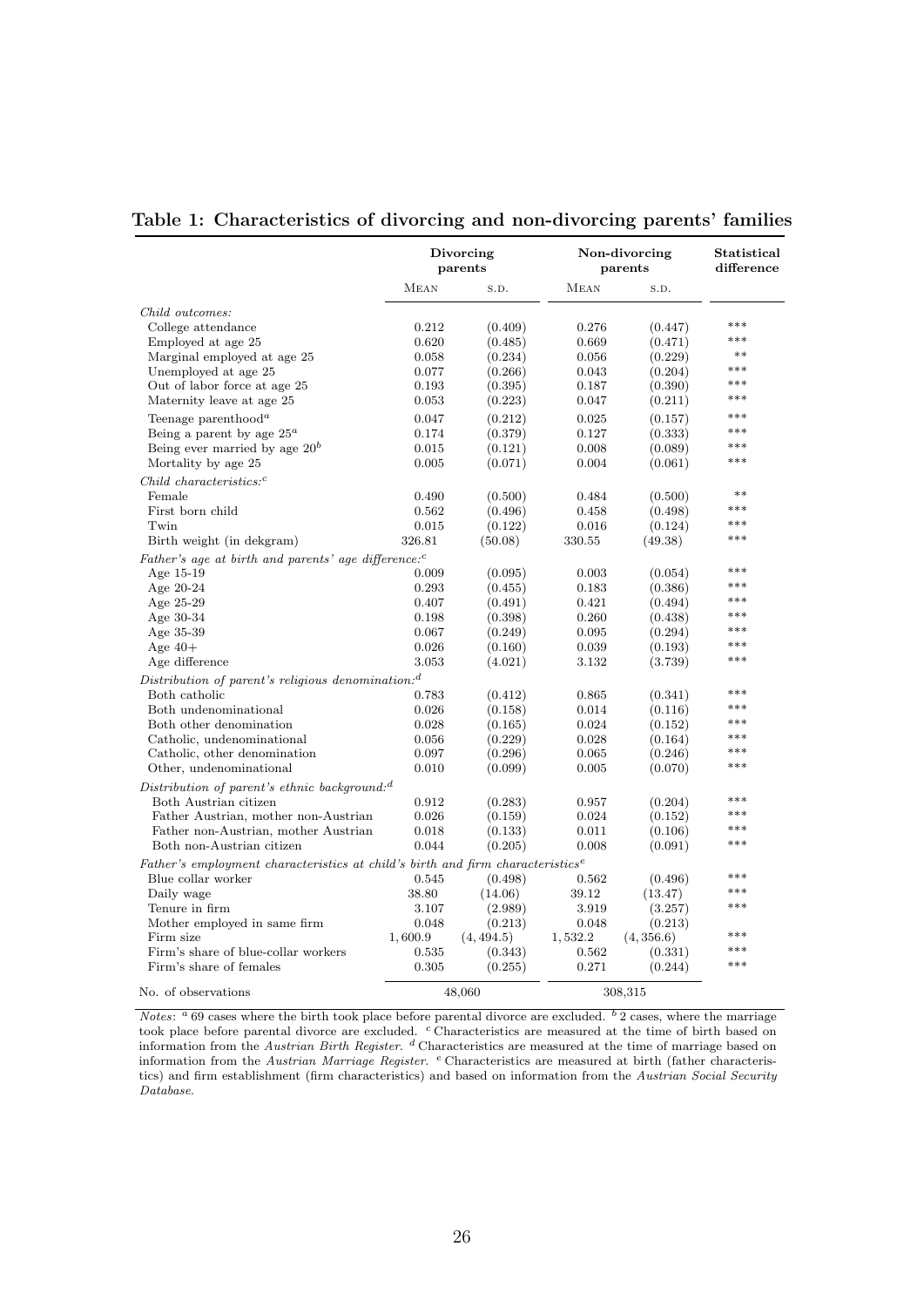| Maternal characteristics                                                                                                                                                                                                                                                                                                                                                                                                                                                                                                        | $\ominus$        | $\Xi$                      | $\Xi$                                             | $\left(\sum_{i=1}^{n} a_i\right)$ | $\hat{\epsilon}$   | $\left( \overline{\Sigma}\right)$ | (III)                          | $\rm (VIII)$                          |
|---------------------------------------------------------------------------------------------------------------------------------------------------------------------------------------------------------------------------------------------------------------------------------------------------------------------------------------------------------------------------------------------------------------------------------------------------------------------------------------------------------------------------------|------------------|----------------------------|---------------------------------------------------|-----------------------------------|--------------------|-----------------------------------|--------------------------------|---------------------------------------|
|                                                                                                                                                                                                                                                                                                                                                                                                                                                                                                                                 | Categorical var. | Maternal education         | College degree                                    |                                   |                    | Labor force <sup>b</sup>          | Maternal labor market outcomes |                                       |
|                                                                                                                                                                                                                                                                                                                                                                                                                                                                                                                                 | <b>Boys</b>      | Girls                      | <b>Boys</b>                                       | Girls                             | <b>Boys</b>        | Girls                             | Boys                           | Daily wage <sup>c</sup><br>Girls      |
| $\geq$                                                                                                                                                                                                                                                                                                                                                                                                                                                                                                                          | $-0.028$         | 0.005                      | 0.006                                             | $-0.002$                          | $-0.014$           | $-0.000$                          | 0.080                          | $-0.119$                              |
|                                                                                                                                                                                                                                                                                                                                                                                                                                                                                                                                 | (0.026)          | (0.027)                    | (0.005)                                           | (0.005)                           | (0.009)            | (0.010)                           | (0.307)                        | (0.319)                               |
| Covariates                                                                                                                                                                                                                                                                                                                                                                                                                                                                                                                      | Yes              | Yes                        | Yes                                               | Yes                               | Yes                | Yes                               | Yes                            | Yes                                   |
| Number of observations<br>Mean of dep. variable                                                                                                                                                                                                                                                                                                                                                                                                                                                                                 | 72,337<br>2.42   | 68,589<br>2.41             | 72,337<br>0.07                                    | 68,589<br>0.07                    | 69,933<br>0.55     | 66,314<br>0.55                    | 36,605<br>27.33                | 34,374<br>27.33                       |
| Early child outcomes:                                                                                                                                                                                                                                                                                                                                                                                                                                                                                                           | $\mathcal{B}ogs$ | Birth weight $^d$<br>Girls | Low birth weight <sup>e</sup><br>$\mathcal{B}ogs$ | Girls                             | Boys               | Gestation length $^f$<br>Girls    | <b>Boys</b>                    | Premature birth <sup>9</sup><br>Girls |
| $\geq$                                                                                                                                                                                                                                                                                                                                                                                                                                                                                                                          | 0.493            | $-1.319$                   | $\frac{0.005}{0}$                                 | 0.003                             | $\overline{0.003}$ | $-0.033$                          | 0.003                          | $\frac{0.005}{0}$                     |
|                                                                                                                                                                                                                                                                                                                                                                                                                                                                                                                                 | (1.061)          | (1.040)                    | (0.004)                                           | (0.005)                           | (0.033)            | (0.034)                           | (0.004)                        | (0.004)                               |
| Covariates                                                                                                                                                                                                                                                                                                                                                                                                                                                                                                                      | Yes              | Yes                        | Yes                                               | Ýes                               | Yes                | Yes                               | Yes                            | Yes                                   |
| Number of observations 69,933<br>Mean of dep. variable                                                                                                                                                                                                                                                                                                                                                                                                                                                                          | 337.20           | 66,314<br>323.15           | 69,933<br>0.04                                    | 66,314<br>0.05                    | 69,933<br>39.64    | 66,314<br>39.69                   | 69,933<br>0.04                 | 66,314<br>0.04                        |
| scriptsize Notes: Estimation method: OLS with standard errors clustered on families in parentheses. *, ** and *** indicate<br>statistical significance at the 10-percent, 5-percent and 1-percent level respectively. Set of covariates equals the set of<br>covariates used in our main estimations. For comparison reasons we only consider child birth cohorts of 1984 or younger                                                                                                                                            |                  |                            |                                                   |                                   |                    |                                   |                                |                                       |
| variable with value 1 for compulsory schooling, 2 for apprenticeship, 3 for vocational school, 4 for high school degree, and 5<br>for academic degree. Information on educational attainment is only available since 1984 $^b$ ) The binary indicator 'In labor<br>force' has value 1 if the mother is active on the labor market (either employed or registered as unemployed) in the year<br>due to missing information before 1984 for some outcome variables <sup>a</sup> ) Maternal education is measured as a categorical |                  |                            |                                                   |                                   |                    |                                   |                                |                                       |

Table 2: Plausibility checks: Cond. correlation between the IV and mother outcomes and children's health at birth Table 2: Plausibility checks: Cond. correlation between the IV and mother outcomes and children's health at birth

weight;

measured in weeks

e) low birth weight is a binary indicator with value 1 if birth weight is below 250 dekagram.

g) premature birth is a binary indicator with value 1 if gestation length is shorter than 37 weeks.

 $\overline{\phantom{a}}$ 

 $^{\prime}$  ) gestation length is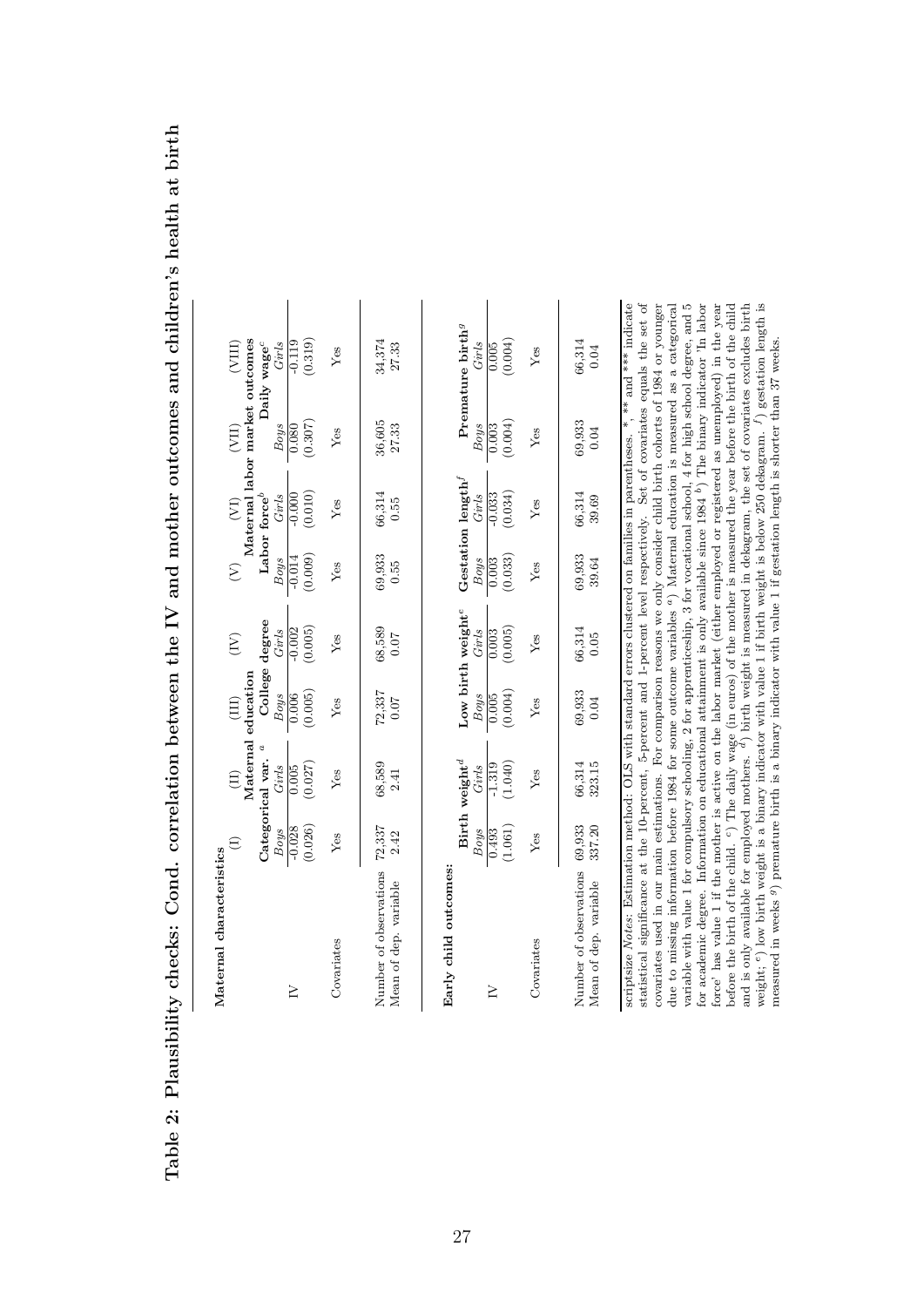|                                                                                                       | (Ia)                           | $(\mathrm{Ib})$                | (IIa)                               | (IIb)                              | (IIIa)                         | (IIIb)                         |
|-------------------------------------------------------------------------------------------------------|--------------------------------|--------------------------------|-------------------------------------|------------------------------------|--------------------------------|--------------------------------|
|                                                                                                       | Naïve<br>Logit                 |                                | 2SRI:<br>First stage                |                                    | 2SRI:<br>Second stage          |                                |
|                                                                                                       | Boys                           | Girls                          | Boys                                | Girls                              | Boys                           | Girls                          |
| Divorce until age of 18                                                                               | $-0.063***$<br>(0.003)         | $-0.054***$<br>(0.003)         |                                     |                                    | $-0.099***$<br>(0.013)         | $-0.087***$<br>(0.015)         |
| Instrumental variable:<br>Age-specific share of females                                               |                                |                                | $0.017***$<br>(0.004)               | $0.020***$<br>(0.005)              |                                |                                |
| <i>First-stage residual:</i><br>Pearson residual                                                      |                                |                                |                                     |                                    | $0.012***$                     | $0.011**$                      |
| <i>Characteristics of children:</i><br>First born child                                               | $0.068***$                     | $0.084***$                     | $0.010***$                          | $0.011***$                         | (0.004)<br>$0.068***$          | (0.005)<br>$0.084***$          |
| Twin                                                                                                  | (0.002)                        | (0.002)                        | (0.002)                             | (0.002)                            | (0.002)                        | (0.002)                        |
|                                                                                                       | $0.017*$                       | 0.003                          | $-0.006$                            | $-0.006$                           | $0.016*$                       | 0.003                          |
| Birth weight (in dekagrams)                                                                           | (0.009)                        | (0.010)                        | (0.008)                             | (0.008)                            | (0.009)                        | (0.010)                        |
|                                                                                                       | $0.000***$                     | $0.000***$                     | $-0.000***$                         | $-0.000***$                        | $0.000***$                     | $0.000***$                     |
|                                                                                                       | (0.000)                        | (0.000)                        | (0.000)                             | (0.000)                            | (0.000)                        | (0.000)                        |
| Father's age at birth (Base group: Age 15-19):<br>Age 20-24                                           | $0.079***$                     | $0.149***$                     | $-0.062***$                         | $-0.095***$                        | $0.076***$                     | $0.144***$                     |
| Age $25-29$                                                                                           | (0.022)                        | (0.025)                        | (0.010)                             | (0.011)                            | (0.022)                        | (0.025)                        |
|                                                                                                       | $0.145***$                     | $0.218***$                     | $-0.116***$                         | $-0.151***$                        | $0.140***$                     | $0.211***$                     |
| Age 30-34                                                                                             | (0.022)                        | (0.025)                        | (0.010)                             | (0.011)                            | (0.022)                        | (0.025)                        |
|                                                                                                       | $0.192***$                     | $0.270***$                     | $-0.148***$                         | $-0.187***$                        | $0.186***$                     | $0.262***$                     |
|                                                                                                       | (0.022)                        | (0.025)                        | (0.010)                             | (0.011)                            | (0.022)                        | (0.025)                        |
| Age 35-39                                                                                             | $0.219***$                     | $0.289***$                     | $-0.172***$                         | $-0.213***$                        | $0.212***$                     | $0.280***$                     |
|                                                                                                       | (0.022)                        | (0.025)                        | (0.011)                             | (0.012)                            | (0.022)                        | (0.025)                        |
| Age $40+$                                                                                             | $0.248***$                     | $0.307***$                     | $-0.208***$                         | $-0.257***$                        | $0.240***$                     | $0.297***$                     |
|                                                                                                       | (0.022)                        | (0.026)                        | (0.012)                             | (0.013)                            | (0.023)                        | (0.026)                        |
| Age Difference of Partners                                                                            | $-0.007***$                    | $-0.008***$                    | $0.006***$                          | $0.006***$                         | $-0.007***$                    | $-0.008***$                    |
|                                                                                                       | (0.000)                        | (0.000)                        | (0.000)                             | (0.000)                            | (0.000)                        | (0.000)                        |
| Distribution of parent's religious denomination (Base group: Both catholic):<br>Both undenominational | $-0.000$                       | $-0.006$                       | $0.058***$                          | $0.072***$                         | 0.001                          | $-0.004$                       |
| Both other denomination                                                                               | (0.007)                        | (0.008)                        | (0.006)                             | (0.006)                            | (0.007)                        | (0.009)                        |
|                                                                                                       | 0.008                          | 0.005                          | $-0.032***$                         | $-0.029***$                        | 0.006                          | 0.004                          |
|                                                                                                       | (0.006)                        | (0.007)                        | (0.007)                             | (0.007)                            | (0.006)                        | (0.007)                        |
| Catholic, undenominational                                                                            | $-0.004$                       | 0.002                          | $0.084***$                          | $0.088***$                         | $-0.001$                       | 0.005                          |
|                                                                                                       | (0.005)                        | (0.006)                        | (0.004)                             | (0.004)                            | (0.005)                        | (0.006)                        |
| Catholic, other denomination                                                                          | $0.019***$                     | $0.019***$                     | $0.046***$                          | $0.050***$                         | $0.020***$                     | $0.020***$                     |
|                                                                                                       | (0.004)                        | (0.004)                        | (0.003)                             | (0.003)                            | (0.004)                        | (0.004)                        |
| Other, undenominational                                                                               | 0.016                          | $-0.000$                       | $0.088***$                          | $0.079***$                         | $0.020*$                       | 0.003                          |
|                                                                                                       | (0.011)                        | (0.014)                        | (0.009)                             | (0.010)                            | (0.012)                        | (0.014)                        |
| Distribution of parent's citizenship (Base group: Both Austrian):                                     |                                |                                |                                     |                                    |                                |                                |
| Father Austrian, Mother Foreign<br>Father Foreign, Mother Austrian                                    | 0.003<br>(0.006)<br>$0.052***$ | 0.001<br>(0.007)<br>$0.056***$ | $0.015***$<br>(0.006)<br>$0.035***$ | $0.014**$<br>(0.006)<br>$0.048***$ | 0.003<br>(0.006)<br>$0.053***$ | 0.001<br>(0.007)<br>$0.058***$ |
| Both foreign citizens                                                                                 | (0.008)                        | (0.009)                        | (0.007)                             | (0.007)                            | (0.008)                        | (0.009)                        |
|                                                                                                       | $0.027***$                     | $0.045***$                     | $0.177***$                          | $0.181***$                         | $0.037***$                     | $0.056***$                     |
| Father's employment and firm characteristics at child's birth                                         | (0.009)                        | (0.010)                        | (0.006)                             | (0.007)                            | (0.010)                        | (0.011)                        |
| Blue Collar Worker                                                                                    | $-0.174***$                    | $-0.182***$                    | $-0.009***$                         | $-0.011***$                        | $-0.175***$                    | $-0.182***$                    |
|                                                                                                       | (0.003)                        | (0.003)                        | (0.003)                             | (0.003)                            | (0.003)                        | (0.003)                        |
| Daily wage                                                                                            | $0.004***$                     | $0.004***$                     | $-0.001***$                         | $-0.001***$                        | $0.004***$                     | $0.004***$                     |
|                                                                                                       | (0.000)                        | (0.000)                        | (0.000)                             | (0.000)                            | (0.000)                        | (0.000)                        |
| Tenure in firm (in years)                                                                             | $-0.004***$                    | $-0.003***$                    | $-0.007***$                         | $-0.006***$                        | $-0.004***$                    | $-0.004***$                    |
|                                                                                                       | (0.000)                        | (0.000)                        | (0.000)                             | (0.000)                            | (0.000)                        | (0.000)                        |
| Mother employed in same firm                                                                          | $-0.003$                       | $-0.006$                       | 0.003                               | $-0.009**$                         | $-0.003$                       | $-0.006$                       |
|                                                                                                       | (0.004)                        | (0.005)                        | (0.004)                             | (0.004)                            | (0.004)                        | (0.005)                        |
| Firmsize                                                                                              | $0.000***$                     | $0.000***$                     | 0.000                               | $-0.000$                           | $0.000***$                     | $0.000***$                     |
|                                                                                                       | (0.000)                        | (0.000)                        | (0.000)                             | (0.000)                            | (0.000)                        | (0.000)                        |
| Share of blue-collar workers                                                                          | $-0.032***$                    | $-0.038***$                    | $-0.020***$                         | $-0.024***$                        | $-0.033***$                    | $-0.039***$                    |
|                                                                                                       | (0.004)                        | (0.005)                        | (0.004)                             | (0.004)                            | (0.004)                        | (0.005)                        |
| Share of females                                                                                      | $0.028***$                     | $0.030***$                     | $0.026***$                          | $0.026***$                         | $0.030***$                     | $0.031***$                     |
|                                                                                                       | (0.005)                        | (0.005)                        | (0.004)                             | (0.005)                            | (0.005)                        | (0.005)                        |
| Regional & industry FE<br>Quarter of birth FE<br>Marriage & child cohort trend                        | yes<br>yes<br>yes              |                                | yes<br>yes<br>yes                   |                                    | yes<br>yes<br>yes              |                                |
| No. of observations<br>F-Statistic of IV                                                              | 183, 547                       | 172,828                        | 183, 547                            | 172,828                            | 183, 547<br>18.06              | 172,828<br>16.00               |

#### Table 3: The effect of parental divorce on college attendance

Notes: Estimation method: Logistic regressions. We use the first-stage Pearson residual in the 2SRI-estimation. Average marginal effects with standard errors clustered on families in parentheses. \*, \*\* and \*\*\* indicate statistical significance at the 10-percent, 5-percent and 1-percent level respectively.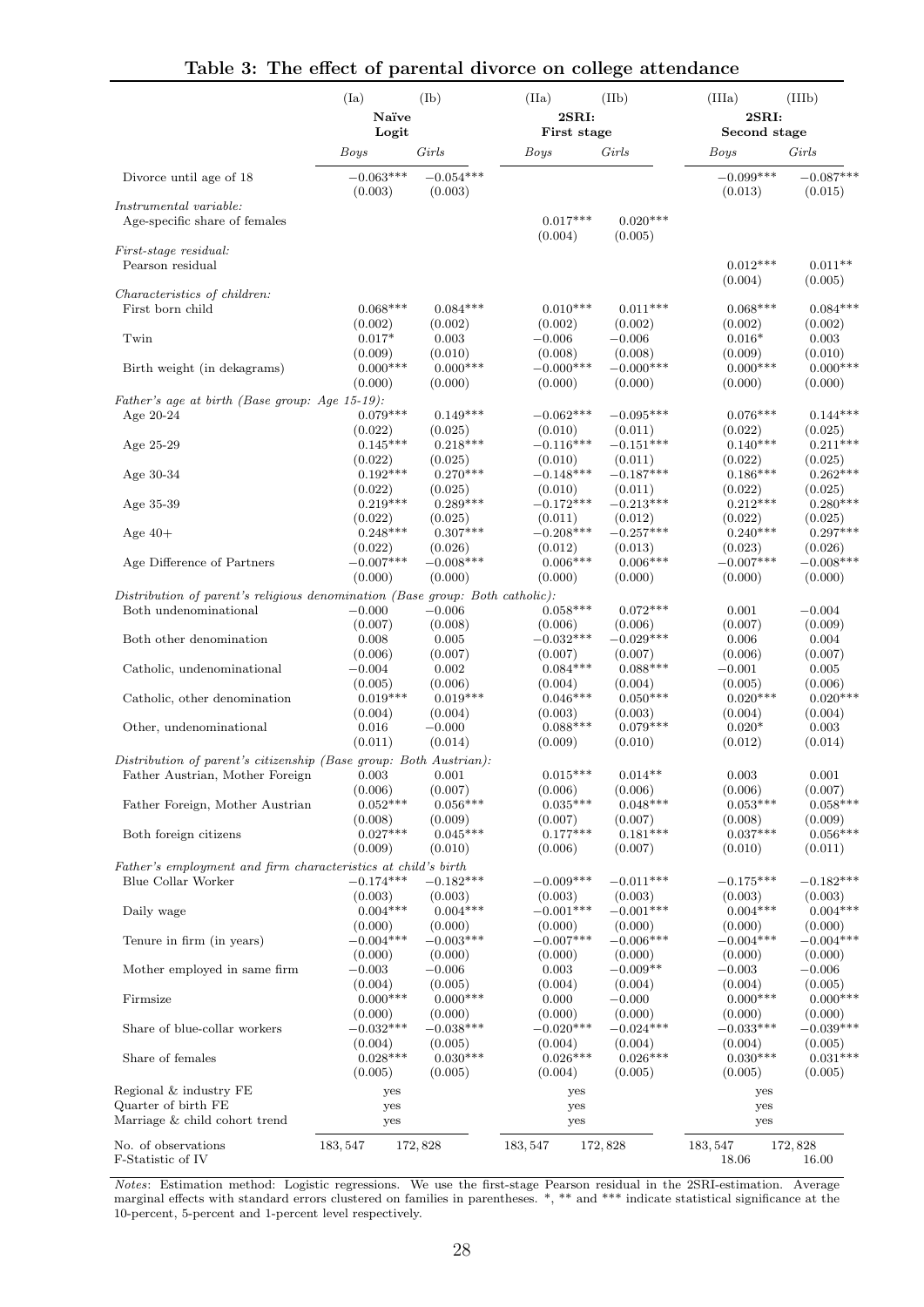|                     | (I)                       | (II)         | (III)            | $(\mathrm{IV})$ |
|---------------------|---------------------------|--------------|------------------|-----------------|
|                     | Fertility                 |              | Marriage         | Mortality       |
|                     | Before 20                 | Before 25    | Before 20        | Before 25       |
|                     | years of age <sup>a</sup> | years of age | years of age $b$ | years of age    |
| Boys                |                           |              |                  |                 |
| $2$ SRI             | $0.008*$                  | $0.014*$     | $-0.001$         | $0.006**$       |
|                     | (0.004)                   | (0.009)      | (0.001)          | (0.002)         |
| Naïve logit         | $0.009***$                | $0.023***$   | $0.002***$       | $0.002***$      |
|                     | (0.001)                   | (0.002)      | (0.000)          | (0.000)         |
| F-statistic of IV   | 18.06                     | 18.06        | 18.06            | 18.06           |
| Control variables   | yes                       | yes          | yes              | yes             |
| No. of observations | 183,482                   | 183,482      | 181,432          | 182,293         |
| Girls               |                           |              |                  |                 |
| $2$ SRI             | $0.027***$                | $0.056***$   | $0.006*$         | 0.000           |
|                     | (0.005)                   | (0.012)      | (0.003)          | (0.001)         |
| Naïve logit         | $0.025***$                | $0.055***$   | $0.006***$       | 0.000           |
|                     | (0.001)                   | (0.003)      | (0.001)          | (0.000)         |
| F-statistic of IV   | 16.00                     | 16.00        | 16.00            | 16.00           |
| Control variables   | yes                       | yes          | yes              | yes             |
| No. of observations | 172,643                   | 172,796      | 172,120          | 168,921         |

#### Table 4: The effect of parental divorce on demographic outcomes

Notes: This table summarizes estimation results of the effect parental divorce on demographic outcomes for boys (upper panel) and girls (lower panel) separately. Two estimation methods are used. Within each panel the first row reports estimates from a naïve logit estimation, and the second row reports estimates from a 2SRI procedure. The latter uses the extent of sexual integration in fathers' workplaces as an instrumental variable. Thus each reported estimation result is from a separate estimation. Reported estimates are average marginal effects for divorce until age of 18, with standard errors clustered on families in parentheses below. \*, \*\* and \*\*\* indicate statistical significance at the 10-percent, 5-percent and 1-percent level respectively. The number of observations varies due to availability of outcome variables and/or underidentification of the logistic models. Control variables comprise child characteristics measured at birth (parity, multiple birth, and birth weight), parental characteristics of assortative mating measured the time of marriage (father's age, the spouses' age difference, religious denominations, and citizenship), father's employment characteristics measured at the time of the child's birth (broad occupation, daily wage, job tenure, same firm with mother), father's firm characteristics measured at the time of the establishment of the firm (firm size, share of bluecollar workers, share of females, and industry affiliation), regional fixed-effects, quarter of birth fixed-effects, a child birth cohort trend and parental marriage cohort trend. <sup>a</sup> Teenage parenthood takes the value one if the child becomes mother/father until age 20, and zero otherwise; children with births before parental divorce are excluded;  $<sup>b</sup>$  Early marriage takes the value one if the child marries until age 20, and zero otherwise;</sup> children marrying before parental divorce are excluded.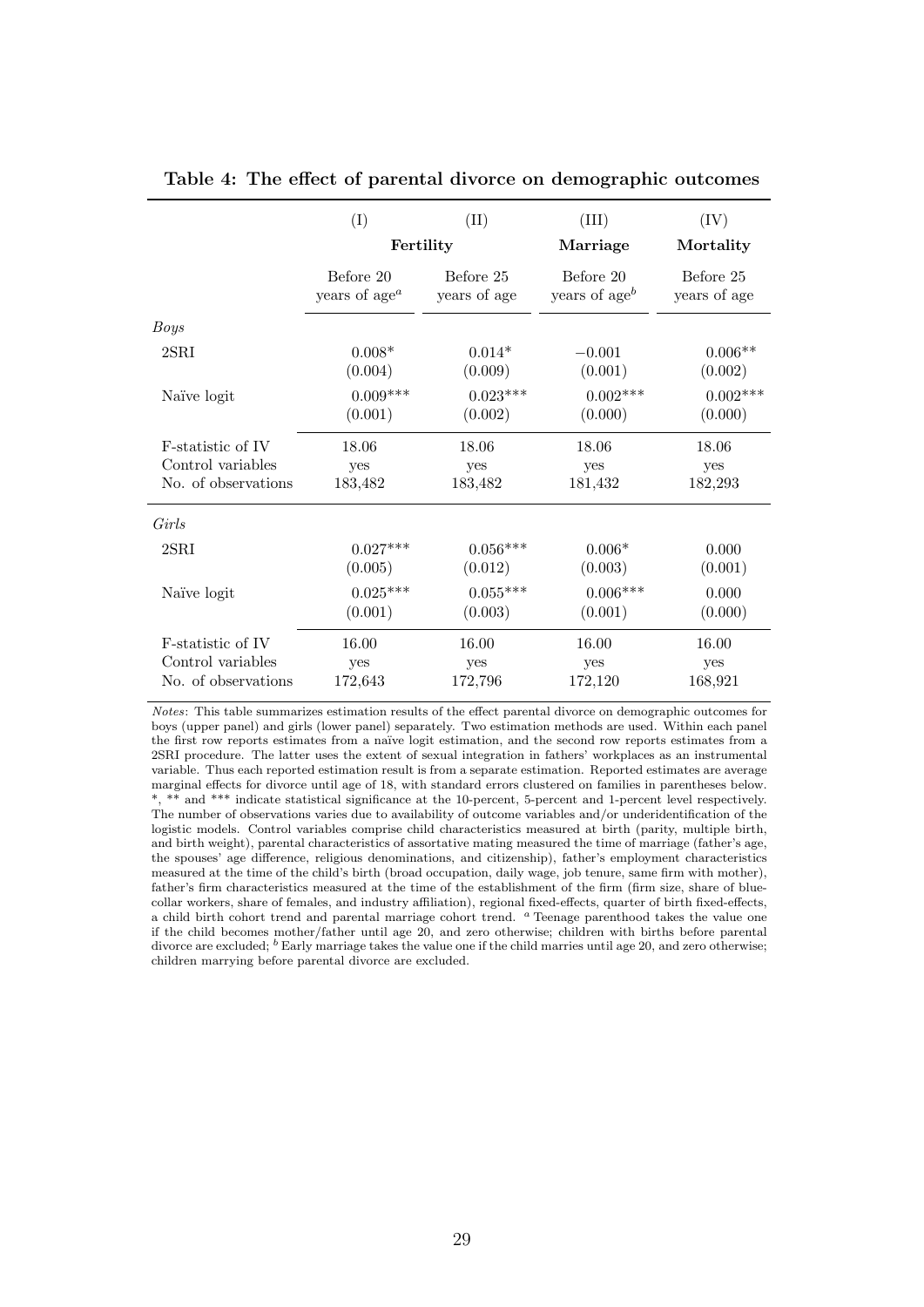| Table                                                                                                                                                                                                                                                                                                                                                                                                                                                                                                                                                                                                                                                                                                                                                                                                                                                                                                                                                                                                                                                                                                                                                                                                                                                                                                                                                                                                                                                                                                                                                                                  | <u>່ທີ່</u>            |                            |                              | The effect of parental divorce on human capital outcomes                                 |                           |                                |
|----------------------------------------------------------------------------------------------------------------------------------------------------------------------------------------------------------------------------------------------------------------------------------------------------------------------------------------------------------------------------------------------------------------------------------------------------------------------------------------------------------------------------------------------------------------------------------------------------------------------------------------------------------------------------------------------------------------------------------------------------------------------------------------------------------------------------------------------------------------------------------------------------------------------------------------------------------------------------------------------------------------------------------------------------------------------------------------------------------------------------------------------------------------------------------------------------------------------------------------------------------------------------------------------------------------------------------------------------------------------------------------------------------------------------------------------------------------------------------------------------------------------------------------------------------------------------------------|------------------------|----------------------------|------------------------------|------------------------------------------------------------------------------------------|---------------------------|--------------------------------|
|                                                                                                                                                                                                                                                                                                                                                                                                                                                                                                                                                                                                                                                                                                                                                                                                                                                                                                                                                                                                                                                                                                                                                                                                                                                                                                                                                                                                                                                                                                                                                                                        | $\bigoplus$            | $\left( \mathrm{I}\right)$ | (III)                        | $\left(\overline{\mathrm{1N}}\right)$                                                    | $\widehat{\mathcal{E}}$   | $\widehat{\Sigma}$             |
|                                                                                                                                                                                                                                                                                                                                                                                                                                                                                                                                                                                                                                                                                                                                                                                                                                                                                                                                                                                                                                                                                                                                                                                                                                                                                                                                                                                                                                                                                                                                                                                        | Education              |                            |                              | Labor market status at 25 years of age                                                   |                           |                                |
|                                                                                                                                                                                                                                                                                                                                                                                                                                                                                                                                                                                                                                                                                                                                                                                                                                                                                                                                                                                                                                                                                                                                                                                                                                                                                                                                                                                                                                                                                                                                                                                        | attendance<br>College  | Employed                   | employed<br>${\rm Marginal}$ | Unemployed                                                                               | $\rm {Parental}$<br>leave | labor force<br>$\hbox{Out of}$ |
| <b>Boys</b>                                                                                                                                                                                                                                                                                                                                                                                                                                                                                                                                                                                                                                                                                                                                                                                                                                                                                                                                                                                                                                                                                                                                                                                                                                                                                                                                                                                                                                                                                                                                                                            |                        |                            |                              |                                                                                          |                           |                                |
| 2SRI                                                                                                                                                                                                                                                                                                                                                                                                                                                                                                                                                                                                                                                                                                                                                                                                                                                                                                                                                                                                                                                                                                                                                                                                                                                                                                                                                                                                                                                                                                                                                                                   | $-0.099***$<br>(0.013) | $-0.053***$<br>(0.014)     | $-0.017**$<br>(0.007)        | $0.027***$<br>(0.006)                                                                    | (0.001)<br>0.000          | $0.026**$<br>(0.012)           |
|                                                                                                                                                                                                                                                                                                                                                                                                                                                                                                                                                                                                                                                                                                                                                                                                                                                                                                                                                                                                                                                                                                                                                                                                                                                                                                                                                                                                                                                                                                                                                                                        |                        |                            |                              |                                                                                          |                           |                                |
| Naïve logit                                                                                                                                                                                                                                                                                                                                                                                                                                                                                                                                                                                                                                                                                                                                                                                                                                                                                                                                                                                                                                                                                                                                                                                                                                                                                                                                                                                                                                                                                                                                                                            | $-0.063***$            | $-0.041***$                | $-0.002$                     | $0.026***$                                                                               | 0.000                     | $0.012***$                     |
|                                                                                                                                                                                                                                                                                                                                                                                                                                                                                                                                                                                                                                                                                                                                                                                                                                                                                                                                                                                                                                                                                                                                                                                                                                                                                                                                                                                                                                                                                                                                                                                        | (0.003)                | (0.003)                    | (0.002)                      | (0.001)                                                                                  | (0.000)                   | (0.003)                        |
| F-statistic of IV                                                                                                                                                                                                                                                                                                                                                                                                                                                                                                                                                                                                                                                                                                                                                                                                                                                                                                                                                                                                                                                                                                                                                                                                                                                                                                                                                                                                                                                                                                                                                                      | 18.06                  | 18.06                      | 18.06                        | 18.06                                                                                    | 18.06                     | 18.06                          |
| Control variables                                                                                                                                                                                                                                                                                                                                                                                                                                                                                                                                                                                                                                                                                                                                                                                                                                                                                                                                                                                                                                                                                                                                                                                                                                                                                                                                                                                                                                                                                                                                                                      | $y$ es                 | yes                        | yes                          | yes                                                                                      | yes                       | yes                            |
| No. of observations                                                                                                                                                                                                                                                                                                                                                                                                                                                                                                                                                                                                                                                                                                                                                                                                                                                                                                                                                                                                                                                                                                                                                                                                                                                                                                                                                                                                                                                                                                                                                                    | 183,547                | 183,547                    | 183,515                      | 183,542                                                                                  | 162,417                   | 183,547                        |
| Girls                                                                                                                                                                                                                                                                                                                                                                                                                                                                                                                                                                                                                                                                                                                                                                                                                                                                                                                                                                                                                                                                                                                                                                                                                                                                                                                                                                                                                                                                                                                                                                                  |                        |                            |                              |                                                                                          |                           |                                |
| 2SRI                                                                                                                                                                                                                                                                                                                                                                                                                                                                                                                                                                                                                                                                                                                                                                                                                                                                                                                                                                                                                                                                                                                                                                                                                                                                                                                                                                                                                                                                                                                                                                                   | $-0.087***$            | 0.011                      | $-0.014*$                    | $0.026***$                                                                               | $-0.012$                  | $-0.021*$                      |
|                                                                                                                                                                                                                                                                                                                                                                                                                                                                                                                                                                                                                                                                                                                                                                                                                                                                                                                                                                                                                                                                                                                                                                                                                                                                                                                                                                                                                                                                                                                                                                                        | (0.015)                | (0.016)                    | (0.008)                      | (0.006)                                                                                  | (0.009)                   | (0.012)                        |
| Naive logit                                                                                                                                                                                                                                                                                                                                                                                                                                                                                                                                                                                                                                                                                                                                                                                                                                                                                                                                                                                                                                                                                                                                                                                                                                                                                                                                                                                                                                                                                                                                                                            | $-0.054***$            | $-0.046***$                | $0.004***$                   | $0.020***$                                                                               | $0.009***$                | $0.010***$                     |
|                                                                                                                                                                                                                                                                                                                                                                                                                                                                                                                                                                                                                                                                                                                                                                                                                                                                                                                                                                                                                                                                                                                                                                                                                                                                                                                                                                                                                                                                                                                                                                                        | (0.003)                | (0.003)                    | (0.002)                      | (0.001)                                                                                  | (0.002)                   | (0.003)                        |
| F-statistic of IV                                                                                                                                                                                                                                                                                                                                                                                                                                                                                                                                                                                                                                                                                                                                                                                                                                                                                                                                                                                                                                                                                                                                                                                                                                                                                                                                                                                                                                                                                                                                                                      | $16.00\,$              | $16.00$                    | 16.00                        | 16.00                                                                                    | 16.00                     | 16.00                          |
| Control variables                                                                                                                                                                                                                                                                                                                                                                                                                                                                                                                                                                                                                                                                                                                                                                                                                                                                                                                                                                                                                                                                                                                                                                                                                                                                                                                                                                                                                                                                                                                                                                      | $y$ es                 | yes                        | $y$ es                       | yes                                                                                      | $y$ es                    | yes                            |
| No. of observations                                                                                                                                                                                                                                                                                                                                                                                                                                                                                                                                                                                                                                                                                                                                                                                                                                                                                                                                                                                                                                                                                                                                                                                                                                                                                                                                                                                                                                                                                                                                                                    | 172,828                | 172,828                    | 172,817                      | 172,743                                                                                  | 172,765                   | 172,828                        |
| 1-percent level respectively. The number of observations varies due to availability of outcome variables and/or underidentification of the logistic<br>models. Control variables comprise child characteristics measured at birth (parity, multiple birth, and birth weight), parental characteristics of<br>assortative mating measured the time of marriage (father's age, the spouses' age difference, religious denominations, and citizenship), father's<br>variable. Thus each reported estimation result is from a separate estimation. Reported estimates are average marginal effects for divorce until age<br>Notes: This table summarizes estimation results of the effect parental divorce on human capital outcomes for boys (upper panel) and girls (lower<br>of 18, with standard errors clustered on families in parentheses below. *, ** and *** indicate statistical significance at the 10-percent, 5-percent and<br>second row reports estimates from a 2SRI procedure. The latter uses the extent of sexual integration in fathers' workplaces as an instrumental<br>firm characteristics measured at the time of the establishment of the firm (firm size, share of blue-collar workers, share of females, and industry<br>employment characteristics measured at the time of the child's birth (broad occupation, daily wage, job tenure, same firm with mother)<br>affiliation), regional fixed-effects, quarter of birth fixed-effects, a child birth cohort trend and parental marriage cohort trend.<br>panel) separately. Two estimation methods are used. |                        |                            |                              | Within each panel the first row reports estimates from a naive logit estimation, and the |                           | father's                       |

 $\frac{1}{2}$  $\ddot{x}$ نې<br>د  $t_{\alpha}$ l $\alpha$ <sup>+</sup>  $\ddot{ }$  $\overline{a}$ र्भ  $\tilde{\mathsf{F}}$ Ι.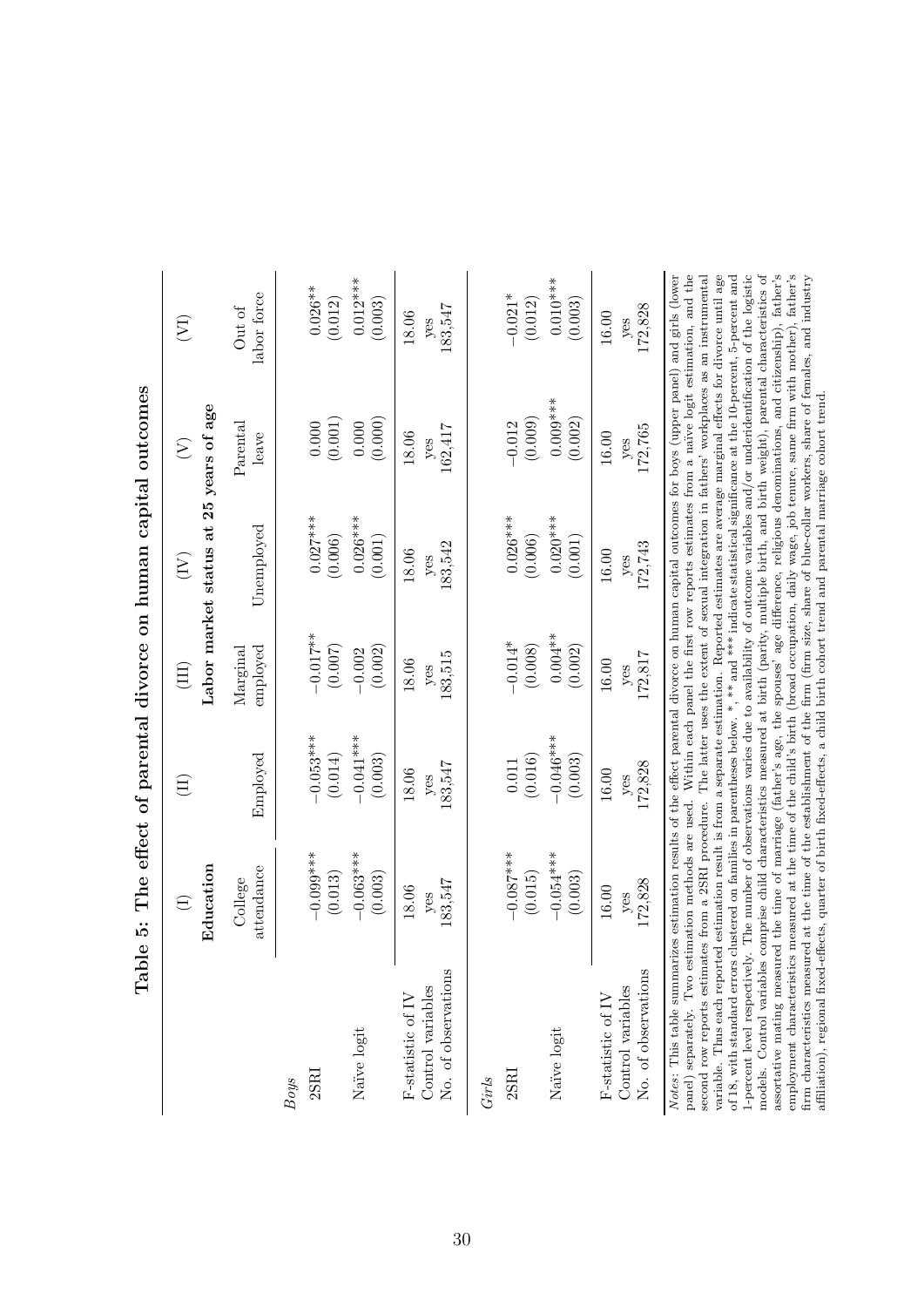

Figure 3: The effect of parental divorce on employment over time

Notes: Figure summarizes employment effects due to parental divorce for boys (upper panel) and girls (lower panel), estimated at different ages of the child separately. The empirical specification is equivalent to those of our standard empirical model presented in Tables 3 to 5.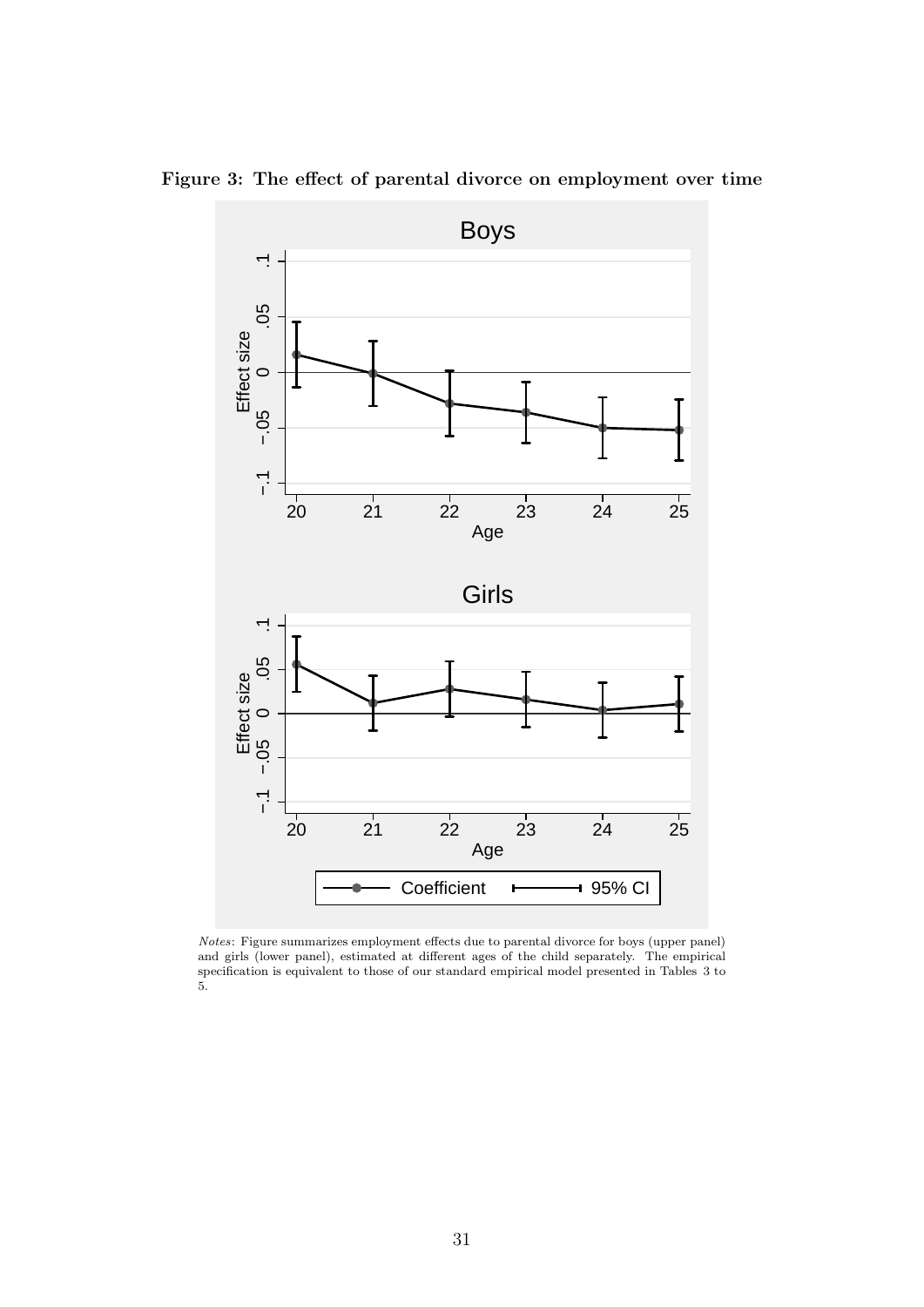|                   | (Ia)        | $(\mathrm{Ib})$              | $(\mathrm{II})$   |
|-------------------|-------------|------------------------------|-------------------|
|                   |             | 2SRI using                   | <b>B</b> ivariate |
|                   | residual    | Pearson Anscombe<br>residual | probit<br>model   |
| Boys              |             |                              |                   |
| Parental divorce  | $-0.099***$ | $-0.142***$                  | $-0.097***$       |
|                   | (0.013)     | (0.037)                      | (0.017)           |
| Control variables | yes         | yes                          | yes               |
| Number of obs.    | 183,547     | 183,547                      | 183,547           |
|                   |             |                              |                   |
| Girls             |             |                              |                   |
| Parental divorce  | $-0.088***$ | $-0.137***$                  | $-0.101***$       |
|                   | (0.015)     | (0.014)                      | (0.021)           |
| Control variables | yes         | yes                          | yes               |

Table 6: Alternative estimation method: Outcome college attendance

Notes: Standard errors clustered on families in parentheses; \*, \*\* and \*\*\* indicate statistical significance at the 10-percent, 5 percent and 1-percent level respectively. Control variables include children characteristics, father's age, education and employment characteristics at birth, ethnic and religious background of parents, regional fixed-effects, industry fixed-effects, quarter of birth fixed-effects, child birth cohort trend and parental marriage cohort trend.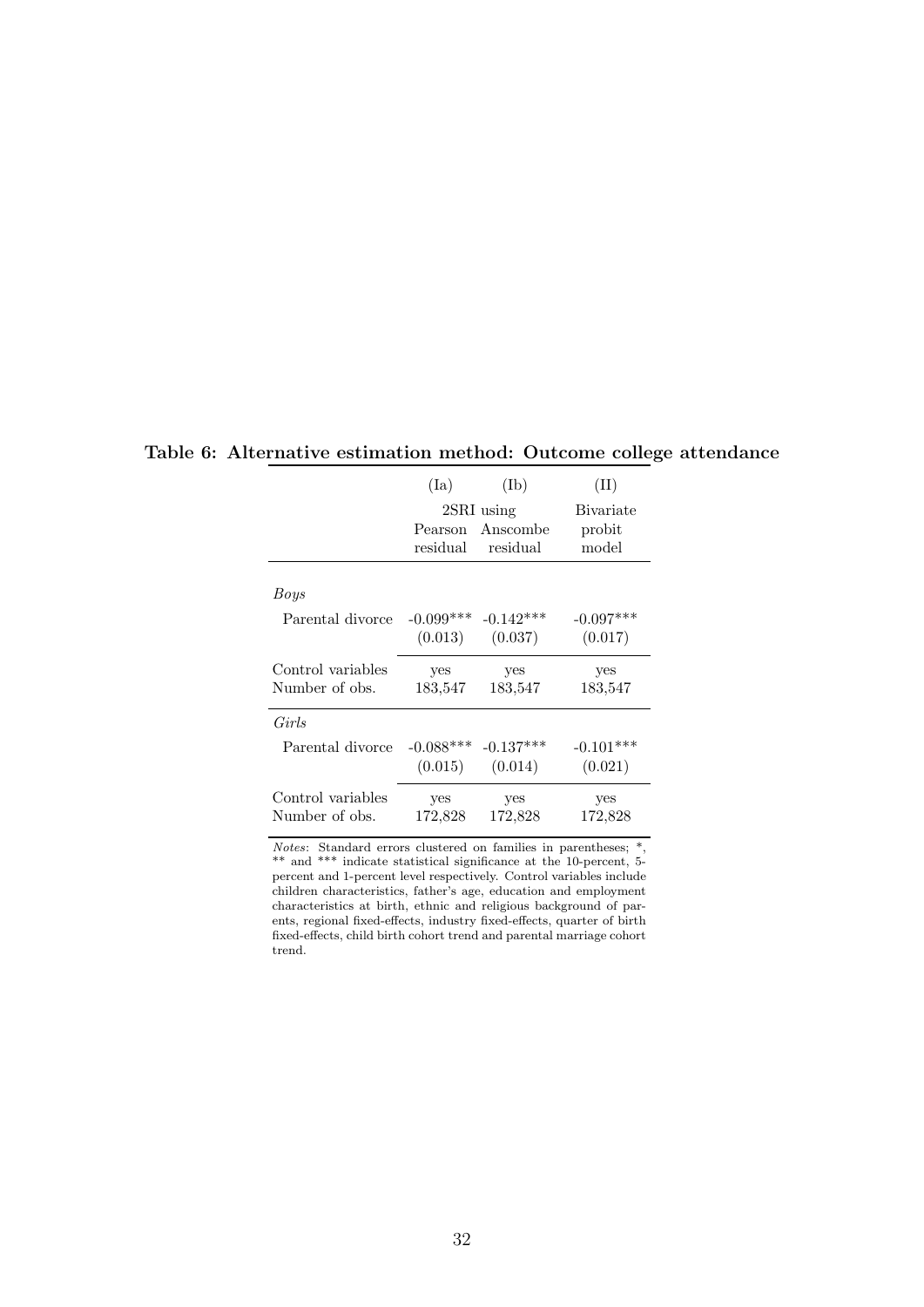# Web Appendix

This Web Appendix (not for publication) provides additional material discussed in the unpublished manuscript 'How Does Parental Divorce Affect Children's Long-term Outcomes?' by Wolfgang Frimmel, Martin Halla, and Rudolf Winter-Ebmer.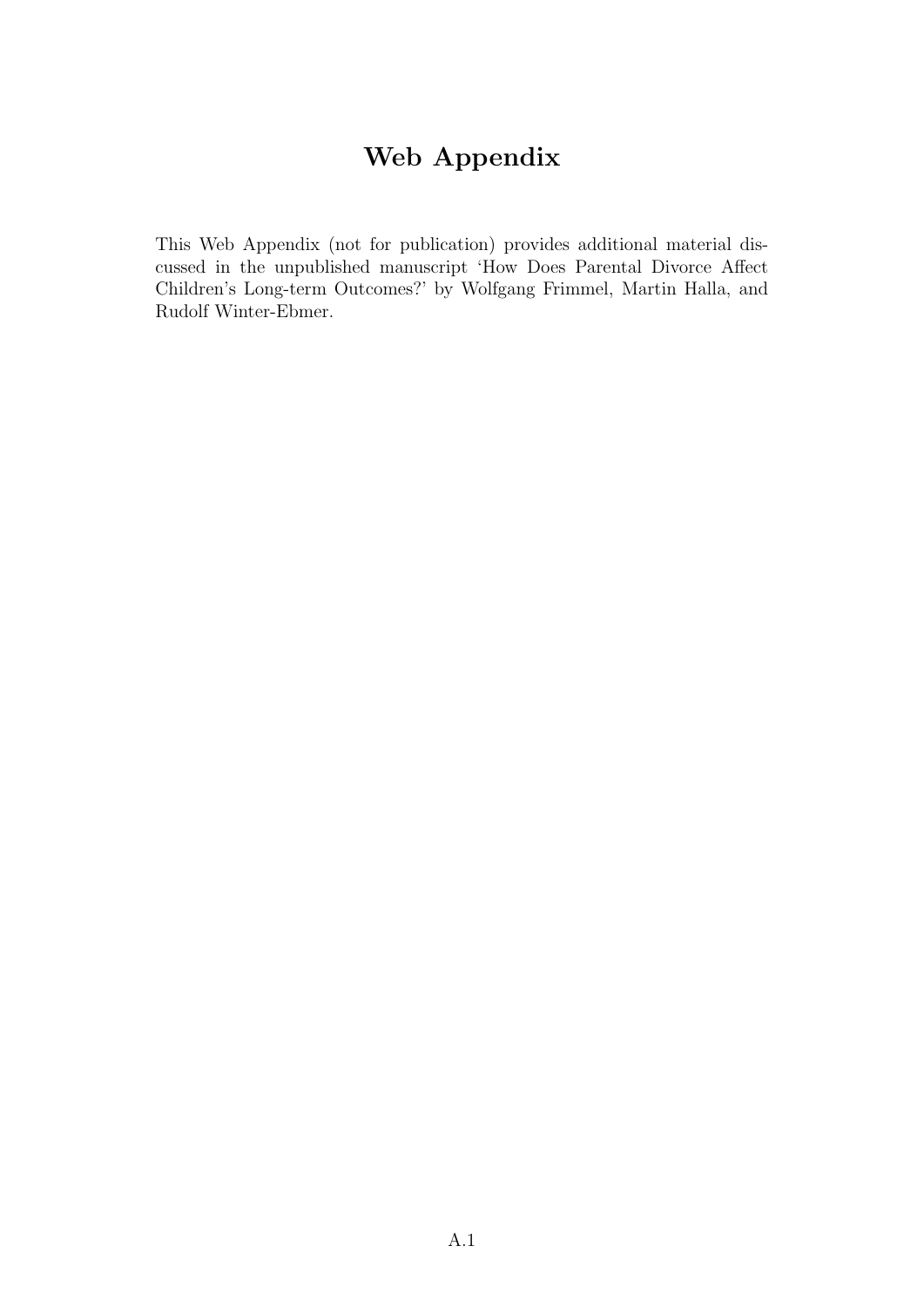| ï             |
|---------------|
|               |
| $\frac{1}{2}$ |
|               |
|               |
| ていしょう こうしょう   |
|               |
| י             |
|               |
|               |
|               |
| I<br>١        |

|                                                                                                                                                                                                                                                                                                                                                                                                                                                                                                                       |                |                                                                        | Divorcing parents |                    |                |                                                           | Non-divorcing parents |                      |
|-----------------------------------------------------------------------------------------------------------------------------------------------------------------------------------------------------------------------------------------------------------------------------------------------------------------------------------------------------------------------------------------------------------------------------------------------------------------------------------------------------------------------|----------------|------------------------------------------------------------------------|-------------------|--------------------|----------------|-----------------------------------------------------------|-----------------------|----------------------|
|                                                                                                                                                                                                                                                                                                                                                                                                                                                                                                                       |                | <b>Boys</b>                                                            |                   | Girls              |                | <b>Boys</b>                                               |                       | Girls                |
|                                                                                                                                                                                                                                                                                                                                                                                                                                                                                                                       | <b>MEAN</b>    | S.D.                                                                   | <b>MEAN</b>       | S.D.               | MEAN           | S.D.                                                      | MEAN                  | S.D.                 |
| Child outcomes:                                                                                                                                                                                                                                                                                                                                                                                                                                                                                                       |                |                                                                        |                   |                    |                |                                                           |                       |                      |
| College attendance                                                                                                                                                                                                                                                                                                                                                                                                                                                                                                    | 0.174          | (0.379)                                                                | 0.251             | (0.434)            | 0.244          | (0.429)                                                   | 0.310                 | (0.463)              |
| Employed at age 25                                                                                                                                                                                                                                                                                                                                                                                                                                                                                                    | 0.658          | (0.474)                                                                | 0.580             | (0.494)            | 0.703          | (0.457)                                                   | 0.630                 | (0.482)              |
| Marginal employed at age 25                                                                                                                                                                                                                                                                                                                                                                                                                                                                                           | 0.046          | (0.210)                                                                | 0.070             | (0.256)            | 0.047          | (0.212)                                                   | 0.065                 | (0.246)              |
| Unemployed at age 25                                                                                                                                                                                                                                                                                                                                                                                                                                                                                                  | 0.087          | (0.282)                                                                | 0.066             | (0.248)            | 0.049          | (0.266)                                                   | 0.037                 | (0.189)              |
| Out of labor force at age 25                                                                                                                                                                                                                                                                                                                                                                                                                                                                                          | 0.207          | (0.405)                                                                | 0.178             | (0.382)            | 0.200          | (0.400)                                                   | 0.172                 | (0.378)              |
| Maternity leave at age 25                                                                                                                                                                                                                                                                                                                                                                                                                                                                                             | 0.001          | (0.033)                                                                | 0.106             | (0.308)            | 0.001          | (0.028)                                                   | 0.096                 | (0.294)              |
| Teenage parenthood <sup>a</sup>                                                                                                                                                                                                                                                                                                                                                                                                                                                                                       | 0.029          | (0.167)                                                                | 0.066             | (0.249)            | 0.018          | (0.133)                                                   | 0.033                 | (0.178)              |
| Being a parent by age 25                                                                                                                                                                                                                                                                                                                                                                                                                                                                                              | 0.115          | (0.320)                                                                | 0.234             | (0.423)            | 0.089          | (0.285)                                                   | 0.169                 | (0.374)              |
| Being ever married by age 20 <sup>b</sup>                                                                                                                                                                                                                                                                                                                                                                                                                                                                             | 0.006          | (0.080)                                                                | 0.024             | (0.152)            | 0.003          | (0.057)                                                   | 0.013                 | (0.114)              |
| Mortality by age 25                                                                                                                                                                                                                                                                                                                                                                                                                                                                                                   | 0.008          | (0.089)                                                                | 0.002             | (0.046)            | 0.005          | (0.074)                                                   | 0.002                 | (0.042)              |
| $Child\ characteristics: \begin{tabular}{ll} \textbf{\textit{C}}\\ \textbf{\textit{C}}\\ \textbf{\textit{C}}\\ \textbf{\textit{C}}\\ \textbf{\textit{C}}\\ \textbf{\textit{C}}\\ \textbf{\textit{C}}\\ \textbf{\textit{C}}\\ \textbf{\textit{C}}\\ \textbf{\textit{C}}\\ \textbf{\textit{C}}\\ \textbf{\textit{C}}\\ \textbf{\textit{C}}\\ \textbf{\textit{C}}\\ \textbf{\textit{C}}\\ \textbf{\textit{C}}\\ \textbf{\textit{C}}\\ \textbf{\textit{C}}\\ \textbf{\textit{C}}\\ \textbf{\textit{C}}\\ \textbf{\textit$ |                |                                                                        |                   |                    |                |                                                           |                       |                      |
| First born child                                                                                                                                                                                                                                                                                                                                                                                                                                                                                                      | 0.562          | (0.496)                                                                | 0.562             | (0.496)            | 0.459          | (0.498)                                                   | 0.457                 | (0.498)              |
| Twin                                                                                                                                                                                                                                                                                                                                                                                                                                                                                                                  | 0.014          | (0.119)                                                                | 0.016             | (0.125)            | 0.015          | (0.120)                                                   | 0.017                 | $(0.128)$<br>(476.5) |
| Birth weight (in dekagrams)                                                                                                                                                                                                                                                                                                                                                                                                                                                                                           | 333.32         | (51.05)                                                                | 320.05            | (48.11)            | 3373.4         | (500.1)                                                   | 3233.2                |                      |
| age difference: <sup>c</sup><br>Father's age at birth and parents                                                                                                                                                                                                                                                                                                                                                                                                                                                     |                |                                                                        |                   |                    |                |                                                           |                       |                      |
| Age 15-19                                                                                                                                                                                                                                                                                                                                                                                                                                                                                                             | 0.009          | (0.094)                                                                | 0.009             | (0.096)            | 0.003          | (0.056)                                                   | 0.003                 | (0.051)              |
| Age 20-24                                                                                                                                                                                                                                                                                                                                                                                                                                                                                                             | 0.293          | (0.455)                                                                | 0.294             | (0.456)            | 0.183          | (0.386)                                                   | 0.182                 | (0.386)              |
| Age 25-29                                                                                                                                                                                                                                                                                                                                                                                                                                                                                                             | 0.406          | (0.491)                                                                | 0.408             | (0.491)            | 0.420          | (0.494)                                                   | 0.421                 | (0.494)              |
| Age 30-34                                                                                                                                                                                                                                                                                                                                                                                                                                                                                                             | 0.199          | (0.399)                                                                | 0.196             | (0.397)            | 0.261          | (0.439)                                                   | 0.259                 | (0.438)              |
| Age 35-39                                                                                                                                                                                                                                                                                                                                                                                                                                                                                                             | 0.066          | (0.249)                                                                | 0.067             | (0.250)            | 0.095          | (0.293)                                                   | 0.096                 | (0.295)              |
| Age $40+$                                                                                                                                                                                                                                                                                                                                                                                                                                                                                                             | 0.027          | (0.162)                                                                | 0.025             | (0.157)            | 0.038          | (0.192)                                                   | 0.039                 | (0.194)              |
| Age difference                                                                                                                                                                                                                                                                                                                                                                                                                                                                                                        | 3.064          | (4.060)                                                                | 3.041             | (3.980)            | 3.136          | (3.742)                                                   | 3.127                 | (3.736)              |
| $denomination$ $\hspace{-1.5pt}$<br>Distribution of parent's religious                                                                                                                                                                                                                                                                                                                                                                                                                                                |                |                                                                        |                   |                    |                |                                                           |                       |                      |
| Both catholic                                                                                                                                                                                                                                                                                                                                                                                                                                                                                                         | 0.785          | (0.411)                                                                | 0.781             | (0.414)            | 0.865          | (0.342)                                                   | 0.866                 | (0.341)              |
| Both undenominational                                                                                                                                                                                                                                                                                                                                                                                                                                                                                                 | 0.025          | (0.156)                                                                | 0.027             | (0.161)            | 0.014          | (0.117)                                                   | 0.013                 | (0.114)              |
| Both other denomination                                                                                                                                                                                                                                                                                                                                                                                                                                                                                               | 0.028          | (0.165)                                                                | 0.028             | (0.166)            | 0.024          | (0.152)                                                   | 0.024                 | (0.152)              |
| Catholic, undenominational                                                                                                                                                                                                                                                                                                                                                                                                                                                                                            | 0.055          | (0.227)                                                                | 0.056             | (0.231)            | 0.027          | (0.163)                                                   | 0.028                 | (0.165)              |
| Catholic, other denomination                                                                                                                                                                                                                                                                                                                                                                                                                                                                                          | 0.097          | (0.295)                                                                | 0.098             | (0.298)            | 0.065          | (0.247)                                                   | 0.064                 | (0.245)              |
| Other, undenominational                                                                                                                                                                                                                                                                                                                                                                                                                                                                                               | 0.010          | (0.100)                                                                | 0.010             | (0.098)            | 0.005          | (0.070)                                                   | 0.005                 | (0.071)              |
| Distribution of parent's ethnic background: <sup>d</sup>                                                                                                                                                                                                                                                                                                                                                                                                                                                              |                |                                                                        |                   |                    |                |                                                           |                       |                      |
| Both Austrian citizen                                                                                                                                                                                                                                                                                                                                                                                                                                                                                                 | 0.912          | (0.284)                                                                | 0.913             | (0.283)            | 0.956          | (0.205)                                                   | 0.957                 | (0.203)              |
| Father Austrian, mother non-Austrian                                                                                                                                                                                                                                                                                                                                                                                                                                                                                  | 0.026          | (0.160)                                                                | 0.026             | (0.158)            | 0.024          | (0.153)                                                   | 0.023                 | (0.151)              |
| Father non-Austrian, mother Austrian<br>Both non-Austrian citizen                                                                                                                                                                                                                                                                                                                                                                                                                                                     | 0.017<br>0.045 | (0.129)<br>(0.207)                                                     | 0.019<br>0.043    | (0.202)<br>(0.137) | 0.011<br>0.009 | (0.106)<br>(0.092)                                        | 0.011<br>0.008        | (0.090)<br>(0.106)   |
|                                                                                                                                                                                                                                                                                                                                                                                                                                                                                                                       |                |                                                                        |                   |                    |                |                                                           |                       |                      |
| Father's employment characteristics at child's birth and firm characteristics <sup>e</sup><br>Blue collar worker                                                                                                                                                                                                                                                                                                                                                                                                      | 0.547          | (0.498)                                                                | 0.544             | (0.498)            | 0.562          | (0.496)                                                   | 0.561                 | (0.496)              |
| Daily wage                                                                                                                                                                                                                                                                                                                                                                                                                                                                                                            | 38.79          | (14.13)                                                                | 38.84             | (13.96)            | 39.07          | (13.47)                                                   | 39.18                 | (13.47)              |
| Tenure in firm                                                                                                                                                                                                                                                                                                                                                                                                                                                                                                        | 3.088          | (2.974)                                                                | 3.129             | (3.005)            | 3.917          | (3.248)                                                   | 3.920                 | (3.266)              |
| Mother employed in same firm                                                                                                                                                                                                                                                                                                                                                                                                                                                                                          | 0.049          | (0.217)                                                                | 0.047             | (0.211)            | 0.047          | (0.212)                                                   | 0.048                 | (0.214)              |
| Firm size                                                                                                                                                                                                                                                                                                                                                                                                                                                                                                             | 1,632.9        | (4, 468.2)                                                             | $1,570.1$         | (4, 418.8)         | 1,539.4        | (4, 363.7)                                                | 1,525.0               | (4, 349.9)           |
| Firm's share of blue-collar workers                                                                                                                                                                                                                                                                                                                                                                                                                                                                                   | 0.536          | (0.342)                                                                | 0.534             | (0.343)            | 0.562          | (0.331)                                                   | 0.561                 | (0.332)              |
| Firm's share of females                                                                                                                                                                                                                                                                                                                                                                                                                                                                                               | 0.306          | (0.254)                                                                | 0.304             | (0.255)            | 0.271          | (0.244)                                                   | 0.270                 | (0.244)              |
| No. of observations                                                                                                                                                                                                                                                                                                                                                                                                                                                                                                   |                | 24,528                                                                 |                   | 23,532             |                | 159,019                                                   |                       | 149,296              |
| <i>Notes:</i> $\alpha$ 69 cases where the birth                                                                                                                                                                                                                                                                                                                                                                                                                                                                       |                | took place before parental divorce are excluded. $\frac{b}{69}$ cases. |                   |                    |                | where the marriage took place before parental divorce are |                       |                      |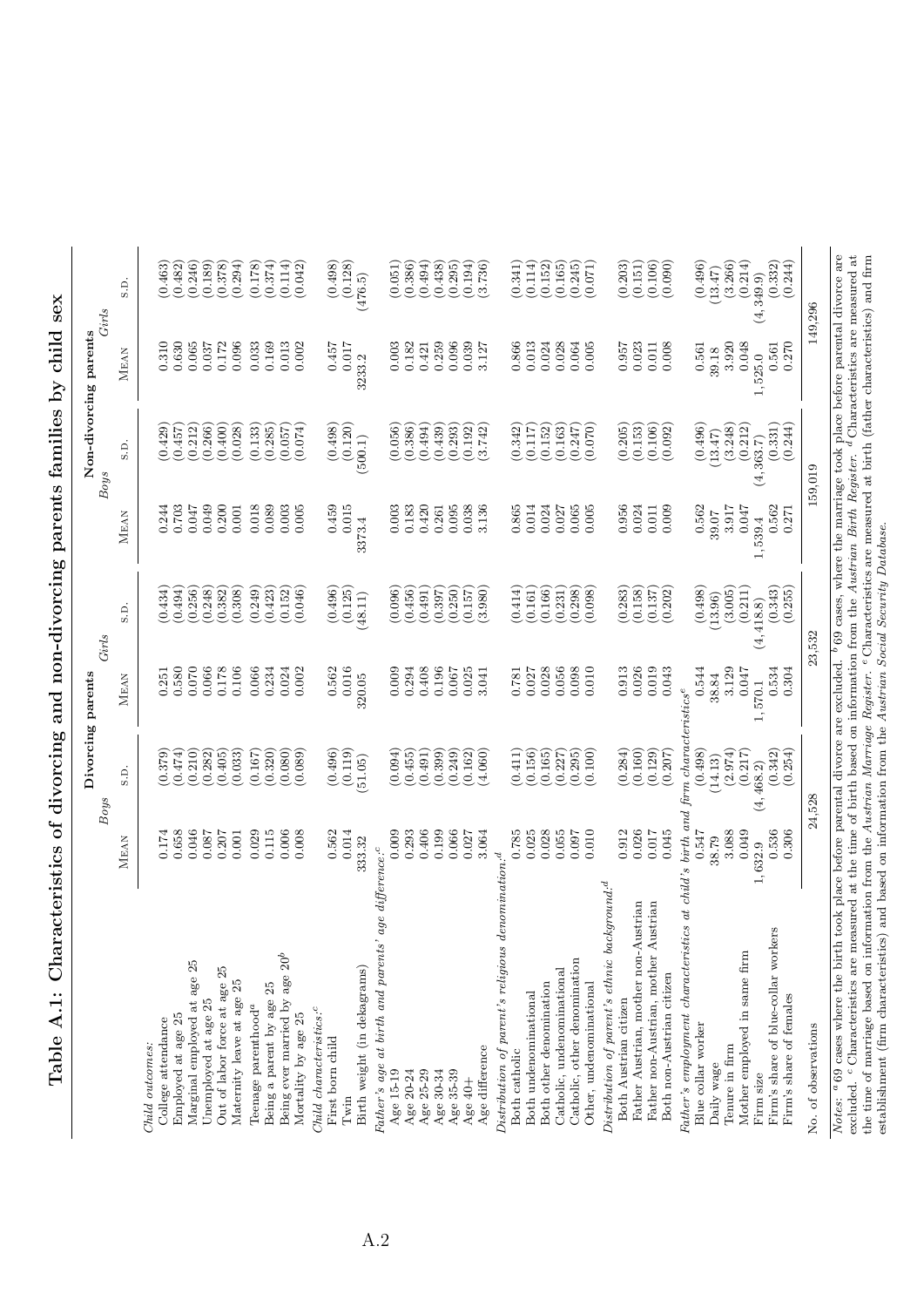|                                                                                                                                                                                                                                                                                                                                                                                                                                                                                                                                                                                                                                                                                                                                                                                                                                                                                                                                                                                                                                                                                                                                                                                                                                                                              |                           | E            | Ξ,                        | $\left(\overline{\mathrm{N}}\right)$ |
|------------------------------------------------------------------------------------------------------------------------------------------------------------------------------------------------------------------------------------------------------------------------------------------------------------------------------------------------------------------------------------------------------------------------------------------------------------------------------------------------------------------------------------------------------------------------------------------------------------------------------------------------------------------------------------------------------------------------------------------------------------------------------------------------------------------------------------------------------------------------------------------------------------------------------------------------------------------------------------------------------------------------------------------------------------------------------------------------------------------------------------------------------------------------------------------------------------------------------------------------------------------------------|---------------------------|--------------|---------------------------|--------------------------------------|
|                                                                                                                                                                                                                                                                                                                                                                                                                                                                                                                                                                                                                                                                                                                                                                                                                                                                                                                                                                                                                                                                                                                                                                                                                                                                              |                           | Fertility    | Marriage                  | ${\rm Morality}$                     |
|                                                                                                                                                                                                                                                                                                                                                                                                                                                                                                                                                                                                                                                                                                                                                                                                                                                                                                                                                                                                                                                                                                                                                                                                                                                                              | years of age <sup>a</sup> | years of age | years of $\mathrm{age}^b$ | years of age                         |
|                                                                                                                                                                                                                                                                                                                                                                                                                                                                                                                                                                                                                                                                                                                                                                                                                                                                                                                                                                                                                                                                                                                                                                                                                                                                              | Before 20                 | Before 25    | Before 20                 | Before 25                            |
| Parental divorce                                                                                                                                                                                                                                                                                                                                                                                                                                                                                                                                                                                                                                                                                                                                                                                                                                                                                                                                                                                                                                                                                                                                                                                                                                                             | $0.007***$                | $0.024***$   | (0.001)                   | $0.005**$                            |
| <b>Boys</b>                                                                                                                                                                                                                                                                                                                                                                                                                                                                                                                                                                                                                                                                                                                                                                                                                                                                                                                                                                                                                                                                                                                                                                                                                                                                  | (0.003)                   | (0.008)      | $-0.001$                  | (0.002)                              |
| No. of observations                                                                                                                                                                                                                                                                                                                                                                                                                                                                                                                                                                                                                                                                                                                                                                                                                                                                                                                                                                                                                                                                                                                                                                                                                                                          | 171,728                   | 171,728      | 169,825                   | 170,564                              |
| Control variables                                                                                                                                                                                                                                                                                                                                                                                                                                                                                                                                                                                                                                                                                                                                                                                                                                                                                                                                                                                                                                                                                                                                                                                                                                                            | yes                       | yes          | yes                       | $y$ es                               |
| Parental divorce                                                                                                                                                                                                                                                                                                                                                                                                                                                                                                                                                                                                                                                                                                                                                                                                                                                                                                                                                                                                                                                                                                                                                                                                                                                             | $0.025***$                | $0.054***$   | (0.003)                   | (0.001)                              |
| Girls                                                                                                                                                                                                                                                                                                                                                                                                                                                                                                                                                                                                                                                                                                                                                                                                                                                                                                                                                                                                                                                                                                                                                                                                                                                                        | (0.005)                   | (0.011)      | 0.004                     | $-0.000$                             |
| No. of observations                                                                                                                                                                                                                                                                                                                                                                                                                                                                                                                                                                                                                                                                                                                                                                                                                                                                                                                                                                                                                                                                                                                                                                                                                                                          | 160,972                   | 161,114      | 160,475                   | 157,509                              |
| Control variables                                                                                                                                                                                                                                                                                                                                                                                                                                                                                                                                                                                                                                                                                                                                                                                                                                                                                                                                                                                                                                                                                                                                                                                                                                                            | yes                       | $y$ es       | $y$ es                    | yes                                  |
| Notes: The estimations summarized in this table are equivalent to those presented in Table 4, however, use<br>*** indicate statistical significance at the 10-percent, 5-percent and 1-percent level respectively. Number of<br>Control variables include children characteristics, father's age, education and employment characteristics<br>birth fixed-effects, child birth cohort trend and parental marriage cohort trend. <sup><i>a</i></sup> , teenage parenthood takes<br>the value one if the child becomes mother/father until age 20, and zero otherwise; children with births before<br>parental divorce are excluded; $b$ , early marriage takes the value one if the child marries until age 20, and zero<br>at birth, ethnic and religious background of parents, regional fixed-effects, industry fixed-effects, quarter of<br>an alternative definition of the treatment (divorce until age of $10$ ). Reported coefficients are average marginal<br>effects for divorce until age of 10, with standard errors clustered on families in parentheses below. *, ** and<br>observations varies due to availability of outcome variables and/or underidentification of the logistic model.<br>otherwise; children marrying before parental divorce are excluded |                           |              |                           |                                      |

Table A.2: The effect on demographic outcomes — treatment is defined as divorce until the age of 10 years Table A.2: The effect on demographic outcomes — treatment is defined as divorce until the age of 10 years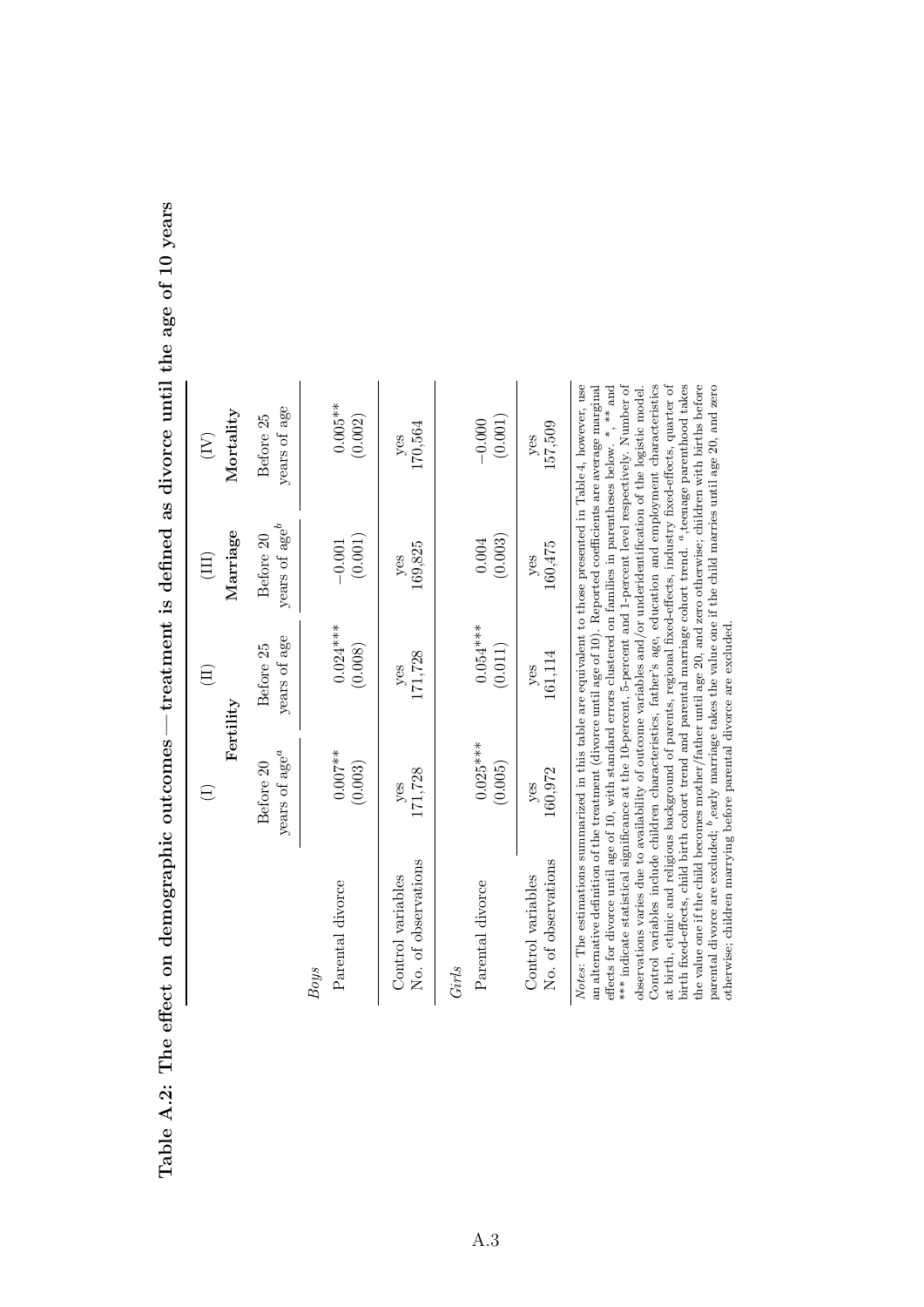| an capital outcomes—treatment is defined as divorce until the age of 10 yea | $\widetilde{(\Sigma)}$ |                                        | abor force<br>Out of            |
|-----------------------------------------------------------------------------|------------------------|----------------------------------------|---------------------------------|
|                                                                             |                        |                                        | Parental<br>leave               |
|                                                                             |                        | Labor market status at 25 years of age | Jnemployed                      |
|                                                                             |                        |                                        | payed<br><i><b>Aarginal</b></i> |
|                                                                             |                        |                                        | Employed                        |
|                                                                             | $\bigoplus$            | Education                              | attendance<br>College           |
| ble A.3: The effect on hum                                                  |                        |                                        |                                 |
|                                                                             |                        |                                        |                                 |

| ţ                                                                                                                                                                                                                                                                                                                                                |
|--------------------------------------------------------------------------------------------------------------------------------------------------------------------------------------------------------------------------------------------------------------------------------------------------------------------------------------------------|
|                                                                                                                                                                                                                                                                                                                                                  |
|                                                                                                                                                                                                                                                                                                                                                  |
| restriction is the second of the interface in the first of the second state of the second state of the second s<br>it is a strip and more than more than the second the second to the second the second second to the second the second second to the second second to the second second to the second second second to the second second second |
|                                                                                                                                                                                                                                                                                                                                                  |
|                                                                                                                                                                                                                                                                                                                                                  |
|                                                                                                                                                                                                                                                                                                                                                  |
|                                                                                                                                                                                                                                                                                                                                                  |
|                                                                                                                                                                                                                                                                                                                                                  |
|                                                                                                                                                                                                                                                                                                                                                  |
|                                                                                                                                                                                                                                                                                                                                                  |
|                                                                                                                                                                                                                                                                                                                                                  |
|                                                                                                                                                                                                                                                                                                                                                  |
|                                                                                                                                                                                                                                                                                                                                                  |
|                                                                                                                                                                                                                                                                                                                                                  |
|                                                                                                                                                                                                                                                                                                                                                  |
| j<br>l                                                                                                                                                                                                                                                                                                                                           |
|                                                                                                                                                                                                                                                                                                                                                  |
| l                                                                                                                                                                                                                                                                                                                                                |
|                                                                                                                                                                                                                                                                                                                                                  |
|                                                                                                                                                                                                                                                                                                                                                  |
|                                                                                                                                                                                                                                                                                                                                                  |
|                                                                                                                                                                                                                                                                                                                                                  |
| こうりょう りゅうしょう しゅうしょう                                                                                                                                                                                                                                                                                                                              |
|                                                                                                                                                                                                                                                                                                                                                  |
|                                                                                                                                                                                                                                                                                                                                                  |
|                                                                                                                                                                                                                                                                                                                                                  |
|                                                                                                                                                                                                                                                                                                                                                  |
|                                                                                                                                                                                                                                                                                                                                                  |
|                                                                                                                                                                                                                                                                                                                                                  |
|                                                                                                                                                                                                                                                                                                                                                  |
|                                                                                                                                                                                                                                                                                                                                                  |
|                                                                                                                                                                                                                                                                                                                                                  |
| -<br>.<br>.<br>֧ׅ֧ׅ֧֧֧֧֛֧֦֧ׅ֧֧ׅ֧֧֧֛ׅ֧֛֧֧֧֧֛֛֧֛֚֚֚֚֚֚֚֚֚֚֚֚֚֚֚֚֚֚֚֚֚֚֚֚֚֚֚֚֚֚֚֬֝֜֝֬֝֓֝֓֜֜֓֝֬֜֜֜֓֝֬֜֜                                                                                                                                                                                                                                              |
|                                                                                                                                                                                                                                                                                                                                                  |
|                                                                                                                                                                                                                                                                                                                                                  |
|                                                                                                                                                                                                                                                                                                                                                  |
|                                                                                                                                                                                                                                                                                                                                                  |
| )<br> <br>                                                                                                                                                                                                                                                                                                                                       |
|                                                                                                                                                                                                                                                                                                                                                  |
| ۱                                                                                                                                                                                                                                                                                                                                                |
|                                                                                                                                                                                                                                                                                                                                                  |
|                                                                                                                                                                                                                                                                                                                                                  |
| Į<br>$\overline{1}$                                                                                                                                                                                                                                                                                                                              |
|                                                                                                                                                                                                                                                                                                                                                  |

|                                                                                                                                                                         | attendance<br>College  | Employed               | employed<br>Margınal   | Unemployed            | $\rm {Parcntal}$<br>leave | labor force<br>Uut of |
|-------------------------------------------------------------------------------------------------------------------------------------------------------------------------|------------------------|------------------------|------------------------|-----------------------|---------------------------|-----------------------|
| Parental divorce<br><b>Boys</b>                                                                                                                                         | $-0.100***$<br>(0.014) | $-0.062***$<br>(0.014) | $-0.014***$<br>(0.007) | $0.027***$<br>(0.006) | (0.001)<br>$-0.001$       | $0.033**$<br>(0.012)  |
| $\overline{\phantom{a}}$<br>No. of observations<br>Control variables                                                                                                    | 171,761<br>$y$ es      | 171,761<br>$y$ es      | 171,733<br>yes         | $\frac{y}{171,746}$   | 151,585<br>yes            | 171,761<br>yes        |
| Parental divorce<br>Girls                                                                                                                                               | $-0.076***$<br>(0.015) | (0.015)<br>$-0.011$    | (0.007)<br>$-0.009$    | $0.027***$<br>(0.005) | (0.009)<br>$-0.011$       | (0.012)<br>$-0.009$   |
| I<br>No. of observations<br>Control variables                                                                                                                           | 161,126<br>yes         | $\frac{yes}{161,126}$  | 161,116<br>$y$ es      | 161,035<br>$y$ es     | $\frac{y}{161,066}$       | 161,126<br>yes        |
| Notes: The estimations summarized in this table are equivalent to those presented in Table 5, however, use an alternative definition of the treatment<br>$\overline{f}$ | $rac{1}{2}$            |                        | $1 - 1 - 1 - 1 - 1$    |                       |                           |                       |

(divorce until age of 10). Reported coefficients are average marginal effects for divorce until age of 10, with standard errors clustered on families<br>in parentheses below. \*, \*\* and \*\*\* indicate statistical significance a constructions are all the construction and employment characteristics at birth, ethnic and religious background of parents, regional fixed-effects, that is age, education and employment characteristics at birth, ethnic and (divorce until age of 10). Reported coefficients are average marginal effects for divorce until age of 10, with standard errors clustered on families in parentheses below. \*, \*\* and \*\*\* indicate statistical significance at the 10-percent, 5-percent and 1-percent level respectively. Number of observations varies due to availability of outcome variables and/or underidentification of the logistic model. Control variables include children characteristics, father's age, education and employment characteristics at birth, ethnic and religious background of parents, regional fixed-effects, industry fixed-effects, quarter of birth fixed-effects, child birth cohort trend and parental marriage cohort trend.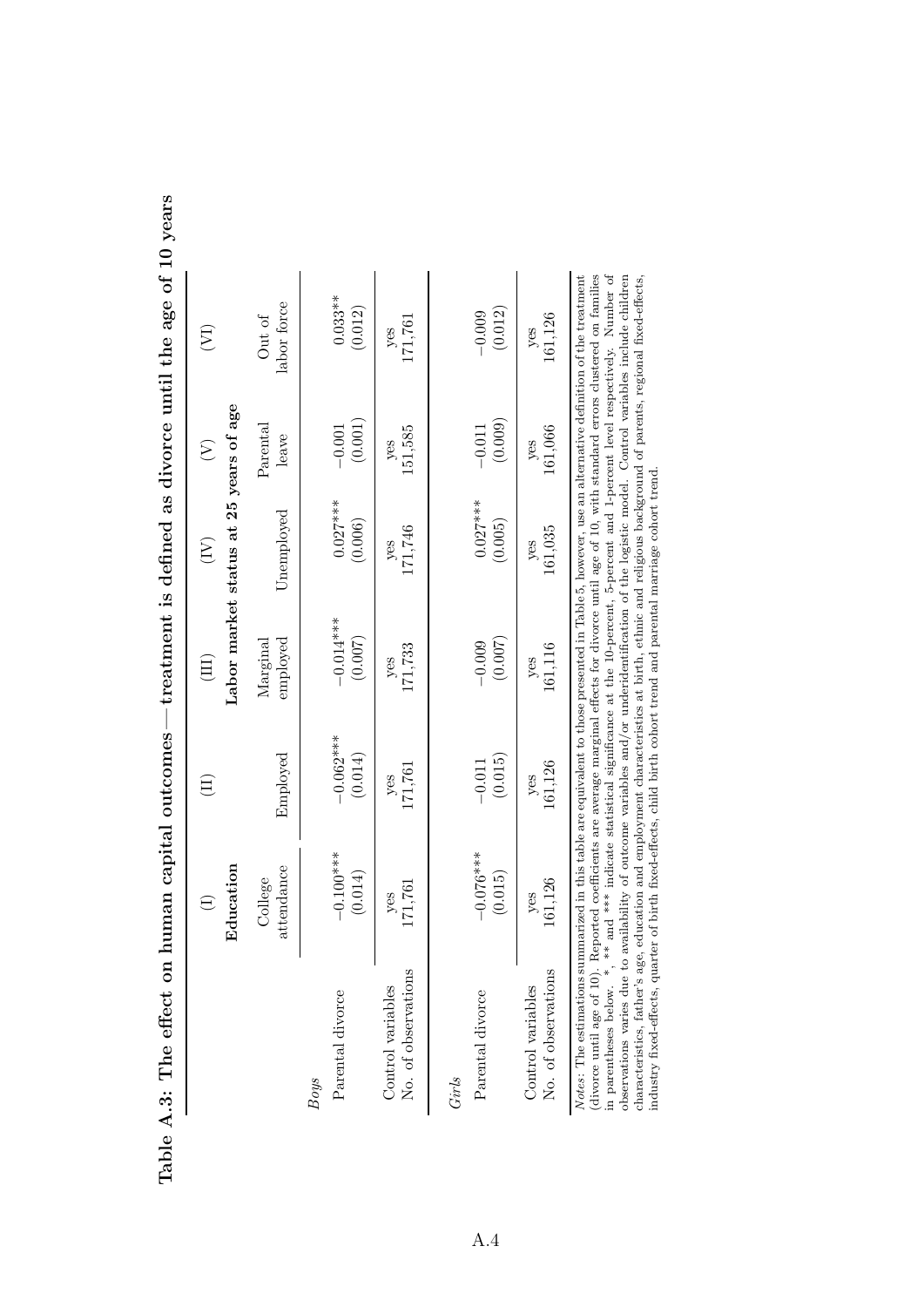| years of $\mathrm{age}^b$<br>$0.008**$<br>Marriage<br>(0.003)<br>Before 20<br>(0.001)<br>$-0.000$<br>180,586<br>190,666<br>yes<br>yes<br>$\left( \mathrm{III}\right)$<br>$0.061***$<br>$0.019**$<br>years of age<br>Before 25<br>(0.011)<br>(0.008)<br>192,538<br>180,951<br>yes<br>yes<br>$\left( \mathrm{I}\right)$<br>Fertility<br>$0.010***$<br>$0.032***$<br>years of $\mathrm{age}^a$<br>(0.004)<br>(0.005)<br>Before 20<br>180,782<br>192,538<br>yes<br>yes<br>$\ominus$<br>No. of observations<br>No. of observations<br>Control variables<br>Control variables<br>Parental divorce<br>Parental divorce<br>Girls<br><b>Boys</b> |  |  |                                      |
|-----------------------------------------------------------------------------------------------------------------------------------------------------------------------------------------------------------------------------------------------------------------------------------------------------------------------------------------------------------------------------------------------------------------------------------------------------------------------------------------------------------------------------------------------------------------------------------------------------------------------------------------|--|--|--------------------------------------|
|                                                                                                                                                                                                                                                                                                                                                                                                                                                                                                                                                                                                                                         |  |  | $\left(\overline{\mathrm{I}}\right)$ |
|                                                                                                                                                                                                                                                                                                                                                                                                                                                                                                                                                                                                                                         |  |  | Mortality                            |
|                                                                                                                                                                                                                                                                                                                                                                                                                                                                                                                                                                                                                                         |  |  | years of age<br>Before 25            |
|                                                                                                                                                                                                                                                                                                                                                                                                                                                                                                                                                                                                                                         |  |  |                                      |
|                                                                                                                                                                                                                                                                                                                                                                                                                                                                                                                                                                                                                                         |  |  | $0.006**$<br>(0.002)                 |
|                                                                                                                                                                                                                                                                                                                                                                                                                                                                                                                                                                                                                                         |  |  | yes                                  |
|                                                                                                                                                                                                                                                                                                                                                                                                                                                                                                                                                                                                                                         |  |  | 191,802                              |
|                                                                                                                                                                                                                                                                                                                                                                                                                                                                                                                                                                                                                                         |  |  |                                      |
|                                                                                                                                                                                                                                                                                                                                                                                                                                                                                                                                                                                                                                         |  |  | 0.000                                |
|                                                                                                                                                                                                                                                                                                                                                                                                                                                                                                                                                                                                                                         |  |  | (0.001)                              |
|                                                                                                                                                                                                                                                                                                                                                                                                                                                                                                                                                                                                                                         |  |  | yes                                  |
|                                                                                                                                                                                                                                                                                                                                                                                                                                                                                                                                                                                                                                         |  |  | 177,712                              |

Table A.4: The effect on demographic outcomes — using an alternative control group Table A.4: The effect on demographic outcomes — using an alternative control group

use an alternative definition of the control group. Here, the control group comprises families in which the parents either never divorced, or divorced after index child's 18th birthday. Reported coefficients are average \*, \*\*\* and \*\*\* indicate statistical significance at the 10-percent, 5-percent and 1-percent level respectively. Number of observations varies due to availability of outcome variables and/or underidentification of the logistic model. Control variables include children characteristics, father's age, education and employment parenthood takes the value one if the child becomes mother/father until age 20, and zero otherwise; children with births before parental divorce are excluded; because marriage takes the value one if the child marries marginal effects for divorce until age of 10, with standard errors clustered on families in parentheses below. use an alternative definition of the control group. Here, the control group comprises families in which the parents either never divorced, or divorced after index child's 18th birthday. Reported coefficients are average marginal effects for divorce until age of 10, with standard errors clustered on families in parentheses below. \*, \*\* and \*\*\* indicate statistical significance at the 10-percent, 5-percent and 1-percent level respectively. Number of observations varies due to availability of outcome variables and/or underidentification of the logistic model. Control variables include children characteristics, father's age, education and employment characteristics at birth, ethnic and religious background of parents, regional fixed-effects, industry fixeda teenage parenthood takes the value one if the child becomes mother/father until age 20, and zero otherwise; children early marriage takes the value one if the child marries effects, quarter of birth fixed-effects, child birth cohort trend and parental marriage cohort trend. until age 20, and zero otherwise; children marrying before parental divorce are excluded. until age 20, and zero otherwise; children marrying before parental divorce are excluded. with births before parental divorce are excluded;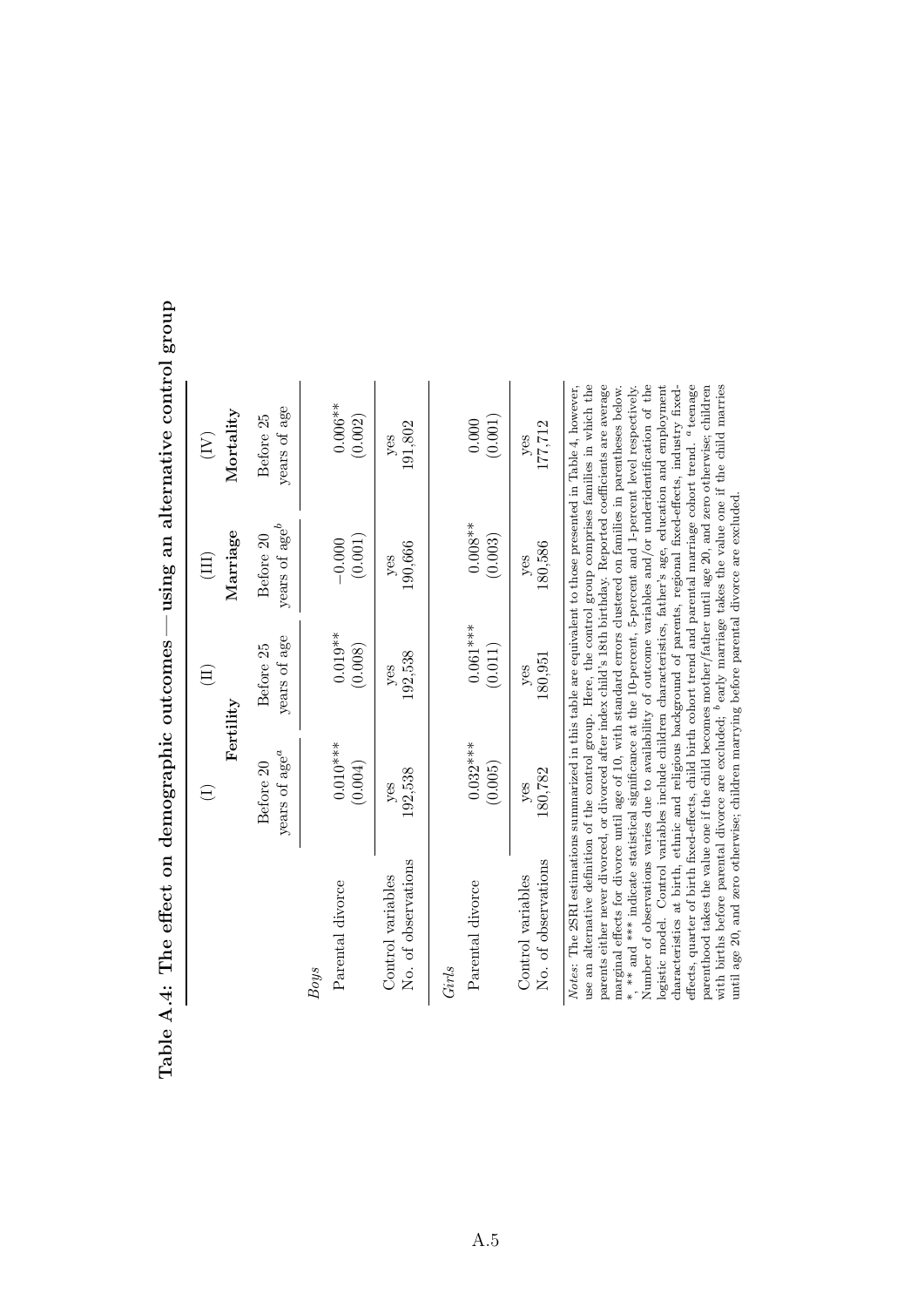| Table A.5: The effect on human capital outcomes — using an alternative control group                                                                                                                                                                                                 |                        |                        |                              |                                        |                      |                       |
|--------------------------------------------------------------------------------------------------------------------------------------------------------------------------------------------------------------------------------------------------------------------------------------|------------------------|------------------------|------------------------------|----------------------------------------|----------------------|-----------------------|
|                                                                                                                                                                                                                                                                                      |                        | $\Xi$                  |                              | $\widetilde{\Xi}$                      | E                    | $(\nabla)$            |
|                                                                                                                                                                                                                                                                                      | Education              |                        |                              | Labor market status at 25 years of age |                      |                       |
|                                                                                                                                                                                                                                                                                      | attendance<br>College  | Employed               | employed<br>${\rm Marginal}$ | Unemployed                             | Parental<br>leave    | labor force<br>Out of |
| <b>Boys</b>                                                                                                                                                                                                                                                                          |                        |                        |                              |                                        |                      |                       |
| Parental divorce                                                                                                                                                                                                                                                                     | $-0.090***$<br>(0.013) | $-0.050***$<br>(0.014) | $-0.015**$<br>(0.007)        | $0.023***$<br>(0.006)                  | (0.001)<br>0.001     | $0.025**$<br>(0.012)  |
| No. of observations<br>Control variables                                                                                                                                                                                                                                             | 193,164<br>yes         | 193,164<br>yes         | 193,131<br>yes               | 193,159<br>yes                         | 170,902<br>yes       | 193,164<br>yes        |
| Parental divorce<br>Girls                                                                                                                                                                                                                                                            | $-0.080***$<br>(0.015) | (0.016)<br>0.012       | $-0.014*$<br>(0.008)         | $0.024***$<br>(0.006)                  | $-0.016*$<br>(0.009) | (0.012)<br>$-0.017$   |
| No. of observations<br>Control variables                                                                                                                                                                                                                                             | 181,866<br>yes         | 181,866<br>yes         | 181,853<br>yes               | 181,778<br>yes                         | 181,808<br>yes       | 181,866<br>yes        |
| Notes: The estimations summarized in this table are equivalent to those presented in Table 5, however, use an alternative definition of<br>the control group. Here, the control group comprises families in which the parents either never divorced, or divorced after index child's |                        |                        |                              |                                        |                      |                       |

| l<br>١                                                       |
|--------------------------------------------------------------|
| l<br>í                                                       |
| .<br>د<br>ı<br>l                                             |
| Í                                                            |
| ֕                                                            |
| いりょう こうしょう<br>١<br>ļ<br>֞֘֝֬<br>ֺ֚<br>l<br>į                 |
| )<br>į<br>ı<br>l                                             |
| d<br>i<br>l<br>İ<br>Ó                                        |
| i<br>?<br>ļ<br>i<br> <br> <br> <br>֚֬                        |
| ֖֧ׅ֧֧֧֧֧֧֧֧֚֚֚֚֚֚֚֚֚֚֚֚֚֚֚֚֚֚֚֚֚֚֚֚֚֚֚֚֚֚֚֚֬֝֝֓֝֓֝֬֝֬֝֬֝֬֝֬֝ |
| $\frac{1}{2}$<br>J<br>$\overline{\phantom{a}}$               |
| i<br>l                                                       |
| I<br>$\vdots$                                                |
| $\frac{1}{2}$<br>l                                           |

18th birthday. Reported coefficients are average marginal effects for divorce until age of 10, with standard errors clustered on families in paratheses below. \*, \*\* and \*\*\* indicate statistical significance at the 10-perc the control group. Here, the control group comprises families in which the parents either never divorced, or divorced after index child's 18th birthday. Reported coefficients are average marginal effects for divorce until age of 10, with standard errors clustered on families in parentheses below. \*, \*\* and \*\*\* indicate statistical significance at the 10-percent, 5-percent and 1-percent level respectively. Number of observations varies due to availability of outcome variables and/or underidentification of the logistic model. Control variables include children characteristics, father's age, education and employment characteristics at birth, ethnic and religious background of parents, regional fixed-effects, industry fixed-effects, quarter of birth fixed-effects, child birth cohort trend and parental marriage cohort trend.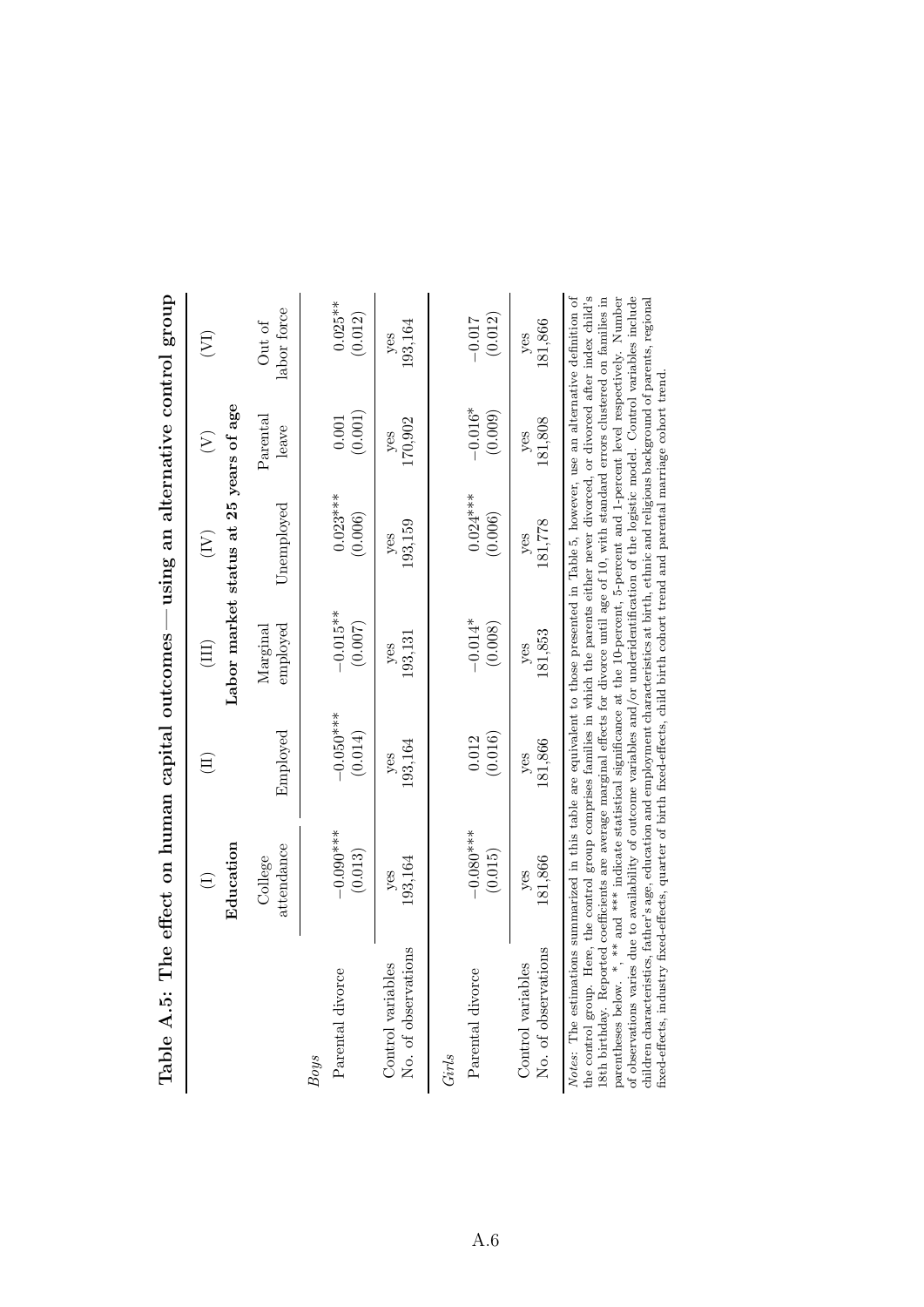| )<br>J<br>J<br>J<br>)<br> <br> <br>$\frac{1}{4}$                                                                                                                                                                                  | a comparation of the company of the company of the company of the company of the company of the company of the company of the company of the company of the company of the company of the company of the company of the compan |                                                   |                             | <b>The Sun Section Section</b>       |
|-----------------------------------------------------------------------------------------------------------------------------------------------------------------------------------------------------------------------------------|--------------------------------------------------------------------------------------------------------------------------------------------------------------------------------------------------------------------------------|---------------------------------------------------|-----------------------------|--------------------------------------|
|                                                                                                                                                                                                                                   |                                                                                                                                                                                                                                | $\widehat{\Xi}$                                   | $\left( \text{III} \right)$ | $\left(\overline{\mathbf{N}}\right)$ |
|                                                                                                                                                                                                                                   |                                                                                                                                                                                                                                | ${\rm Pertility}$                                 | Marriage                    | Mortality                            |
|                                                                                                                                                                                                                                   | years of age <sup>a</sup>                                                                                                                                                                                                      | years of age                                      | years of age <sup>b</sup>   | years of age                         |
|                                                                                                                                                                                                                                   | Before 20                                                                                                                                                                                                                      | Before 25                                         | Before 20                   | Before 25                            |
| Parental divorce                                                                                                                                                                                                                  | (0.008)                                                                                                                                                                                                                        | (0.019)                                           | (0.002)                     | $0.014**$                            |
| <b>Boys</b>                                                                                                                                                                                                                       | 0.009                                                                                                                                                                                                                          | 0.009                                             | $-0.002$                    | (0.006)                              |
| No. of observations                                                                                                                                                                                                               | 183,499                                                                                                                                                                                                                        | 183,499                                           | 183,546                     | 183,544                              |
| Control variables                                                                                                                                                                                                                 | yes                                                                                                                                                                                                                            | yes                                               | yes                         | yes                                  |
| Parental divorce                                                                                                                                                                                                                  | $0.035***$                                                                                                                                                                                                                     | $0.080***$                                        | (0.006)                     | (0.002)                              |
| Girls                                                                                                                                                                                                                             | (0.010)                                                                                                                                                                                                                        | (0.024)                                           | 0.005                       | 0.000                                |
| No. of observations                                                                                                                                                                                                               | 172,807                                                                                                                                                                                                                        | 172,807                                           | 172,827                     | 172,827                              |
| Control variables                                                                                                                                                                                                                 | yes                                                                                                                                                                                                                            | yes                                               | yes                         | yes                                  |
| Notes: Reported coefficients are average marginal effects for divorce until age of 18, with standard errors<br>clustered on families in parentheses below. $*, **$ and $***$ indicate statistical significance at the 10-percent, | $\overline{a}$<br>$\frac{1}{1}$                                                                                                                                                                                                | $\mathcal{L}$ and $\mathcal{L}$ and $\mathcal{L}$ |                             |                                      |

Table A.6: The effect on demographic outcomes — using a bivariate probit model Table A.6: The effect on demographic outcomes — using a bivariate probit model

5-percent and 1-percent level respectively. Number of observations varies due to availability of outcome variables. Control variables include children characteristics, father's age, education and employment char-5-percent and 1-percent level respectively. Number of observations varies due to availability of outcome variables. Control variables include children characteristics, father's age, education and employment characteristics at birth, ethnic and religious background of parents, regional fixed-effects, industry fixed-effects, teenage parenthood takes the value one if the child becomes mother/father until age 20, and zero otherwise; children with early marriage takes the value one if the child marries until aquarter of birth fixed-effects, child birth cohort trend and parental marriage cohort trend. age 20, and zero otherwise; children marrying before parental divorce are excluded. bbirths before parental divorce are excluded;